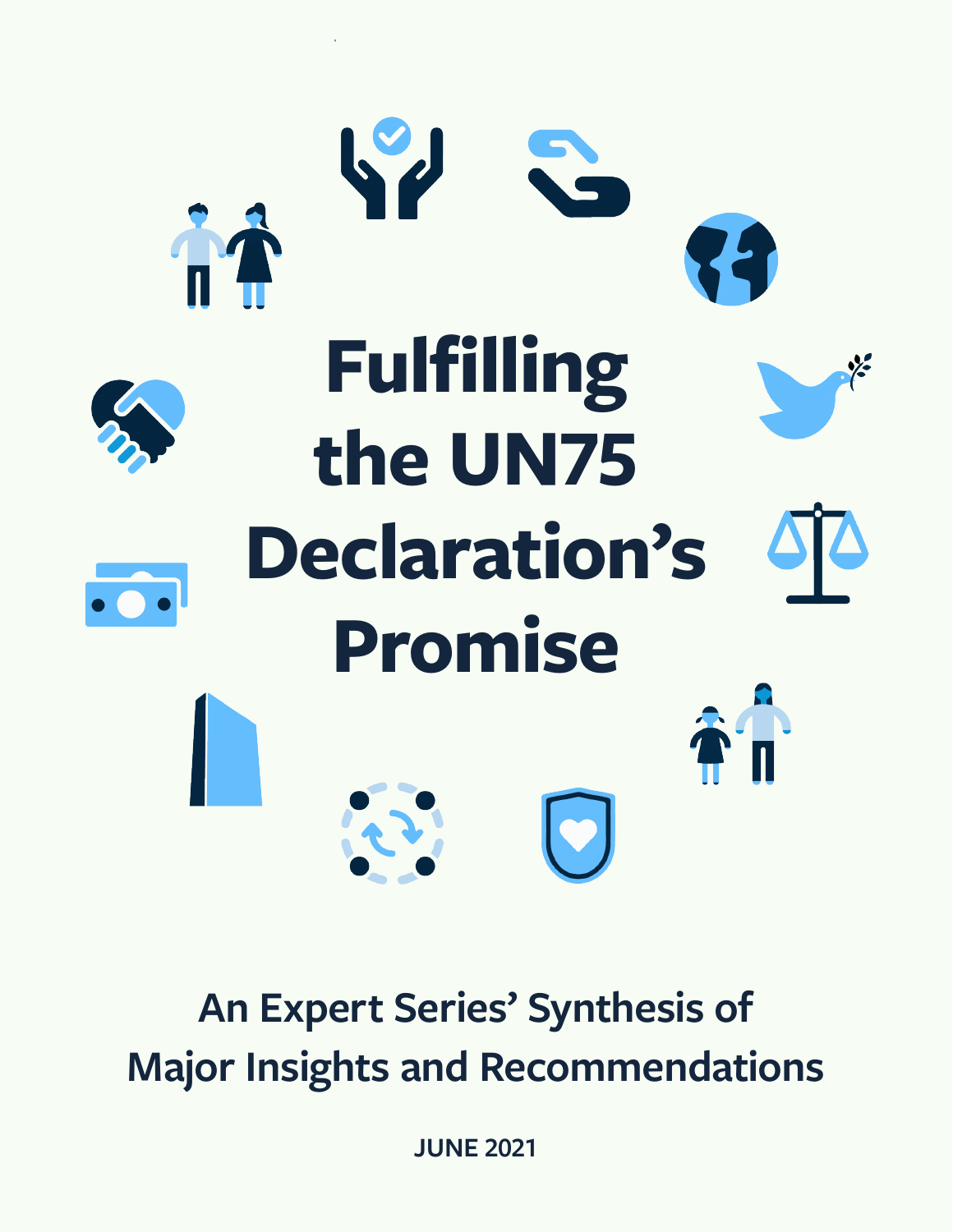# **Table of Contents**

| $\label{thm:1} Introduction 32$                                                          |  |  |
|------------------------------------------------------------------------------------------|--|--|
|                                                                                          |  |  |
|                                                                                          |  |  |
|                                                                                          |  |  |
|                                                                                          |  |  |
|                                                                                          |  |  |
|                                                                                          |  |  |
|                                                                                          |  |  |
| UN75 Declaration Commitment #5 - We will place women and girls at the center  17         |  |  |
|                                                                                          |  |  |
|                                                                                          |  |  |
| UN75 Declaration Commitment #3 - We will promote peace and prevent conflict21            |  |  |
| UN75 Declaration Commitment #4 - We will abide by international law and ensure justice23 |  |  |
|                                                                                          |  |  |
|                                                                                          |  |  |
|                                                                                          |  |  |
|                                                                                          |  |  |
|                                                                                          |  |  |
|                                                                                          |  |  |
|                                                                                          |  |  |
| Annex 2: Select Global Governance Innovation Examples from the Roundtables Series39      |  |  |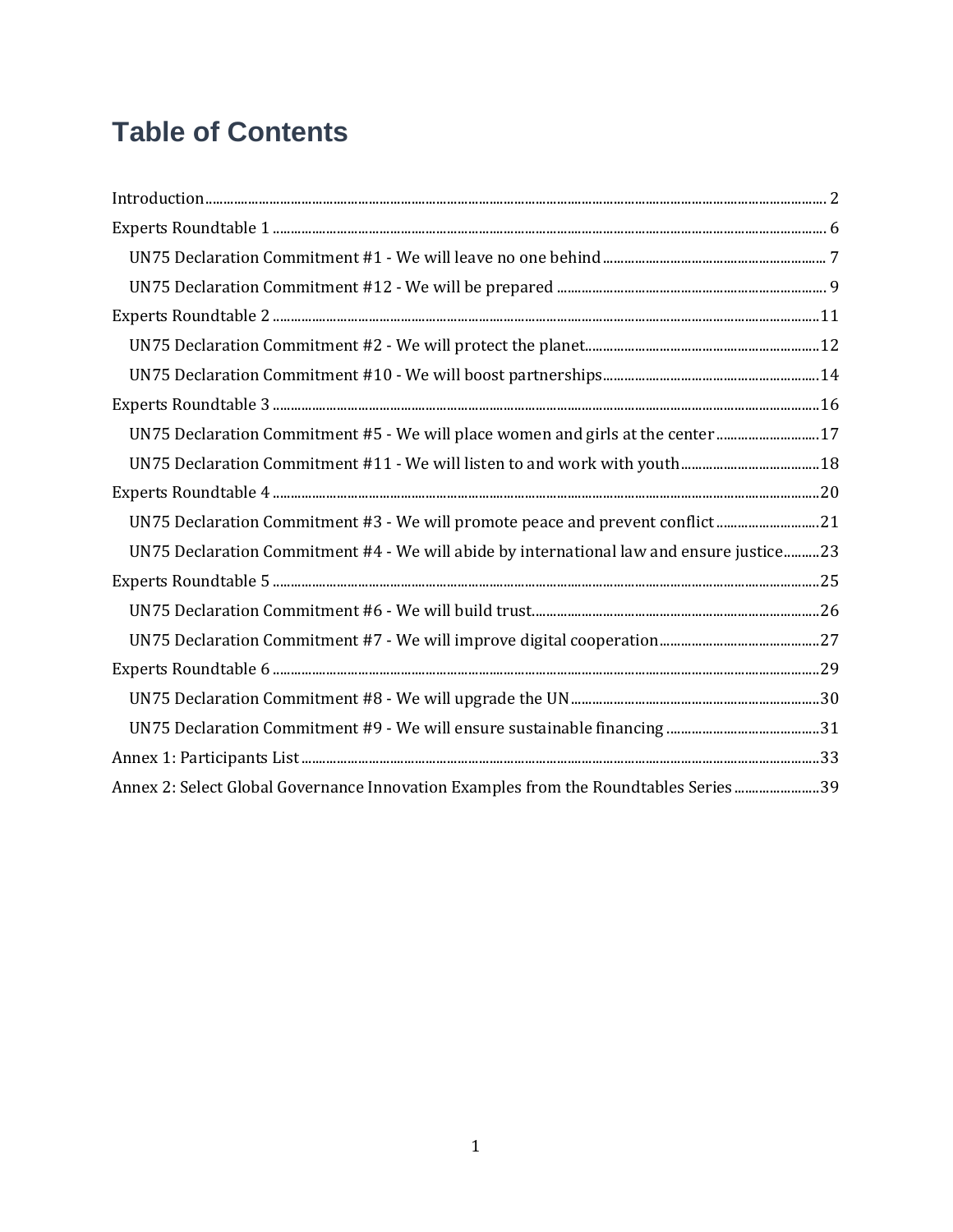SOVIA OROOMY 19

# <span id="page-2-0"></span>**Introduction**

On 21 September 2020, following several months of negotiations, world leaders adopted the Declaration on the Commemoration of the Seventy-fifth Anniversary of the United Nations [\(UN75](https://undocs.org/en/A/RES/75/1)  [Declaration](https://undocs.org/en/A/RES/75/1)). Recalling the UN's vital normative foundations, global legitimacy, and unparalleled convening power, it offers a positive vision and twelve commitments to action across the global agenda, including COVID-19 pandemic response, climate action, prevention of violent conflict in fragile states, protecting biodiversity, upholding arms control and disarmament agreements, enhancing democratic governance, improving digital trust and security, and safeguarding human rights and the rules-based international order. As the next step, the Declaration calls for "the Secretary-General to report back before the end of the seventy-fifth session of the General Assembly with recommendations to advance our common agenda and to respond to current and future challenges."

Convened from February through May 2021 by a consortium of civil society organizations,<sup>1</sup> the **Fulfilling the UN75 Declaration's Promise Expert Roundtable Series** contributed independent insights, analysis, and practical, yet ambitious proposals for the Secretary-General's forthcoming *Our Common Agenda* report—expected by September 2021, prior to the UN General Assembly High-Level Week.<sup>2</sup> For each session, innovative leaders from global civil society engaged UN Missions and Secretariat officials in a candid dialogue on progress, challenges, and further proposals needed to advance the UN75 Declaration. To this end, the six-part series took stock of progress toward achieving the twelve UN75 Declaration commitments, introduced alternative institutional, policy, and normative innovations for improving implementation, and considered steps for achieving such reforms, including a possible follow-on intergovernmental process as recommended in the Coalition for the UN We Need-Together First [Eminent Persons](http://c4unwn.org/open-letter/)  [Open Letter.](http://c4unwn.org/open-letter/)

In this compendium, a not-for-individual-attribution synthesis of the major insights and recommendations from each of the six roundtables is presented and made available to both the United Nations and the global public-at-large. The expert series was intended to support the fulfillment of the UN75 Declaration's promise—as the international community faces a set of intersecting and intensifying global challenges—and broader efforts to strengthen and innovate global governance.

<sup>1</sup> The roundtable series co-sponsors included: The Coalition for the UN We Need; Together First; CIVICUS; Global Challenges Foundation; Climate Governance Commission; Group of Women Leaders: Voices for Change and Inclusion; Plataforma CIPÓ; Council on Energy, Environment and Water; Baha'i International Community; Rutgers Center for Women's Global Leadership; Search for Common Ground; Soroptimist International; Club de Madrid; and the Stimson Center, in association with The Elders.

<sup>2</sup> *Disclaimer*: The roundtable series was led by independent non-profit organizations, not by the United Nations. Its findings were made available to the United Nations for consideration for the UN Secretary-General's report, *Our Common Agenda*. The roundtable series took place on Zoom, in English, and under the Chatham House Rule.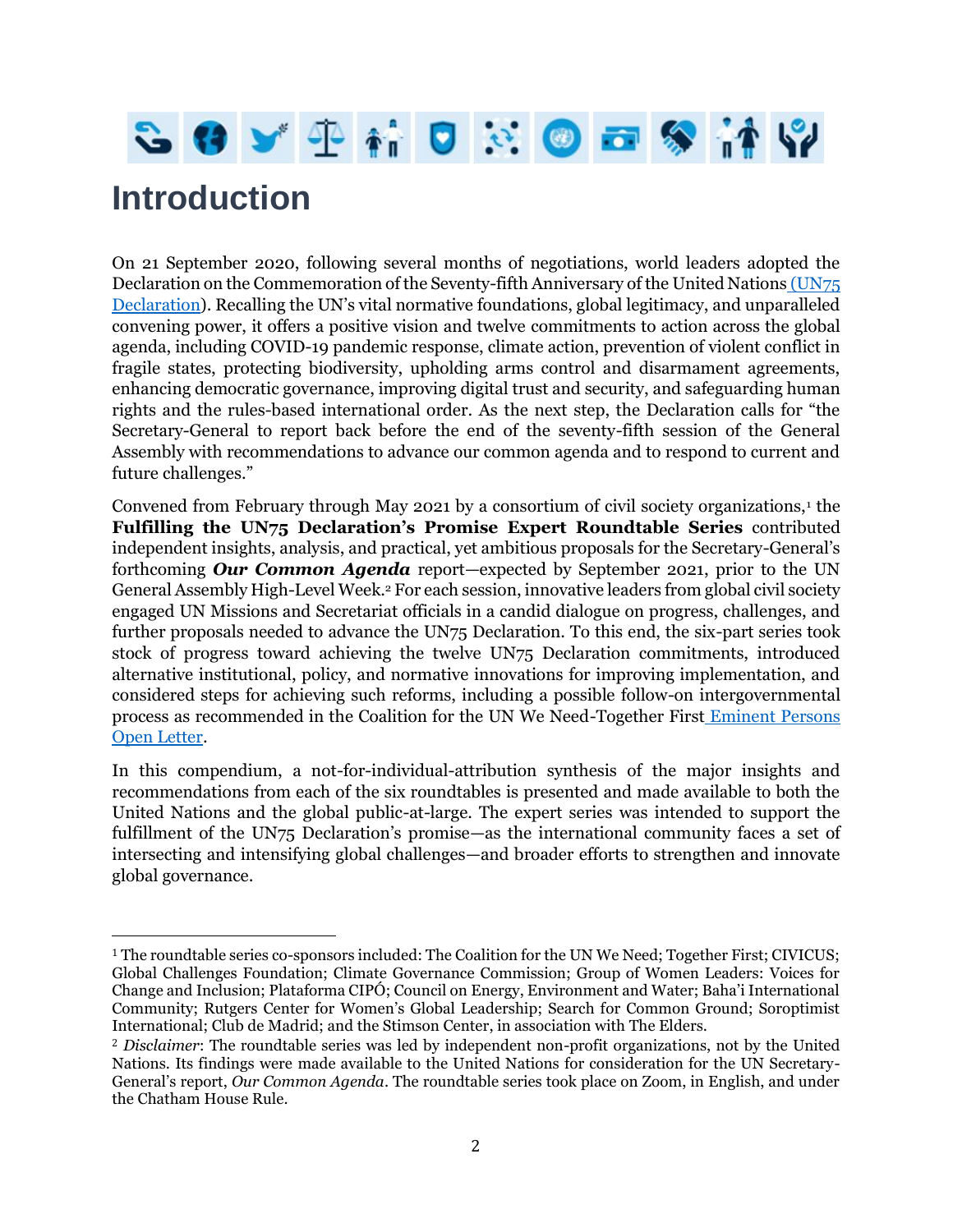### Three Pivotal Messages from the Roundtable Series

Among the roundtable series' most significant takeaways were: (1) repeated calls for greater inclusion of civil society and the global public in global governance, including through institutionalized channels for participation; (2) the importance of leveraging growing global cooperation for a green recovery from the pandemic when making the case for institutional, policy, and normative innovations across the United Nations system; and (3) the urgent need to combine analysis and concrete proposals for global governance change with an ambitious and multi-track—yet realistic and carefully managed—strategy for reform.

- **Building More Inclusive Global Governance**: New voices and creative ideas should be brought into international decision-making to overcome the UN's system-wide "democratic deficit." To further expand the world body's legitimacy and effectiveness too, several participants offered multiple, forward-leaning recommendations, including a (i) United Nations Civil Society Envoy to expand the organisation's limited capacity to engage proactively with civil society, (ii) a World Citizens' Initiative to enable people to bring popular proposals before the UN General Assembly or Security Council, and (iii) a UN Parliamentary Assembly to give elected representatives an agenda-setting role at the United Nations. Additionally, (iv) advancing gender justice involves being inclusive of excluded communities within the wider societal group of women and girls in all their diversity, such as indigenous women, women of color, LGBTQ+, and those from all socioeconomic and educational backgrounds. Moreover, (v) expanding the contributions of youth to transnational governance entails increased communications between UN Member States and youth to create new ways of learning and empowering youth. Reflecting the UN Secretary-General's emphasis on "networked and inclusive multilateralism," (vi) balanced and equitable integration of public and private financing models for achieving the Sustainable Development Goals can also contribute to more inclusive global governance.
- **Leveraging Post-COVID-19 Green Recovery for Global Governance Innovation**: Whether in the form of institutional, policy, or normative change, many roundtable series participants recognized that global innovation must be seen to reinforce, rather than detract from, the overriding policy-making concern of most international decision-makers for the foreseeable future: ensuring an immediate humanitarian response and then broader socioeconomic recovery from the pandemic, in line with vital, agreed Paris Climate Agreement goals. For instance, (i) a Global Green Hydrogen Alliance could spur research and development, encourage the transfer of intellectual property through licensing, and employ emerging markets as the testbeds for deploying environmentally friendly hydrogen technologies at scale. Moreover, (ii) UN Member States should negotiate legally binding instruments for forest protection, involving the exporters, importers, and financiers of foreign products. Furthermore, (iii) debt relief efforts towards the poorest nations must be maintained to advance the Sustainable Development Goals and to ensure much-needed humanitarian support during the COVID-19 crisis. This could take the form of debt suspension, debt cancellation, or debt swaps, including climate swaps involving the Green Climate Fund. Additionally, (iv) a new "funding compact" to finance a sustainable, values-based, and effective UN system has become a practical imperative.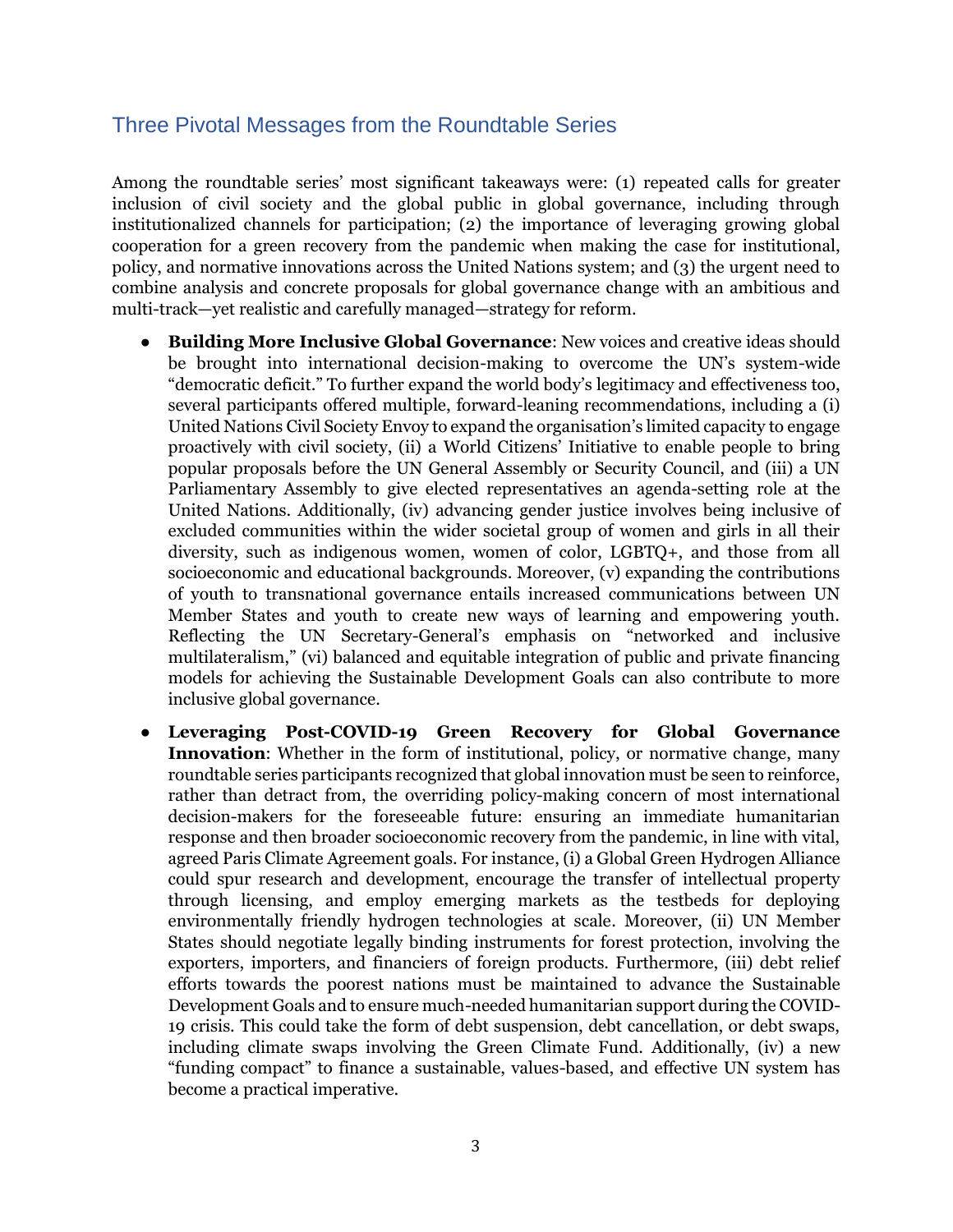● **Ensuring a Comprehensive and Skillfully Led Strategy for Reform**: Without multiple, carefully designed, and politically supported vehicles for reform, momentum could quickly dissipate following the September release of the Secretary-General's *Our Common Agenda* report. In this regard, several contributors to the roundtable series lent their support, for example, to the ongoing Intergovernmental Negotiations on Security Council Reform, the Ad-Hoc Working Group on the Revitalization of the General Assembly, and the ongoing reviews of the Economic and Social Council and the High-Level Political Forum on Sustainable Development. Several also expressed support for the September 2020 [Eminent Persons Open Letter,](https://c4unwn.org/open-letter/) signed by fifty former world leaders and UN officials, calling for a "dedicated intergovernmental process" as a follow-up to the UN75 Declaration to "strengthen and reform the legal and institutional machinery of the UN system." In this regard, two near-term options for initiating a multi-stakeholder, intergovernmental negotiation process for taking forward the UN75 Declaration and *Our Common Agenda* are: (1) the annual resolution of the Ad-Hoc Working Group on the Revitalization of the General Assembly, planned for early September 2021, and (2) a General Assembly resolution adopted during United Nations General Assembly (UNGA) High-Level Week in New York (September 20-24, 2021).

### Roundtable Series Methodology and Outputs

The six-part Fulfilling the UN75 Declaration's Promise Expert Roundtable Series was announced, on 13 January 2021, at a Coalition for the UN We Need-sponsored post-UN75 event featuring signatories of the September 2020 Eminent Persons Open Letter. Each ninety-minute virtual session in the series brought together a select yet diverse group of 25-30 expert-level representatives from the UN Missions and Secretariat, think tanks, universities, and nongovernmental advocacy organizations to address two closely related commitments from the twelve presented in the UN75 Declaration (please see Annex I for each roundtable's list of participants). In advance of each session, the organizers shared background readings, including short memos (5-6 pp. each) prepared by the Stimson Center's Global Governance, Justice & Security Program for each one of the **UN75 Declaration's twelve commitments.** Several memos have been presented during the roundtable discussions as well. Held off-the-record under the Chatham House Rule, each roundtable was initiated with brief remarks from a **headline speaker**—from either The Elders, Club de Madrid, or Group of Women Leaders: Voices for Change and Inclusion—and two-to-three **discussants**.

For each individual roundtable, the participants were encouraged to speak to either points raised by an opening speaker or in connection with the session's two UN75 Declaration Commitment memos. Brief, immediate follow-up points or questions posed to a preceding speaker were also welcomed, and each session concluded with a summary of major insights and recommendations discussed.

Incorporating feedback from the expert roundtable, the UN75 Declaration Commitment memos were revised, and the Stimson Center will present them, in June 2021, in its forthcoming report *Beyond UN75: A Roadmap for Inclusive, Networked & Effective Global*  **Governance**. At the heart of this Fulfilling the UN75 Declaration's Promise Expert Roundtable Series compendium are syntheses for each of the six individual sessions, **highlighting key**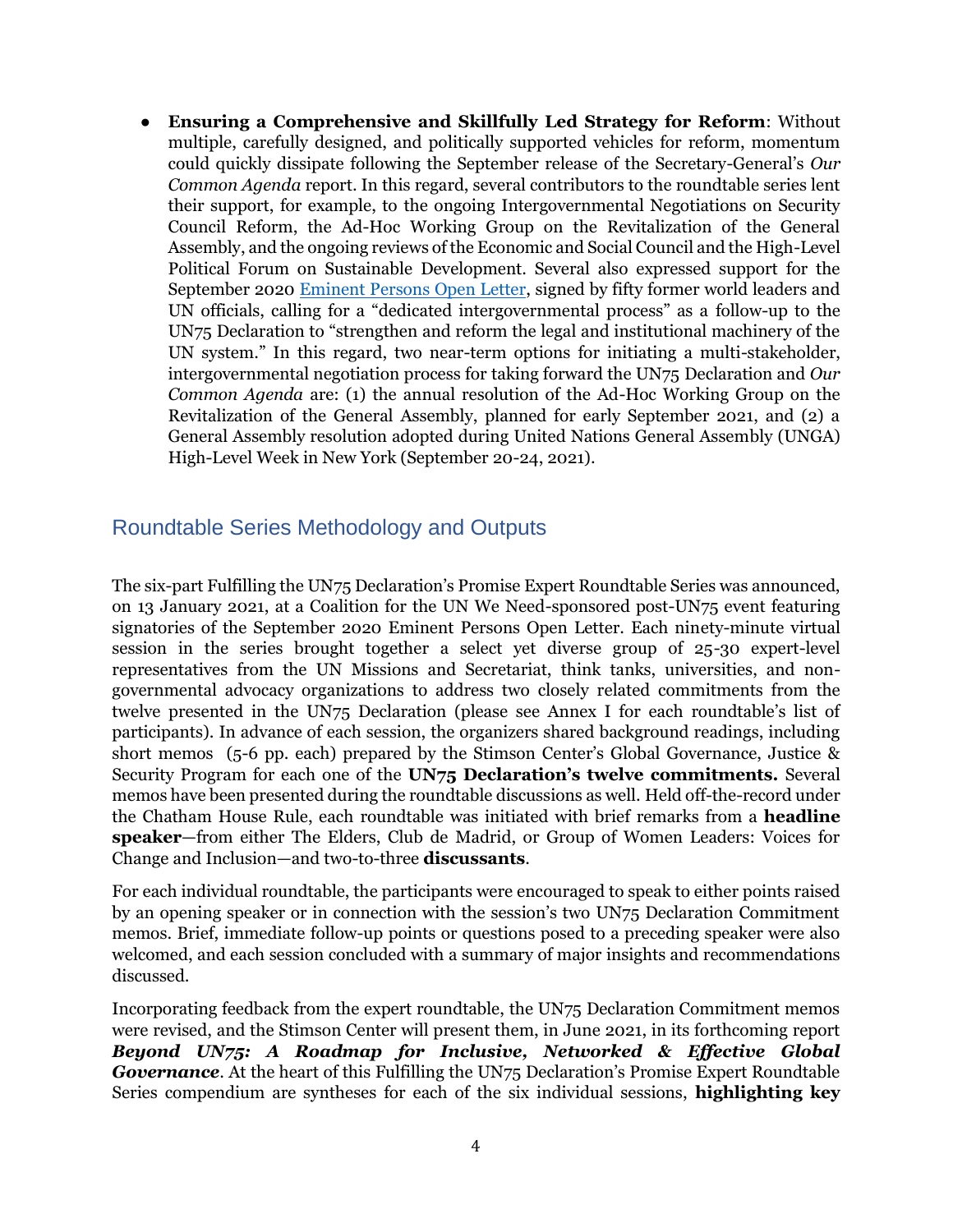**insights and specific proposals** toward implementing the full range of the UN75 Declaration's commitments (including ideas on global policy, institutional, legal, normative, and operational change; see Annex II for select global governance innovation examples from the roundtable series).

### Roundtable Series Calendar, Session Co-Sponsors, and Headline Speaker

#### February 18: Roundtable 1

**UN75 Declaration Commitments** 1 We will leave no one behind 12 We will be prepared

Co-Sponsors: Coalition for the UN We Need (C4UN), CIVICUS, and the Stimson Center, in association with The **Fiders** 

> **Headline Speaker: Ellen Johnson Sirleaf**

#### March 18: Roundtable 2

#### **UN75 Declaration Commitments**

2 We will protect our planet 10 We will boost partnerships

Co-Sponsors: C4UN, Global Challenges Foundation, Climate Governance Commission, Group of Women Leaders: Voices for Change and Inclusion, Plataforma CIPÓ, the Council on Energy, Environment and Water, and the Stimson Center **Headline Speaker:** 

**Maria Fernanda Espinosa** 

#### **April 1: Roundtable 3**

**UN75 Declaration Commitments** 5 We will place women and girls at the center

11 We will listen to and work with youth.

Co-Sponsors: C4UN, Baha'i International Community, the Center for Women's Global Leadership, Search for Common Ground, Soroptimist International, and the Stimson Center

> **Headline Speaker:** Krishanti Dharmaraj

#### April 15: Roundtable 4

### **UN75 Declaration Commitments**

3 We will promote peace and prevent conflicts 4 We will abide by international law and ensure justice Co-Sponsors: C4UN, Together First, Club de Madrid, and the Stimson Center **Headline Speaker: Danilo Türk** 

#### May 6: Roundtable 5

**UN75 Declaration Commitments** 6 We will build trust 7 We will improve digital cooperation

Co-Sponsors: C4UN, Baha'i International Community, Club de Madrid, and the Stimson Center

> **Headline Speaker: Jan Peter Balkenende**

May 12: Roundtable 6

**UN75 Declaration Commitments** 8 We will upgrade the United Nations 9 We will ensure sustainable financing.

Co-Sponsors: C4UN, CIVICUS, and the Stimson Center, in association with the **Elders** 

> **Headline Speaker: Lakhdar Brahimi**

The insights and recommendations generated by the Fulfilling the UN75 Declaration's Promise Expert Roundtable Series will be presented at the upcoming **Global Town Hall** and the **Annual Meeting of the Academic Council on the UN System** in June 2021, and the **Global People's Forum** in October 2021 and **Global Policy Dialogue on Global Governance Innovation** in December 2021, in addition to having been shared with the ["We the Peoples"](https://un75.online/wp-content/uploads/2021/04/EN-more-info-and-FAQ.pdf)  [Digital Consultation,](https://un75.online/wp-content/uploads/2021/04/EN-more-info-and-FAQ.pdf) held in April and May 2021, in support of the UN Secretary-General's *Our Common Agenda* report.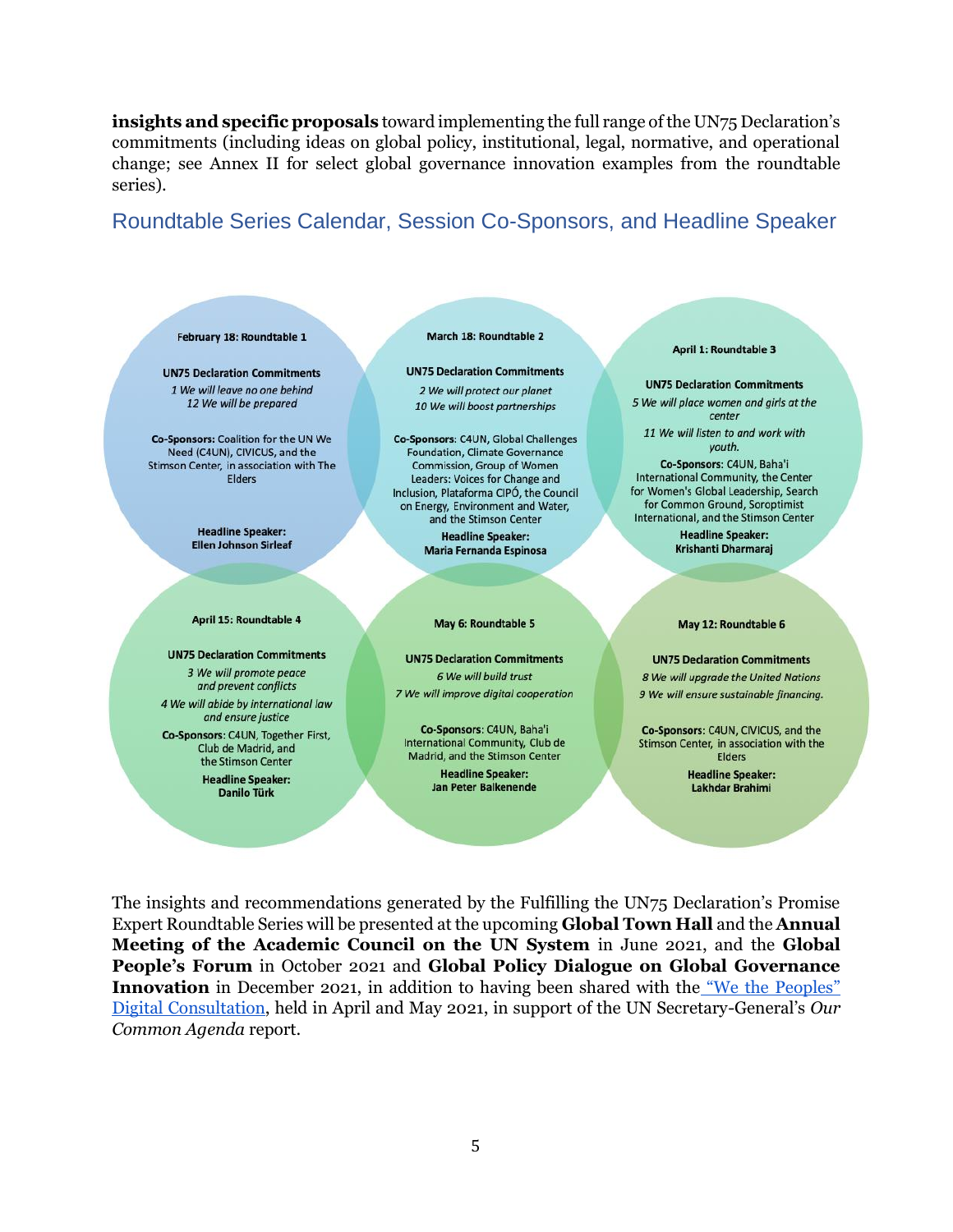<span id="page-6-0"></span>

# **Experts Roundtable 1**



### **UN75 Declaration commitments #1 We will leave no one behind and #12 We will be prepared**

Hosted on 18 February 2021

# **Synthesis of Major Insights & Recommendations**

On February 18, 2021, a consortium of civil society stakeholder organizations initiated the first in a six-part "Fulfilling the UN75 Declaration Expert Series," where thought leaders from global civil society engaged UN Missions and Secretariat officials in a candid dialogue on progress, challenges, and further measures needed to meet two of the twelve commitments presented in th[e](https://undocs.org/en/A/RES/75/1) [UN75 Declaration.](https://undocs.org/en/A/RES/75/1) This inaugural discussion, co-sponsored by the Coalition for the UN We Need, CIVICUS, and the Stimson Center, and in collaboration with The Elders, addressed the UN75 Declaration commitments #1 on "We will leave no one behind" (focused on the 2030 Agenda for Sustainable Development) and #12 on "We will be prepared" (focused on preventing health crises).

The first roundtable's lead-off speakers included: **H.E. Ellen Johnson Sirleaf**, Former President of Liberia and Member of The Elders; **Cristina Petcu**, Research Analyst, Stimson Center; **Mandeep Tiwana,** Chief Programmes Officer**,** CIVICUS; and (*moderator*) **Fergus Watt,** International Coordinator, Coalition for the UN We Need.

# Key Lead-Off Speaker Quotes

"The pandemic has highlighted the deeply interconnected nature of our world, and the extent to which our own security is wholly dependent on the security of others. It has also laid bare the stark inequalities that exist both within and between countries. Nowhere can this inequality be more obviously seen than in the monopolisation of vaccines by the richest and most powerful countries, which risks preventing much of the Global South from having widespread access to vaccines until 2022 or 2023. This approach will not only lead to a deepening of global inequalities but will actively undermine all countries' national efforts to bring this disease under control." - **H.E. Ellen Johnson Sirleaf**

"The current health crisis demonstrates a continued and severe lack of preparedness in our global health system. And despite various disease outbreaks over the years, we still lack a global health system that, for example, ensures global access to essential medical equipment, such as personal protective equipment, sanitation items, medicines and vaccines." - **Cristina Petcu** *(in presenting two Stimson Center Overviews of UN75 Declarations commitments #1 and #12)*

"To 'be prepared' for the next global challenge, international cooperation, coordination and solidarity through the UN are critical. Much more needs to be done to realize people-centred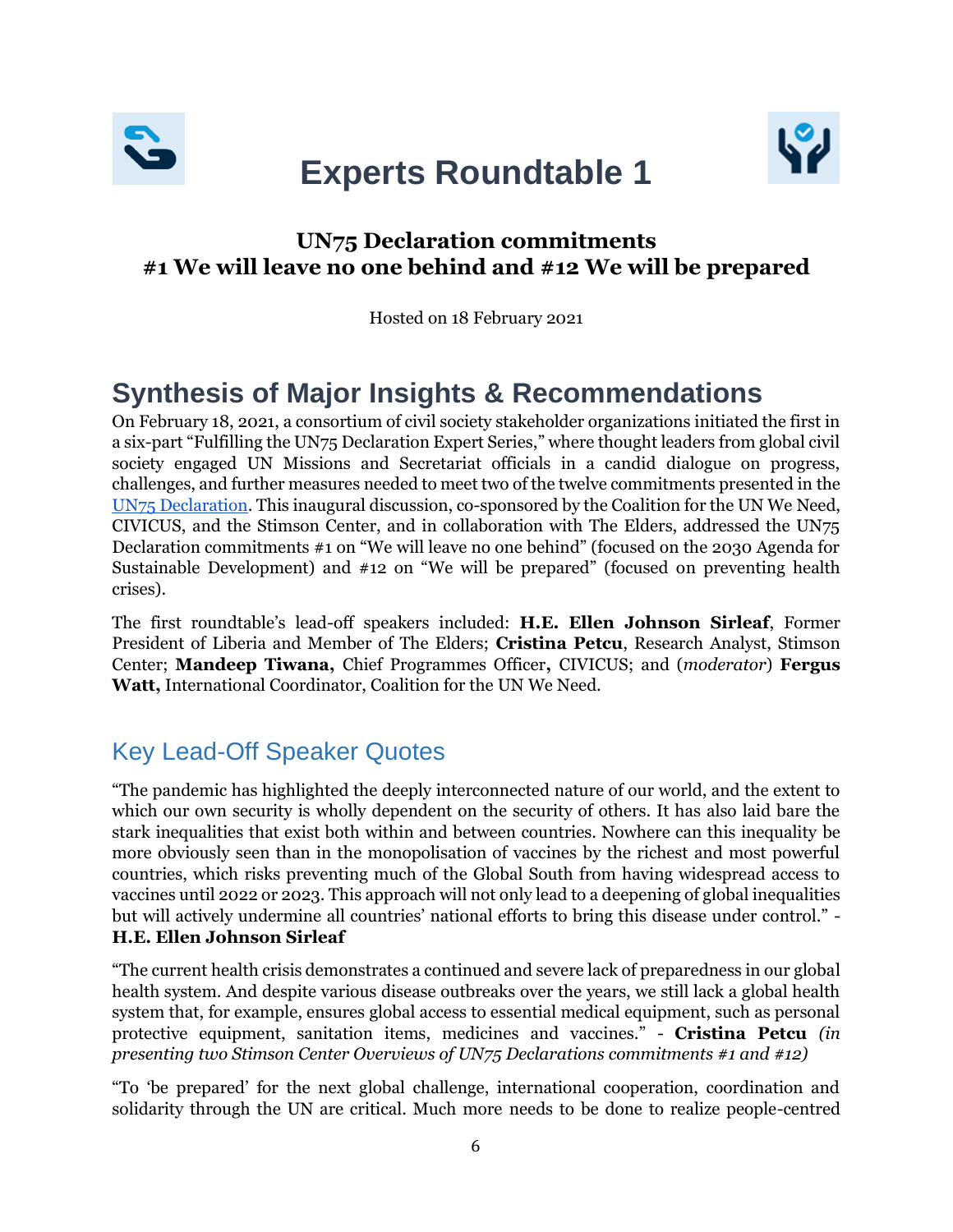multilateralism in the spirit of the UN Charter. Our present approach to international cooperation remains predominantly state centric. There are many reasons for this including the global democratic deficit and civic space challenges." - **Mandeep Tiwana**

### <span id="page-7-0"></span>UN75 Declaration Commitment #1 - We will leave no one behind

- For the UN to work effectively in a multi-sectoral way, it must extend beyond traditional paradigms and attitudes, focusing on how its pillars (Human Rights, Peace and Security, and Development) can work coherently together rather than along separate paths. The 2030 Agenda negotiations demonstrated the potential for multi-sectoral coherence, despite the difficulty in forging consensus across many UN Member States.
- While the [UN75 Declaration](https://undocs.org/en/A/RES/75/1) represents a shared roadmap to ensure that multilateralism is working, a deficit in multilateral leadership among national political representatives remains. A more inclusive approach to multilateralism that brings together various stakeholders is needed considering the critical debate on public goods vs private interests.
- The Sustainable Development Goals (SDGs) seek to tackle structural inequalities within and between states, but COVID-19 has underscored the lack of needed change across the board. Progress toward meeting the SDGs was off course before COVID-19, and in many cases, the pandemic has halted and even reversed progress on the 2030 Agenda.
- To address the myriad challenges highlighted by COVID-19 and the commitment to "build back better", governments must feature the 2030 Agenda prominently and holistically in their recovery responses. Moreover, COVID-19 recovery must focus on green and sustainable measures.
- The post-COVID-19 world provides an opportunity to address unheeded structural problems, including inequality, even if the needs are great and action may be costly.
- COVID-19 has also shown that progressive taxation that addresses inequalities in wealth is fundamental for diminishing inequality and leaving no one behind. Civil society groups (including indigenous peoples and trade unions) should push the United Nations and its Member States to abandon austerity; fortunately, most states are stepping up and at least trying to provide a type of stimulus to citizens.
- By actively engaging global civil society, the United Nations will also be encouraged to place human rights and global public goods at the center of its decision-making and programming. Given the private sector's inherent limitations, the United Nations would be wise to not over-rely on it or to afford it undue influence.
- Leaving no one behind also means leaving no one offline. Digitalization needs to be prioritized by governments at local and national levels.
- A fundamental question to help guide effective and equitable policy action is: "How do we *involve everybody* in re-setting our strategy?" Progress will be constrained in rolling out the Sendai Framework for Disaster Risk Reduction, Paris Climate Agreement, and the Sustainable Development Goals if local and international civil society organizations are not involved directly, including organizations for women, girls, and scholars. Civil society, including academia, can, for instance, help to advance the 2030 Agenda simply by bolstering the case for science. However, civic space around the world remains highly constrained. CIVICUS Monitor statistics reveal that 87 percent of the world's population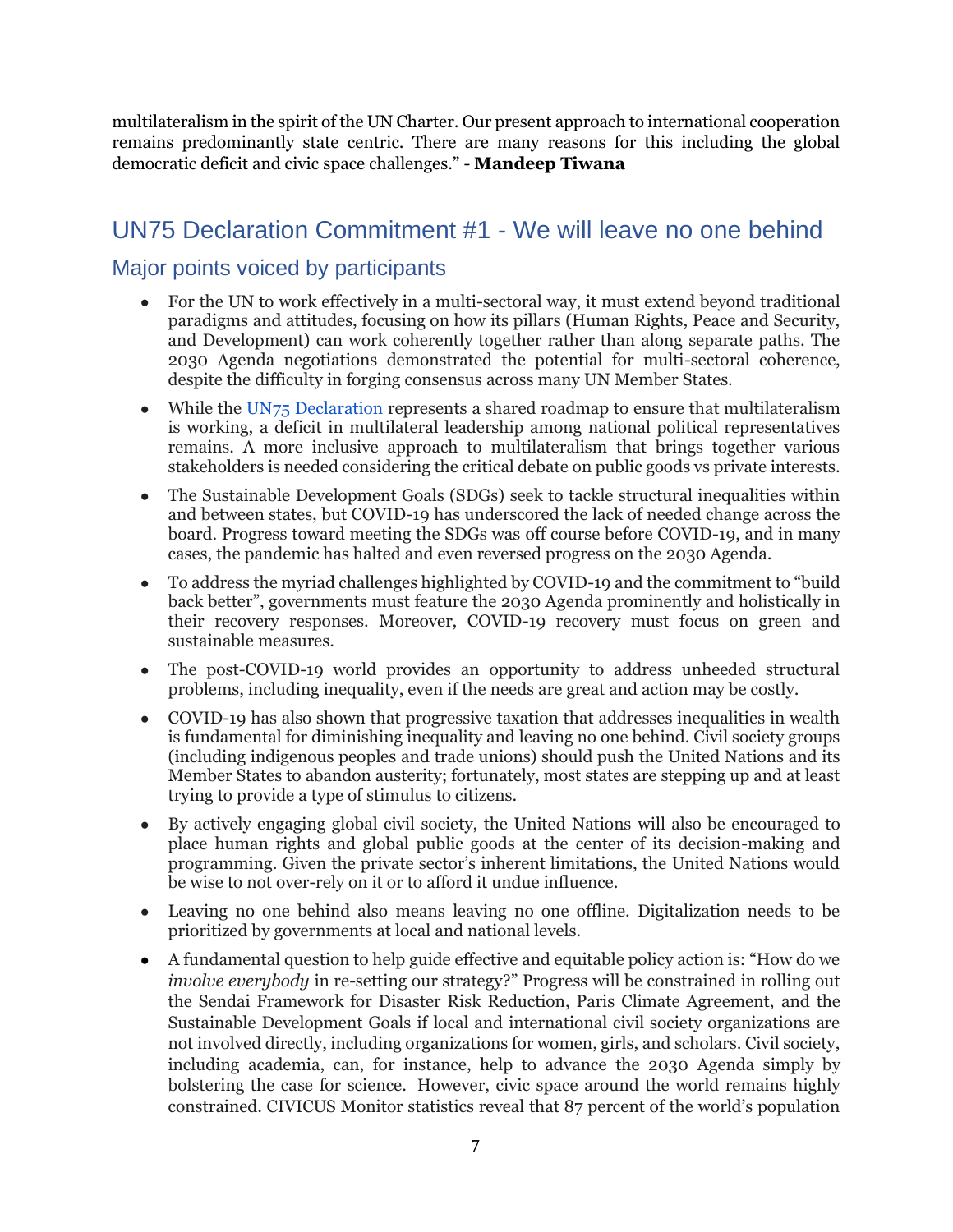live in countries with adverse civic space conditions despite the freedoms of expression, association and peaceful assembly being an inalienable part of international and constitutional law. The absence of civic space robs the ability of most people to shape the decisions that impact their lives and undermines progress on Agenda 2030 commitments.

- The UN's Human Rights pillar is important to "leaving no one behind", and in this regard, the Secretary-General's Call to Action should be kept front and center.
- Effective SDGs implementation and sustainable recovery from COVID-19 require greater targeting and inclusion of marginalized groups in decision-making.
- Civil society (and not simply Member States) must also play an integral part in UN decision-making on assessing SDGs progress and addressing gaps in implementation.
- In May 2000, a Millennium People's Forum was convened and proved to be extremely useful as diverse civil society representatives and other stakeholders debated UN policy issues and made concrete recommendations to the General Assembly. Such a major civil society and other stakeholder's forum should be formalized and could occur every 2-3 years in the GA Hall and involve both the President of the General Assembly and Secretary-General.
- As co-facilitators of the review of the High-level Political Forum on Sustainable Development (HLPF), Austria and Senegal are currently engaging UN Member States on how to make the HLPF more effective. Canada and Jamaica's related work on improving financing for development (including matters such as debt management) are also critical to strengthening SDGs implementation.
- Leaving no one behind means: 1) accelerating access to equitable and affordable vaccines; 2) ensuring human rights (to combat growing infringement on civic freedoms and the spread of misinformation); and 3) strengthening the HLPF's mandate.
- Changing the policy priorities of the Sendai Framework for Disaster Risk Reduction, Paris Climate Agreement, and the SDGs in silos will not help advance the goals each framework is committed to implementing. Rather, policy linkages between the three frameworks should be strengthened, public financing improved (e.g., a philanthropic institution, the Gates Foundation, should not serve as the World Health Organization's (WHO) largest funder, although its support is appreciated), and the governance systems for implementing these frameworks should be innovated.
- The precursor to the HLPF, the Commission on Sustainable Development, did two things that were unique at the time: (1) reported on progress in implementing the 1992 Rio Earth Summit conventions and Agenda 21, and (2) tracked related public expenditure. The HLPF should fulfill similar functions, with the support of relevant stakeholders from civil society and other stakeholders, including the business community. An inclusive, multistakeholder approach is critical because diverse state and non-state actors are needed to deliver the Sustainable Development Goals on the ground; HLPF discussions, therefore, need to help facilitate and connect local and sub-national level actions with national, regional, and global-level policy discussions.
- To better deliver on Agenda 2030 the private sector needs to discharge its social responsibilities in upholding key commitments by, for example, supporting measures to address inequality, sustainable consumption and production, and respecting rule of law.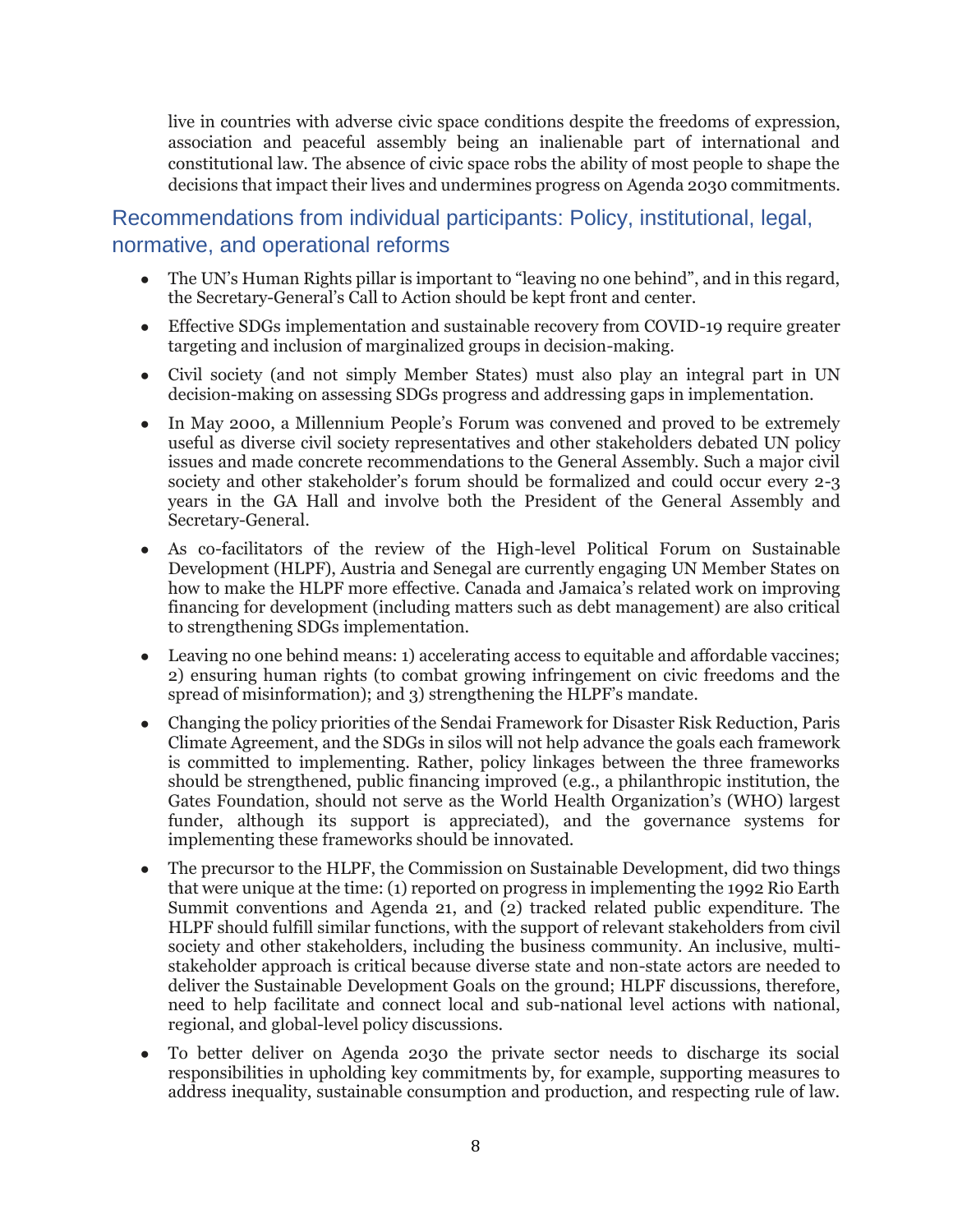To better deliver on the 2030 Agenda, the private sector needs more accountable platforms to report on issues and advances in support of the SDGs.

### <span id="page-9-0"></span>UN75 Declaration Commitment #12 - We will be prepared

- Today's greatest moral test of multilateral cooperation is ensuring equitable access to COVID-19 vaccines worldwide. Disagreements are widespread as to how to best curb excessive "vaccine nationalism" and improve equitable access to life-saving vaccines.
- Vaccines should be viewed as a global public good, and the upcoming World Health Assembly in Geneva should prioritize expanding access globally to COVID-19 vaccines, including through the ACT Accelerator initiative. The pandemic cannot be defeated without resilient health systems worldwide.
- During the present COVID-19 crisis, more traditional financing for development models has proven slow and insufficient to meet development needs around the world.
- To link more efficiently global public goods and development assistance financing models, better coordination across major socio-economic sectors is required globally. Moreover, to better fight future health pandemics, their prevention must be addressed simultaneously and in a multi-sectoral fashion at both national and global levels.
- The current pandemic reveals the need for more data (easily accessible at national/local levels) and closer collaboration among those engaged in vaccine production.
- More effort is also needed to mobilize and share global vaccine manufacturing and distribution capabilities worldwide. Some plurilateral agreements exist that, in effect, contribute to fragmented Research & Development and unequal access to vaccines in many parts of the globe.
- Debates continue about responsibility for the protection of intellectual property across borders, but given what is at stake with respect to pandemic preparedness and broader health security measures, Trade-Related Aspects of Intellectual Property Rights (TRIPS) need to be reconceptualized in order to bring about more equitable production and distribution of vaccines around the world.
- Scientists' warning of new zoonotic diseases has not been incorporated into a global preparedness system that can then support regional and national institutions and operate as a kind of first line of defense against the spread of future deadly diseases.
- Local and international civil society organizations represent in many ways (though not exclusively) the voices of the people, and when they are encouraged to support multistakeholder partnerships with governments and the UN Secretariat, progressive coalitions for change can be forged in response to a particular global problem-set, such as health insecurity.
- Promoting effective health security goes hand-in-hand with building trust, and trust must be continuously nurtured to prepare for future crises, especially if it is to help to combat widespread misinformation that can exacerbate health insecurity.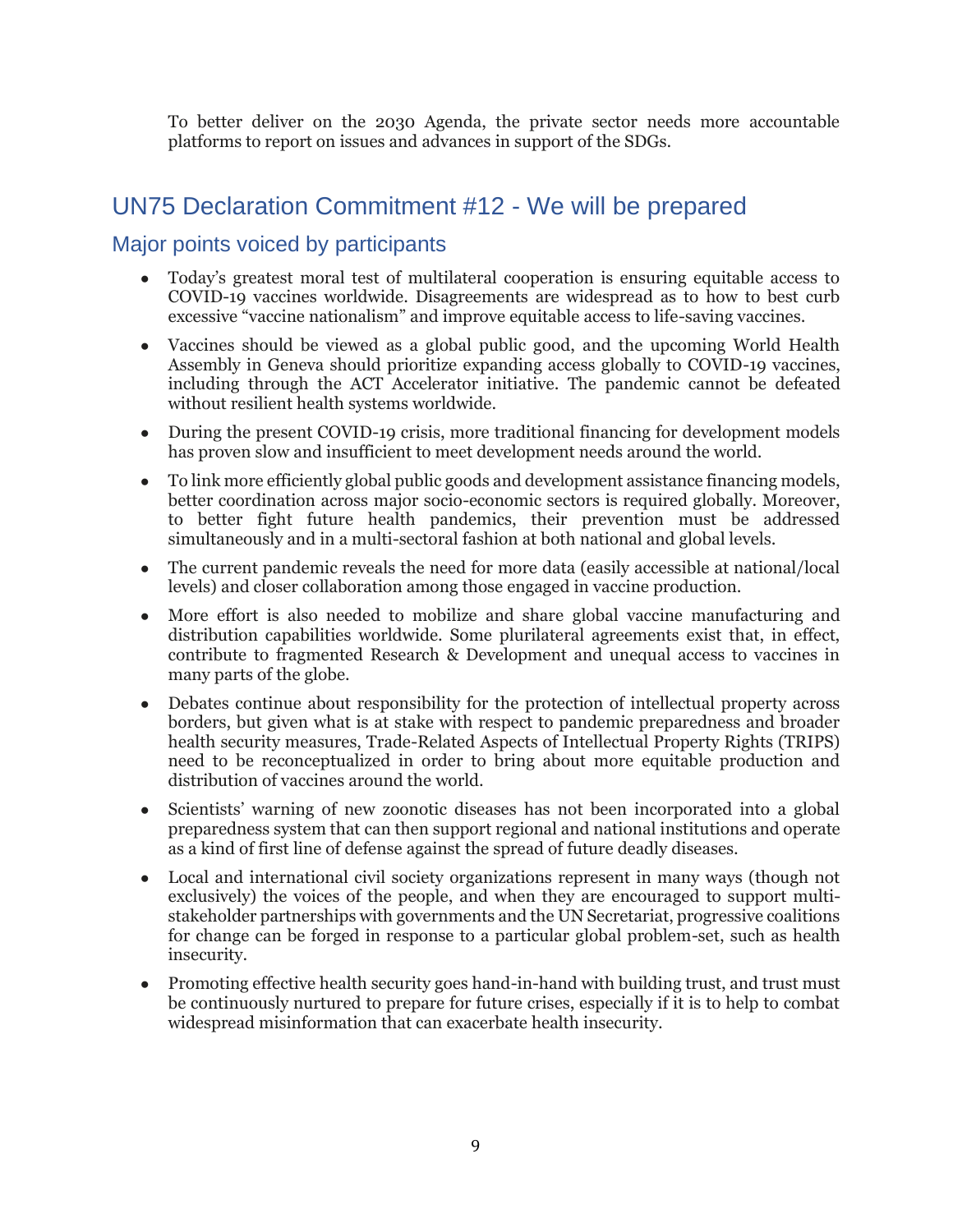- Investing in health-security preparedness should remain a policy priority and entail steps to improve TRIPS agreement implementation through the World Trade Organization.
- A strong and supportive international financial architecture is needed to help developing countries invest in health-security and to treat pandemic preparedness as a global public good for the benefit of all countries and peoples.
- Not everything can be left to the United Nations, which depends on health security interventions by the G20, World Trade Organization, and regional and sub-regional bodies. The global vaccination plan led by a combination of the G20, WHO, GAVI, CEPI, and the private sector is essential in research and development, distributing, and administering vaccines. Pharmaceuticals need to be mobilized, and the private sector must play its part with full transparency to ensure proper and equitable vaccine distribution. The COVAX facility needs to be funded fully and given other capabilities and the authorities to fulfill its central mission of building the manufacturing capabilities and purchasing vaccines so that some 2 billion doses of proven safe vaccines can be fairly distributed by the end of 2021.
- The pandemic's economic repercussions have been felt most severely in developing countries. To prevent the present global public health crisis from precipitating a sustained global economic crisis, post-vaccine economic recovery must be managed carefully, coordinated across countries and regions, and include a mix of economic tools, including strategic investments and debt forgiveness.
- Many developing countries facing knock-on socioeconomic effects from the COVID-19 pandemic became even more dependent on (relatively scarce and slow) international development assistance. More reliable public financing (especially for financing at scale) is needed urgently. Moreover, to respond more quickly to health and broader socioeconomic emergencies, a faster release of funds is necessary.
- In terms of one possible new and major source of development financing, the International Monetary Fund (IMF) argues that a carbon tax could generate much-needed public revenue equivalent to 2 percent of a country's GDP. However, at the same time, one cannot ignore that some countries are spending upwards of 5 percent of GDP to subsidize energy. In short, much more could be done in both poor and rich countries alike within existing national resources.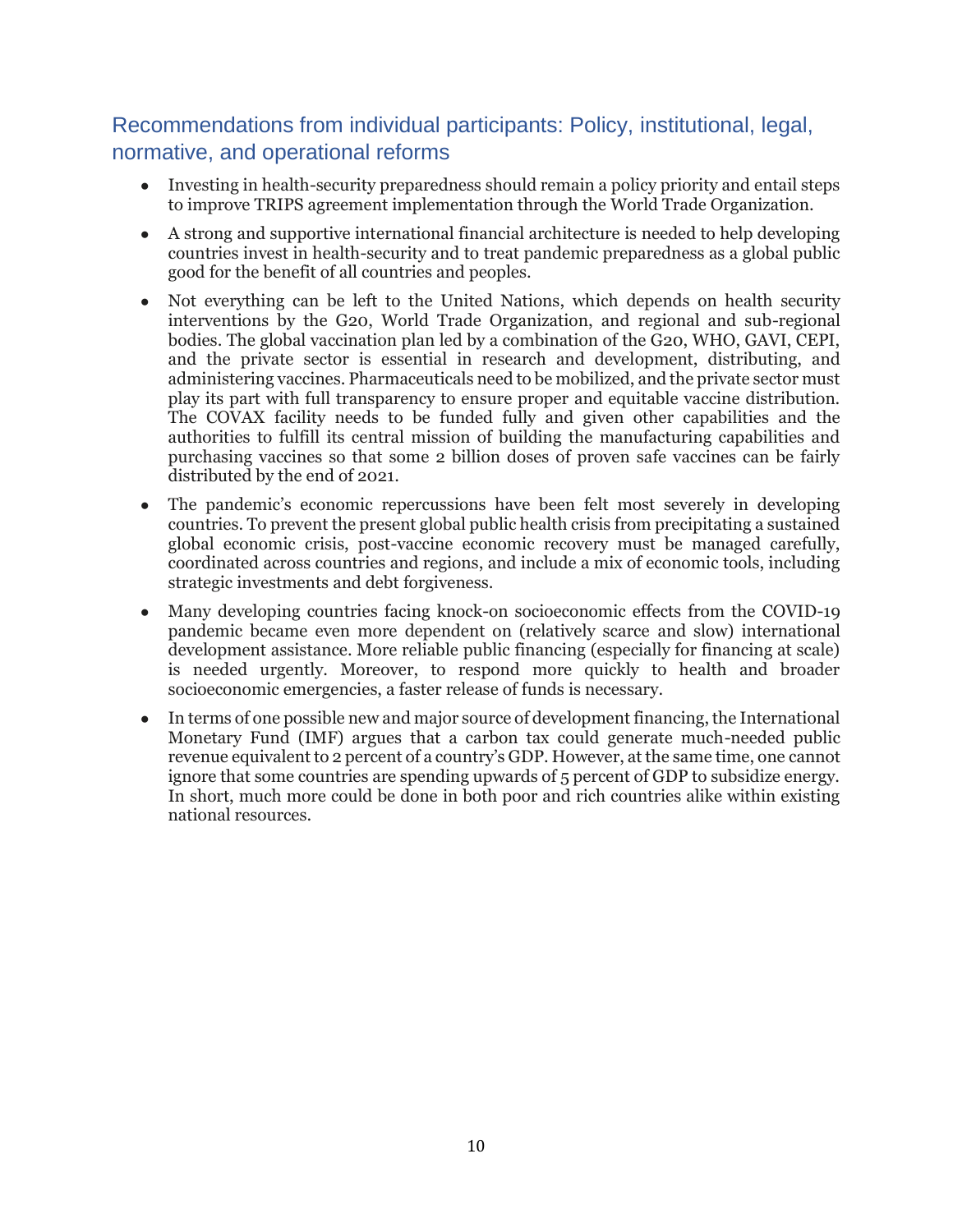<span id="page-11-0"></span>

# **Experts Roundtable 2**



### **UN75 Declaration commitments #2 We will protect our planet and #10 We will boost partnerships**

Hosted on 18 March 2021

# **Synthesis of Major Insights & Recommendations**

On March 18, 2021, a consortium of independent civil society organizations took part in the second roundtable of the "Fulfilling the UN75 Declaration Expert Series," where thought leaders from global civil society engaged UN Missions and Secretariat officials in a candid dialogue on progress, challenges, and further measures needed to meet two of the twelve commitments presented in the [UN75 Declaration.](https://undocs.org/en/A/RES/75/1) This discussion, sponsored by the Coalition for the UN We Need (C4UN), Global Challenges Foundation/Climate Governance Commission, Group of Women Leaders for Change, and Inclusion, Plataforma CIPÓ, the Council on Energy, Environment and Water, and the Stimson Center, addressed the UN75 Declaration commitments #2 on "We will protect our planet" and #10 on "We will boost partnerships."

The roundtable's lead-off speakers included: **María Fernanda Espinosa,** Group of Women Leaders for Change and Inclusion, former President of the UN General Assembly, and former Foreign and Defense Minister of Ecuador; **Maja Groff,** Convener, Climate Governance Commission (*moderator*); **Jimena Leiva Roesch,** Senior Fellow and Head of Peace and Sustainable Development, International Peace Institute; **Arunabha Ghosh,** CEO**,** Council on Energy, Environment And Water; and **Maiara Folly**, Co-founder, Plataforma CIPÓ.

## Key Lead-Off Speaker Quotes

"Three major, intersecting issues are the climate, biodiversity extinction, and inequality crises. Alongside the COVID-19 pandemic, these global crises over the past year have become even bigger and more profound."- **María Fernanda Espinosa**

"The UNSG has called for a "quantum leap" on net-zero emissions commitments in 2021, underlining how dire the reality of our planetary situation is. We also, of course, need crucial new levels of strategic finance, taking advantage of this COVID recovery moment; and, we need new, unprecedented, dynamic partnerships if we are to make this necessary global transition, to really protect our planet." - **Maja Groff**

"In setting the scene, it's really important to understand how this [current] moment is different from 2015, when we signed the Paris Agreement… It's no longer in the negotiators' hands to get to a net zero emissions world - it requires a bigger set of actors. ... We need less launching and more action and coordination."- **Jimena Leiva Roesch**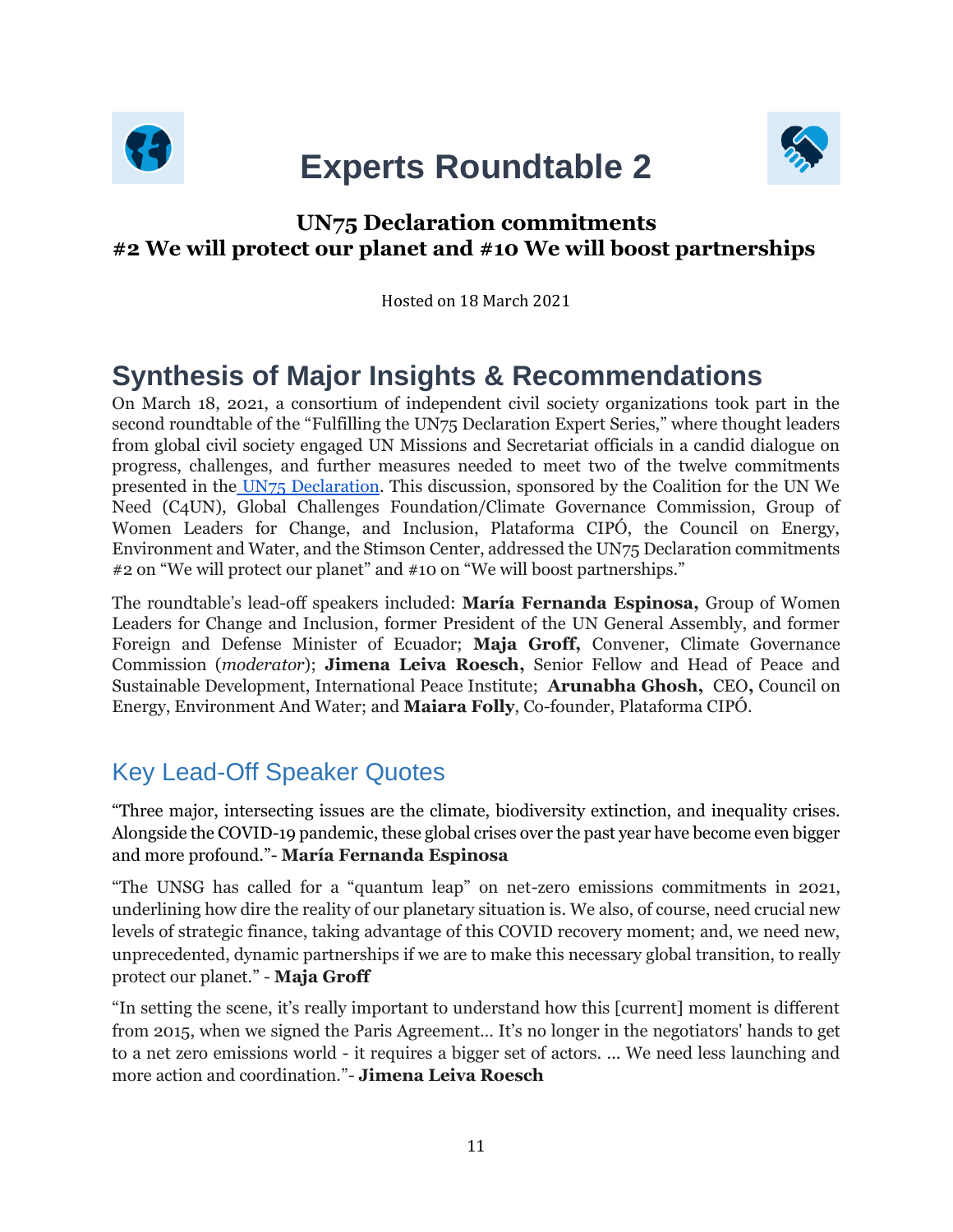"If we have to build back better and use the pandemic moment for systemic change, I believe that will happen when the needs of the elites and the climate-vulnerable converge."-**Arunabha Ghosh**

"Environmental crimes open the door to other crimes, such as gender-based violence and the killing of environmental defenders and indigenous peoples." - **Maiara Folly**

# <span id="page-12-0"></span>UN75 Declaration Commitment #2 - We will protect the planet

- An estimated mere 18 percent of multimillion COVID-19 relief packages worldwide can be considered "green investments," which rounds out to only about U.S. \$368 billion going into green infrastructure and solutions.
- There is inadequate coherence, lack of leadership, and insufficient sources for sustainable financing within the climate governance architecture, all of which need to be addressed urgently.
- Unexpected geopolitical shifts and events after the Paris Agreement was adopted, namely the rise of populism and the COVID-19 pandemic, have slowed the fight for effective climate action.
- Environmentally friendly hydrogen could serve as an important substitute for fossil fuel in energy-heavy industries. Several countries already maintain hydrogen heavy industries, but there is no multilateral platform that brings them together. The lack of international cooperation in this space could widen the gap between those who maintain green hydrogen technology and those who need it.
- The commitment to "protect our planet" speaks to the need to protect biodiversity and natural resources. We cannot achieve these goals if we do not agree on a global mechanism to tackle illegal deforestation, which also represents 10 percent of global gas emissions. Deforestation destroys the most biodiverse areas, such as the Amazon rainforest, which is losing forested areas as large as Lebanon each year. Illegal deforestation is not only problematic for the forests and their ecosystems, but it also opens the door to other crimes, such as corruption, financial crimes, gender-based violence, and the killing of indigenous peoples and environmental defenders.
- There is significant attention placed on the climate crisis, but not enough on pollution or biodiversity. We need a better understanding of how environmental crises are interconnected. They should be addressed by multisectoral and comprehensive responses based on the overarching concept of human security, which puts people at the center and respects human well-being and dignity. This concept can also be applied in the field of ecological governance.
- Legal instruments for climate action are necessary but difficult to achieve. Given the urgent need for action, we need to work on multiple, parallel tracks when pursuing legally binding instruments.
- There is a concern that parties to the Paris Agreement are submitting updated Nationally Determined Contributions (NDCs) that are not sufficiently ambitious. In some instances, countries (for example, Brazil) reduced the ambition of their NDC pledges.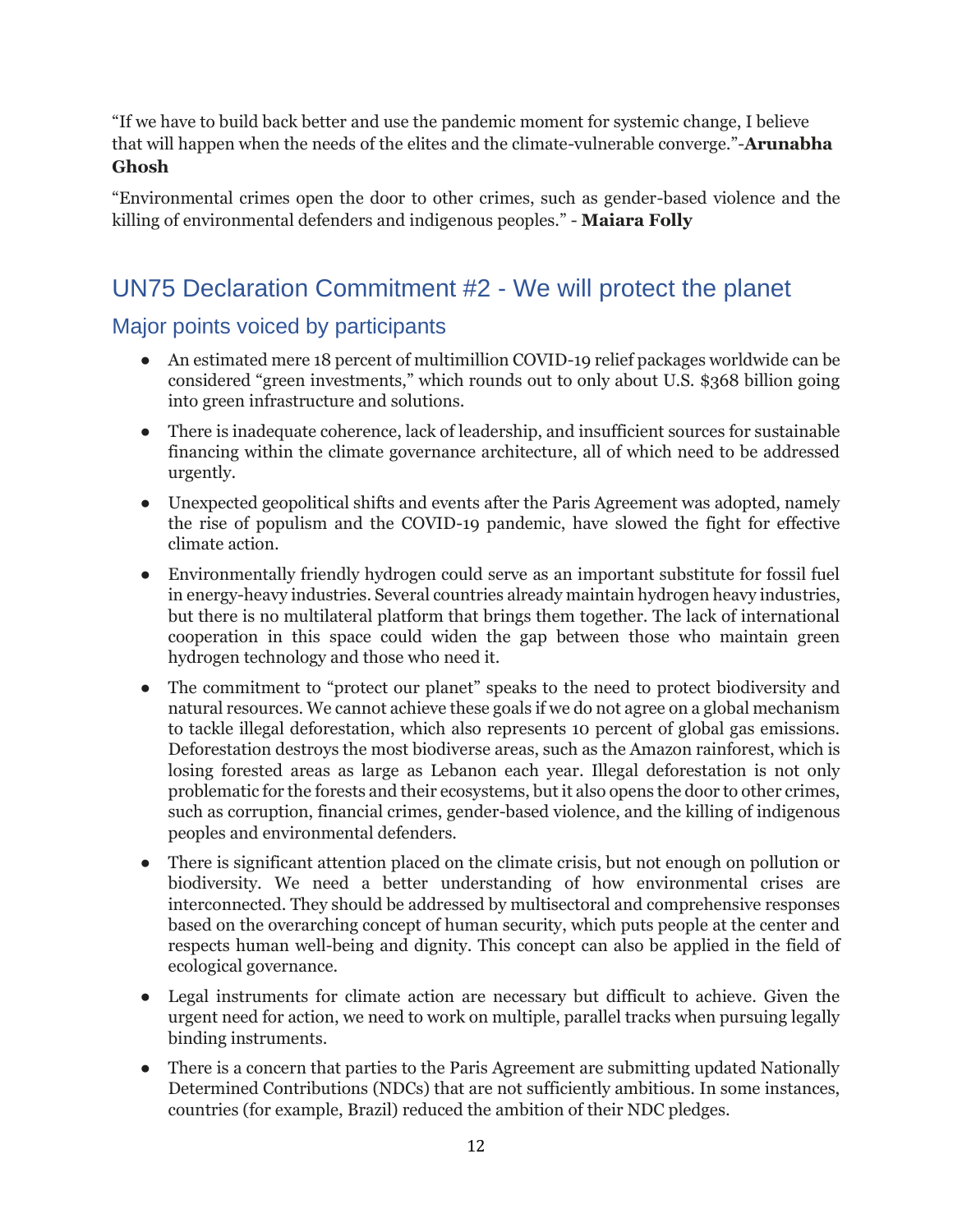● The UN Framework Convention on Climate Change (UNFCCC) alone is not sufficient to tackle the climate challenge; for example, there should be global sectoral agreements that include both governments and the private sector.

- The UN Secretary-General's proposed "New Social Contract" should encompass a New Global Pact for the Environment. It should include nature, society, the economy, and politics to save our planet and our species. However, at present time, there is no UN process to establish such a Pact. Current work on the Global Pact for the Environment should be supported and prioritized, to fulfill the crucial aim of enshrining key, binding ecological governance principles and bringing coherence among the hundreds of existing environmental agreements, which also currently lack effective monitoring and implementation standards.
- Create a common green finance risk mitigation mechanism across countries to analyze risks (political, currencies, policies, etc.) that business managers do not control. This can lower and flatten the risk curve and allow for projects in emerging markets to attract more capital for climate mitigation or adaptation.
- Leverage a sustainable energy trade agreement that ensures better, more robust, rulesbound manufacturing, and localized supply chains that cut across countries, rather than creating tariff barriers between a subset of just a few countries that, for example, currently control the manufacturing of solar panels.
- Establish a Global Green Hydrogen Alliance that does not focus only on research and development or control of intellectual property rights. Rather, this initiative should employ emerging markets as the testbeds for deploying environmentally friendly hydrogen technologies at scale, in order to bring down capital costs, for instance, that drive the divergence between hydrogen versus coal-driven steel plants. This would further help to converge the interests of the "new green elite" with those who are most vulnerable to climate change.
- A new technology facility/initiative involving the private sector to enable poorer countries to take advantage of innovative green-tech and to roll out renewables is urgently needed and could draw from models that were employed, e.g., for vaccine rollout and other global problems.
- The negotiation of legally binding instruments focused on forest protection, involving not only countries with large forest areas but also those importing, and financing forest products is needed urgently. However, this initiative should learn from and avoid the topdown approaches of past convention efforts.
- Create a Global Resilience Council to bring global climate governance together with wider sustainable development efforts, outside of the UNFCCC framework. Similar to the Security Council, a new "Resilience Council" mechanism could be useful for discussing non-military threats and promoting conversations on issues critical to advancing progress across the UN agenda.
- We need to invest in additional anticipatory, evidence-based foresight capacities for global environmental governance that ensure vital analysis and that can effectively project global trends to guide international decision-making.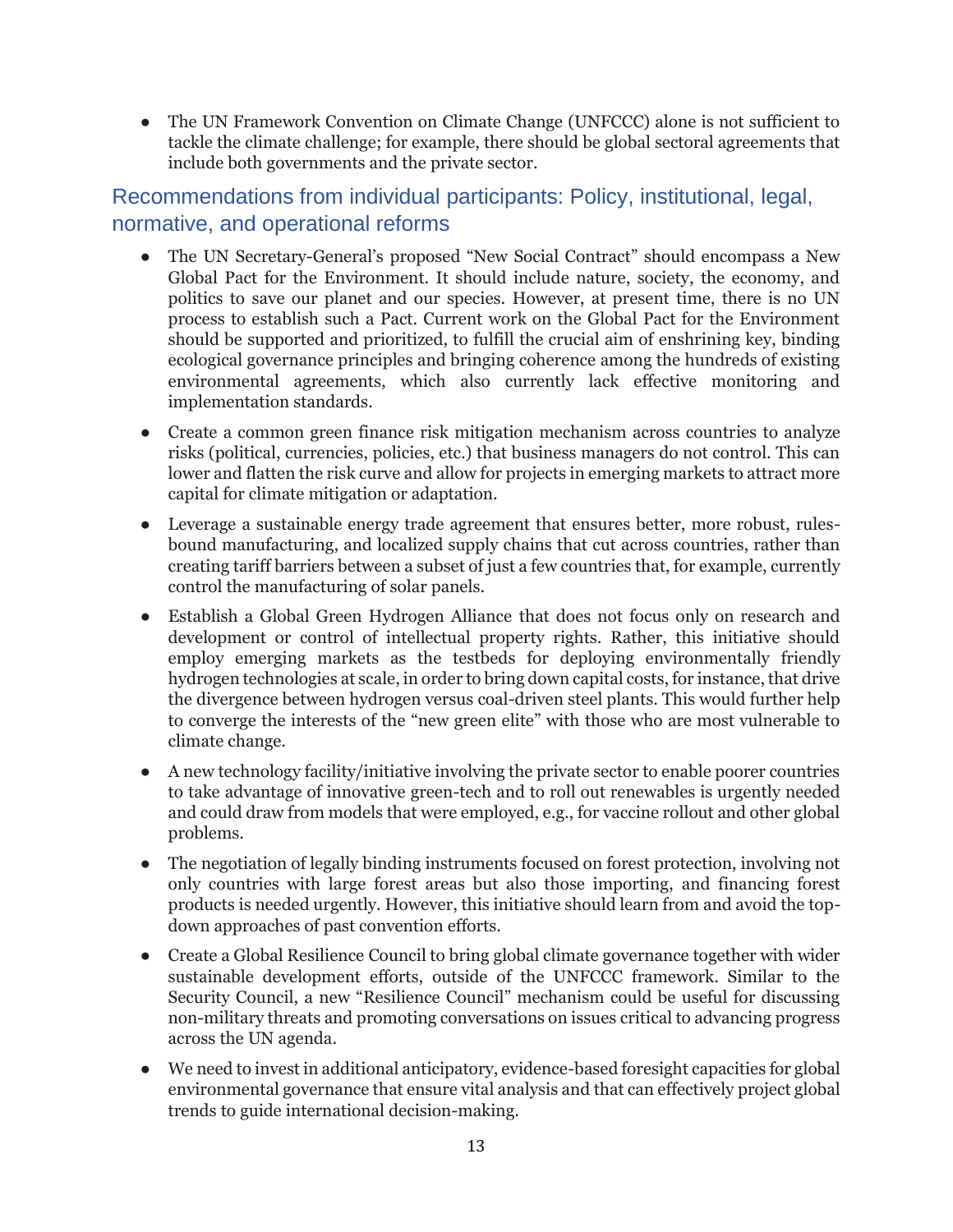### <span id="page-14-0"></span>UN75 Declaration Commitment #10 - We will boost partnerships

### Major points voiced by participants

- The governance of partnerships in the UN is fragmented. There are bits and pieces of support for partnerships to function in the UN system, but more support is needed for new partnership ideas to be followed-through and for new partnership initiatives to progress.
- Among the major challenges that partnerships within the UN system face are a lack of predictability, transparency, accountability, and mechanisms to help guide effective partnerships. More thought is required on the concept of "networked multilateralism," as well as the place of UN Member States in the "partnership-building" space.
- UNICEF, UNFPA, and UNDP, for instance, deal with thousands of partners. Therefore, it is important to know who these UN agencies are working with, who is able to deliver and share across their platforms, and who identifies what the risk assessment and the deliverables are. This will allow each UN agency to build on lessons learned from other partnerships.
- There is a gap in the implementation of the Sustainable Development Goals (SDGs) that requires the engagement of the private sector, academia, and civil society. Partnerships need to foster better integration of private sector and public sector financing for achieving the SDGs.
- Data is important for assessing the progress of partnerships, and further investments are needed to build capacities for tracking global trends and evaluating policy initiatives on pioneering new partnerships.
- It might be argued that the world has moved beyond the need to create new treaties for the time being. Now the focus could/should be on implementing high-impact partnerships, integrating all sectors across the UN system, and committing to fulfilling the SDGs; key occasions like Stockholm +50 could be taken advantage of in this respect.
- There is an observable increase in multi-stakeholder coalitions, but they sometimes compete rather than coordinate with each other. Reimagined collaborative approaches are needed to address the traditional and continual challenges, structures, and issues that inhibit human and environmental development.
- Financing new projects and dynamic partnerships is crucial if we are to bring about normative and operational change, especially in transitioning towards a sustainable future.

### Recommendations from individual participants: Policy, institutional, legal, normative, and operational reforms

● The UN Secretary-General and his team should include in the upcoming *Our Common Agenda* report a proposal for a new Partnerships Hub, building on existing structures (e.g., United Nations Office for Partnerships, United Nations Global Compact, among others). It should go beyond launching partnerships and focus on identifying good practices and follow-through initiatives. The Partnerships Hub could also help to scale-up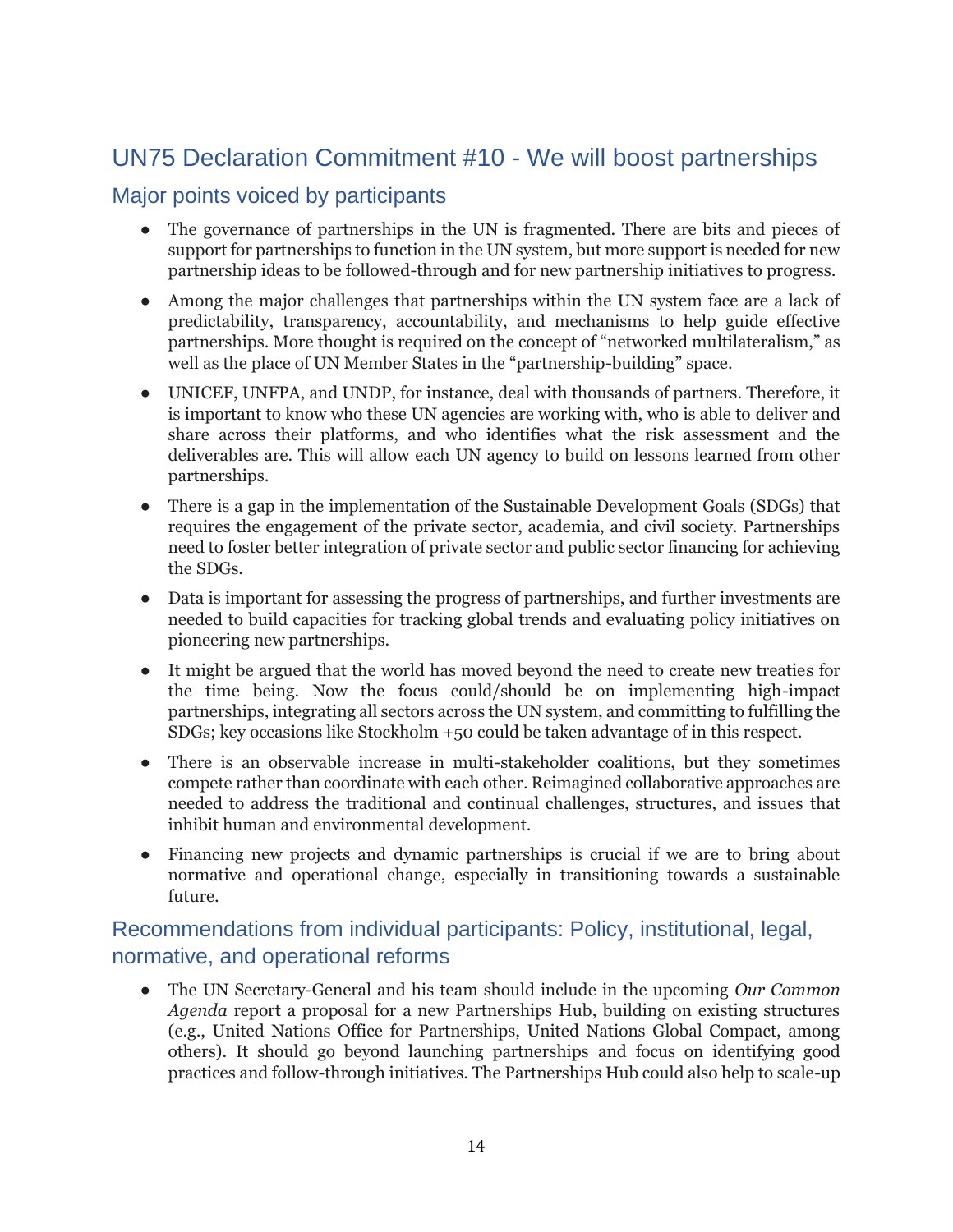existing partnerships, and to ensure that they are better equipped to advance progress across the entire UN agenda.

- The momentum to create a "New Social Contract" is about, first and foremost, an understanding of partners at the local level. There is a great amount of data at the UN on partnerships that are working and succeeding, so this should be used to create commitments that go beyond basic intentions to partner. The UN has the ability to create partnerships, but the system is not well connected at the operational level where local partners are found. The UN has the most value when it has high functioning offices at the national level.
- The UN needs to build partnerships in a bottom-up fashion to strengthen local partnerships and become an incubator for demand-driven partnerships.
- The future UN will entail more networked and inclusive multilateralism, where different actors and constituencies play a greater role in delivering global public goods. Civil society partnerships are essential in the realization of these goals following the *Our Common Agenda* report.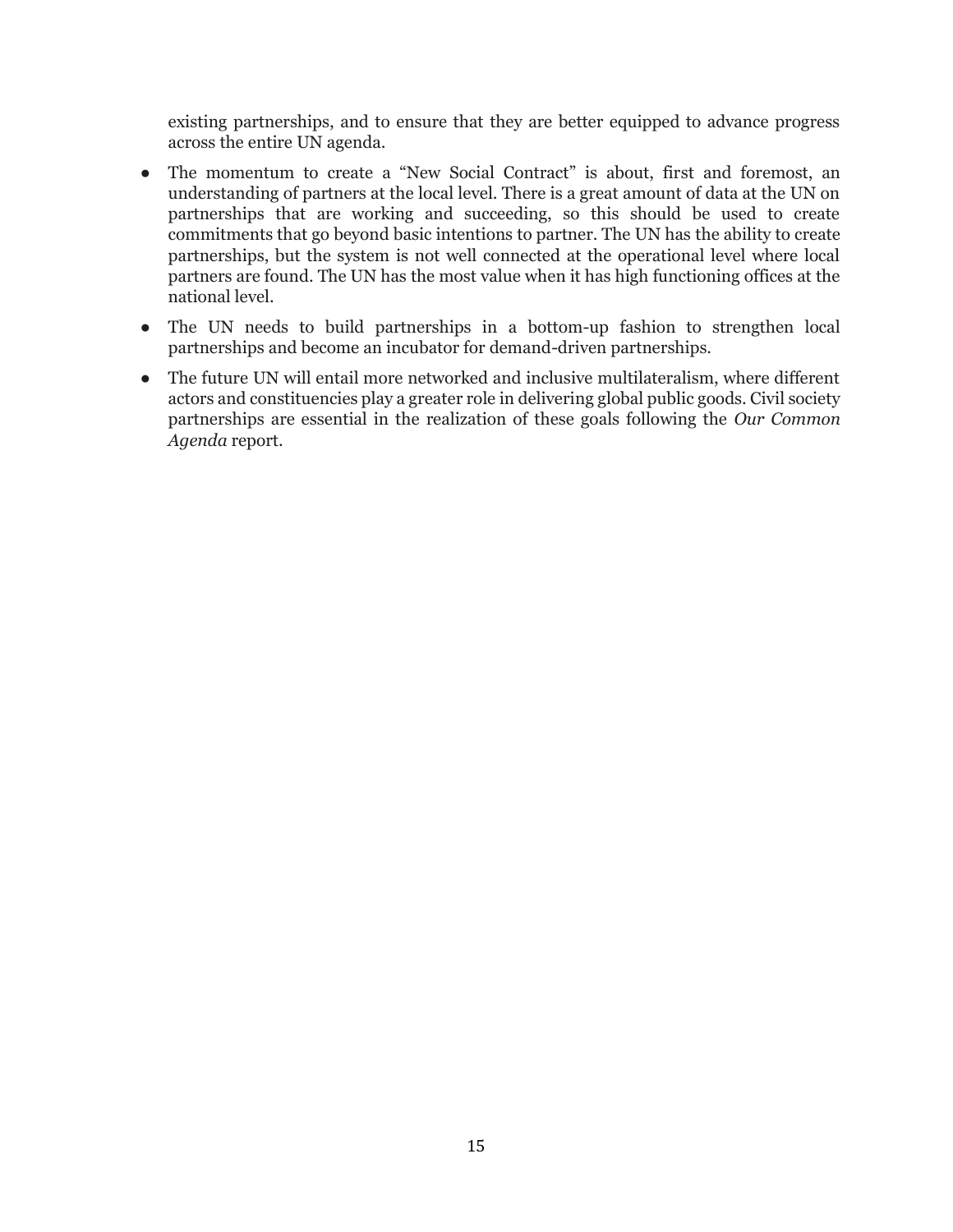<span id="page-16-0"></span>



# **Experts Roundtable 3**

### **UN75 Declaration commitments #5 We will place women and girls at the center and #11 We will listen to and work with youth**

Hosted on 1 April 2021

# **Synthesis of Major Insights & Recommendations**

On April 1, 2021, a consortium of independent civil society organizations took part in the third roundtable of the "Fulfilling the UN75 Declaration Expert Series," where thought leaders from global civil society engaged UN Missions and Secretariat officials in a candid dialogue on progress, challenges, and further measures needed to meet two of the twelve commitments presented in th[e](https://undocs.org/en/A/RES/75/1) [UN75 Declaration](https://undocs.org/en/A/RES/75/1). This discussion, sponsored by the Coalition for the UN We Need, Baha'i International Community, the Center for Women's Global Leadership, Search for Common Ground, Soroptimist International, and the Stimson Center, addressed the UN75 Declaration commitments #5 on "We will place women and girls at the center" and #11 on "We will listen to and work with youth."

The roundtable's lead-off speakers included: **Azzam Tomeh,** Search for Common Ground; **Krishanti Dharmaraj,** Center for Women's Global Leadership**; Vivek Rai,** UN Women; and (*moderator*) **Saphira Rameshfar**, Representative to the United Nations, Baha'i International Community.

# Key Lead-Off Speaker Quotes

"If the COVID-19 pandemic has taught us anything, it is how interdependent we are. And this generation of young people with creative ideas [...] can be a catalyst for shaping a better world. The Report of the UN Secretary-General on Youth, Peace and Security, presented in March 2020, lays out a bold opportunity to reimagine a partnership model for youth."- **Azzam Tomeh**

**"**All women must be safe. The United Nations has everything it needs and the concentrated power to eradicate gender-based violence, but do we have the will?" - **Krishanti Dharmaraj**

**"**It's not enough to bring youth and women to the table; it's about creating an equal table, where decision making is shared equally." - **Vivek Rai**

"It was observed that UN staff are sometimes reluctant to engage on issues that are sensitive and controversial, such as sexual and reproductive health, gender issues, families, and violent repression of young people who are engaged in activism. This is fed by a culture that is too often risk-averse and submissive to power, and it is further expressed by a system that rewards people for avoiding discontent with Member States." - **Roundtable participants**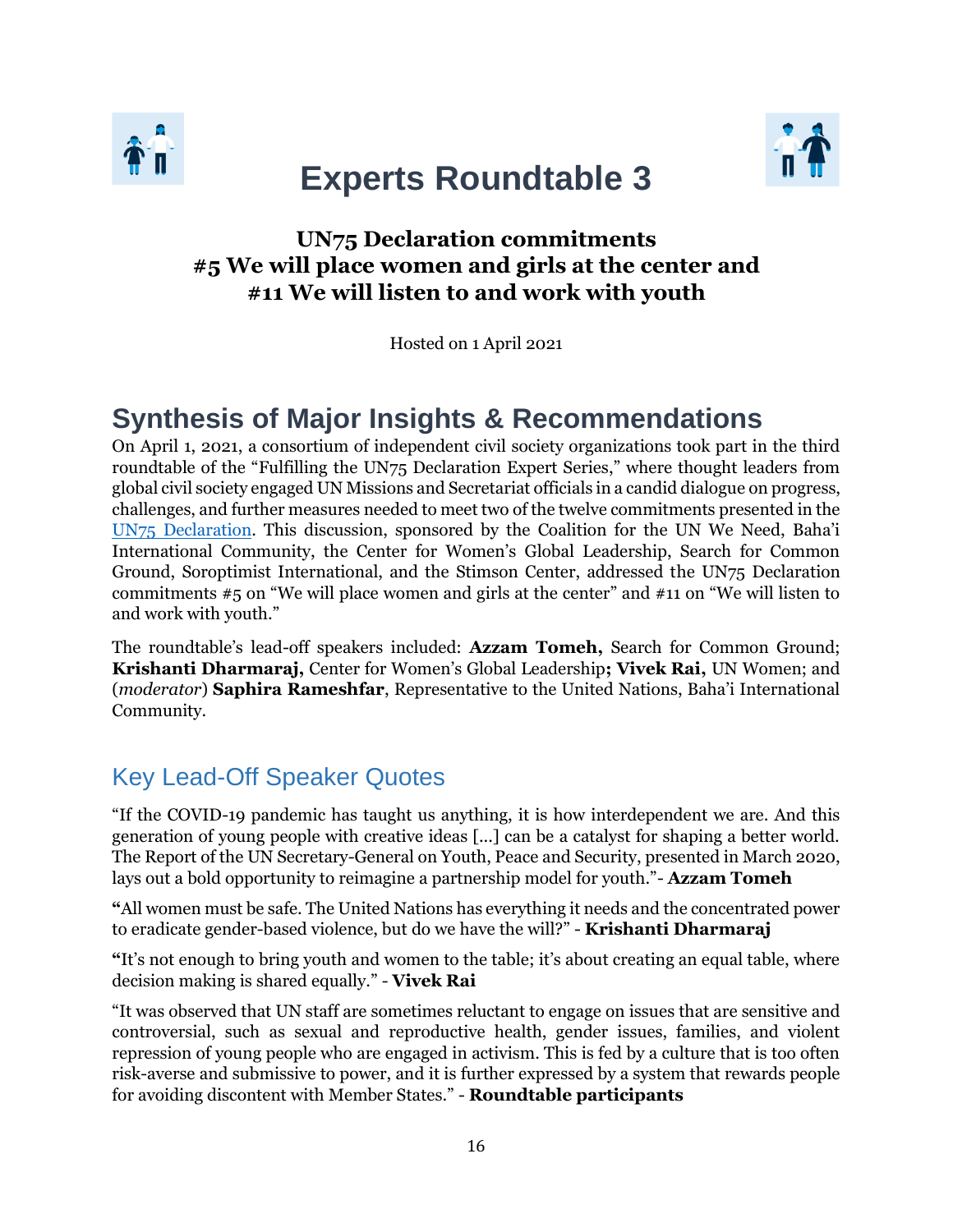# <span id="page-17-0"></span>UN75 Declaration Commitment #5 - We will place women and girls at the center

### Major points voiced by participants

- The feminist movement is strong, butwe need to find ways to ensure that the people who are driving this work become equitable partners in decision-making. Sharing power within the multilateral structure does not come easy.
- Gender-based violence (GBV) transcends borders, religion, culture, class, and all other identities. GBV must be recognized and addressed as a pandemic.
- Gender inequalities—and all inequalities—cannot be part of the future. We can change course, and the Secretary-General's report in September 2021 should offer a sense of direction and opportunity.
- The idea that gender parity will not be achieved for 130 years must be rejected. There are opportunities to rethink and build gendered and intergenerational multilateralism.
- Intersectionality is key to expanding the framework and the understanding that women and girls are not a homogenous group; it also includes the LGBTQ+ community.
- There is a concern that anti-rights and anti-gender mobilization efforts are increasing in multilateral foras, which are often the only avenues of recourse for marginalized groups, such as the trans community.
- We need to acknowledge that certain groups, even among feminist movements, hold more power and privilege than others.
- Structural exclusion exists, even within the feminist movement. For instance, several leaders of Action Coalition 6 did not invite any NGOs to be part of their Commission on the Status of Women delegation. Support for feminist organizations can be mixed and imbalanced.
- The UN captures well the issues surrounding gender equality, including through campaigns and high-level dialogues, but this needs to be better translated into action at the community level.

- Gender equality benefits all and placing women at the center requires ensuring they feel mentally, physically, and sexually safe. Safety is central to well-being. Human rights frameworks provide us with opportunities for addressing GBV.
- Advancing women and girl's rights also entails being inclusive of the marginalized communities within the wider societal group of women and girls, in all their diversities, such as indigenous women, women of color, LGBTQ+, and those from all socioeconomic and educational backgrounds.
- It is critical to ensure financing for gender equality in pandemic recovery efforts, but also "building forward better" with a feminist lens that allows for proper power rebalancing.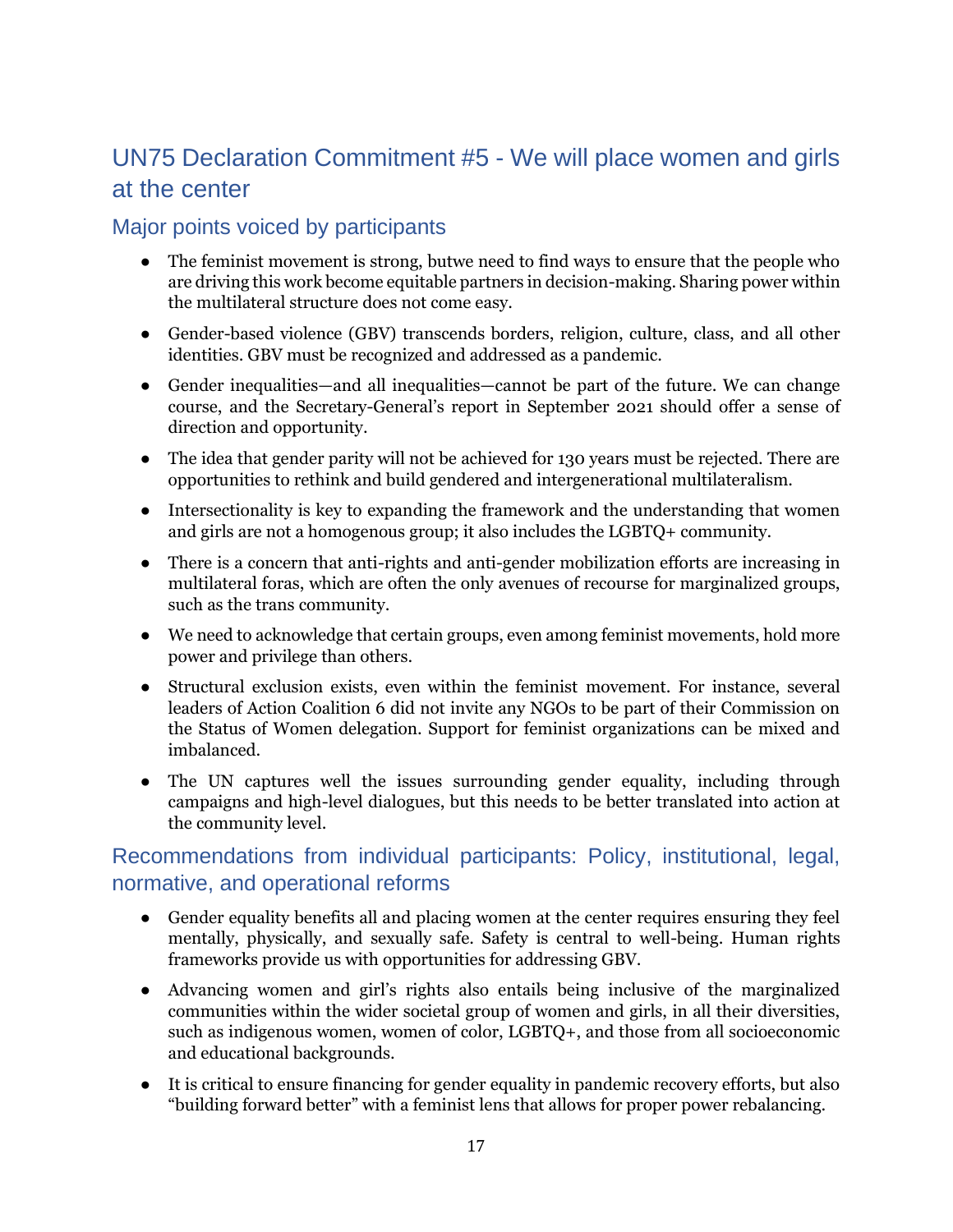- There is a need to close the data gap to adequately reflect the reality on the ground for issues such as child marriage and trafficking. At the same time, the narrative must be changed to show that women are not just victims, but leaders and protagonists of change.
- Intersectional approaches must be understood along with structural exclusion. The response to structural exclusion is more than sharing power but shifting power to allow other under-represented voices opportunities to meaningfully participate. Patriarchal attitudes must change or a seat at the table is only tokenism.
- Engaging men and boys in placing women and girls at the center requires healthy role models of manhood/masculinity and accountability.
- Similar to the Convention on the Elimination of all Forms of Discrimination Against Women being adopted as a city ordinance or resolution, we need to think of bringing the Generation Equality Forum to cities. Cities are where many modern trends are enhanced, they harbor deep inequalities, and have been greatly impacted by COVID-19. Bringing cities closer to gender issues will be beneficial in the long term.
- The gender-based violence framework should be used over that on violence against women and girls, given that the former is more inclusive. The GBV framework includes (in addition to violence and discrimination against women and girls) bisexual, lesbian, trans women, and trans and intersex men—or those that don't identify as either (nonbinary).
- The issue of gender-based violence, combined with peace and security issues, must continue to be a standing agenda item at the United Nations.

# <span id="page-18-0"></span>UN75 Declaration Commitment #11 - We will listen to and work with youth

- Youth are standing in solidarity with one another, but they are frustrated with the systems in place. Governments and multilateral systems have not adapted to the needs of youth. In some countries and regions (such as Africa), youth are the majority of the population, but they are overlooked by governments who have the tools to help them succeed. If young people fail today, countries will struggle to succeed in the long run and meet their commitments to norms and practices for an open and just society for all.
- The pushback against multilateralism from several countries has prompted youth to question the UN and global cooperation, in general. The UN's 75 years of history depicts an organization that is patriarchal and bureaucratic, and in need of revitalization.
- Youth mobilization and action are driven forward by many stakeholders, but we still need to find ways to include youth as equitable partners in decision-making. Also, representation within youth groups is important, as those marginalized tend to not have a voice in multilateral settings.
- There are governments that do not work for youth and even fewer that work with them. One of the avenues young people must share their voices at the UN is through the UN Delegates program. However, the program is led by governments, which means that it is not the youth who are deciding who represents their voice at the UN.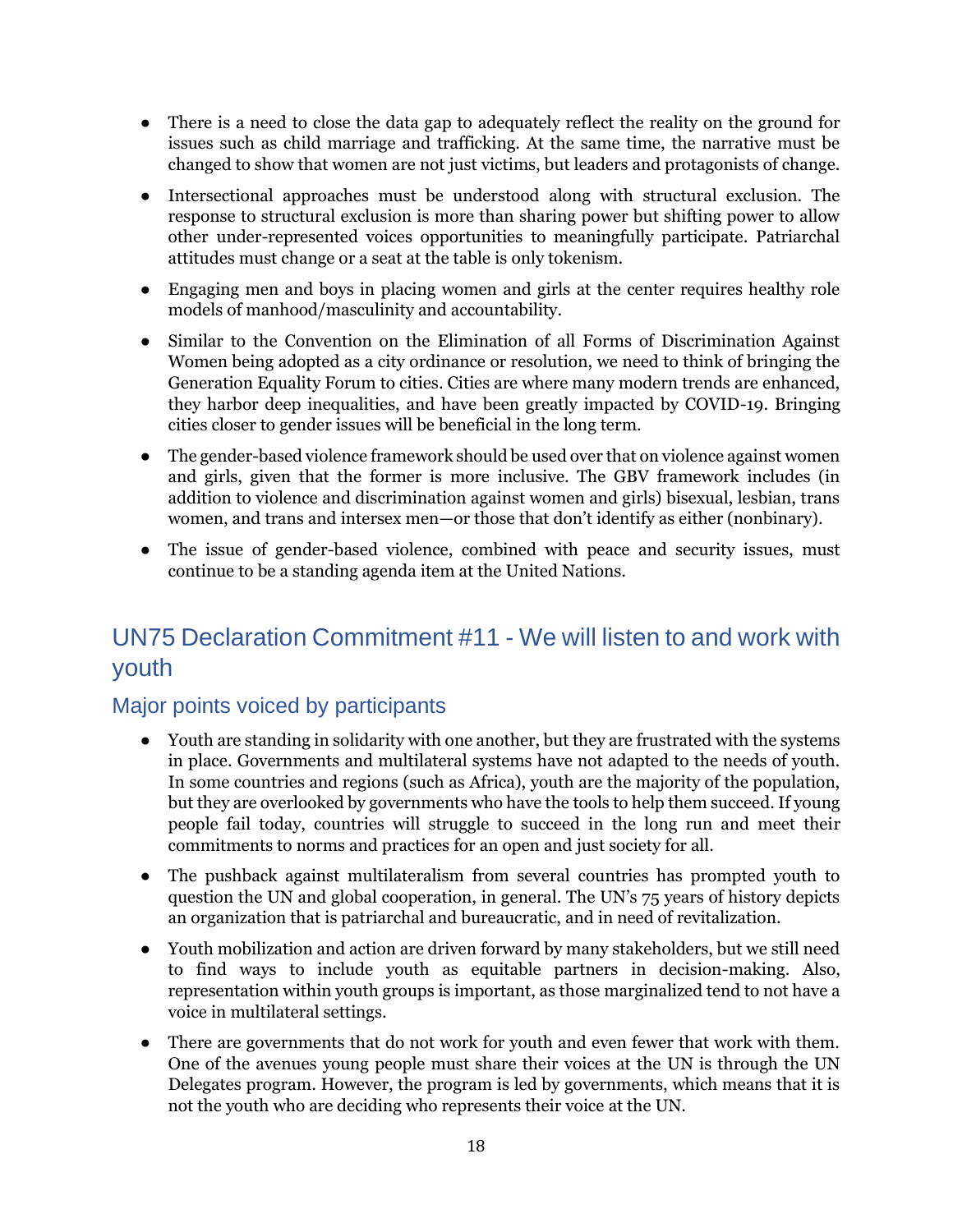- Youth can benefit from intergenerational cooperation. Older generations have the experience to guide younger generations, and this knowledge can be handed down to youth, along with resources and funding. It's important to also understand that youth can contribute new perspectives and approaches to older generations.
- Structural exclusion responses should go beyond sharing power. Power should be shifted to marginalized groups, and that power should be given up, allowing those who are directly impacted to be included and heard.

- It is crucial that the UN responds to the new generation, who are engaging and working on issues of social justice and equality. The UN must encourage and facilitate partnerships between youth, civil society, and multilateral systems to create a space that reflects the world we know today.
- The UN must expand its space for discussion to include youth and civil society. In expanding civic spaces, increased communications between Member States and youth will create new ways of learning and empower youth to expand their contributions to transnational issues of critical importance.
- Intergenerational approaches can help to engender positive structural changes across the UN system. Youth engagement does not mean that other age groups are supplanted, but rather that older generations are co-creating and co-designing solutions with younger generations for a better future for all.
- International institutions must create and use parallel channels of communication to reach marginalized and disenfranchised communities. Utilizing existing channels of communication more efficiently can allow messages and knowledge to reach grassroots levels and vice-versa. Those with decision-making power have to leave their places of safety and engage marginalized communities to understand and better advocate for their needs.
- At the country level, youth should be engaged and encouraged by the United Nations to speak out and lead on issues of critical importance.
- International institutions should aim to invest U.S. \$1 per young person living in the world today (this could be over U.S. \$2 billion in investments in youth) and remove burdensome requirements for accessing grants.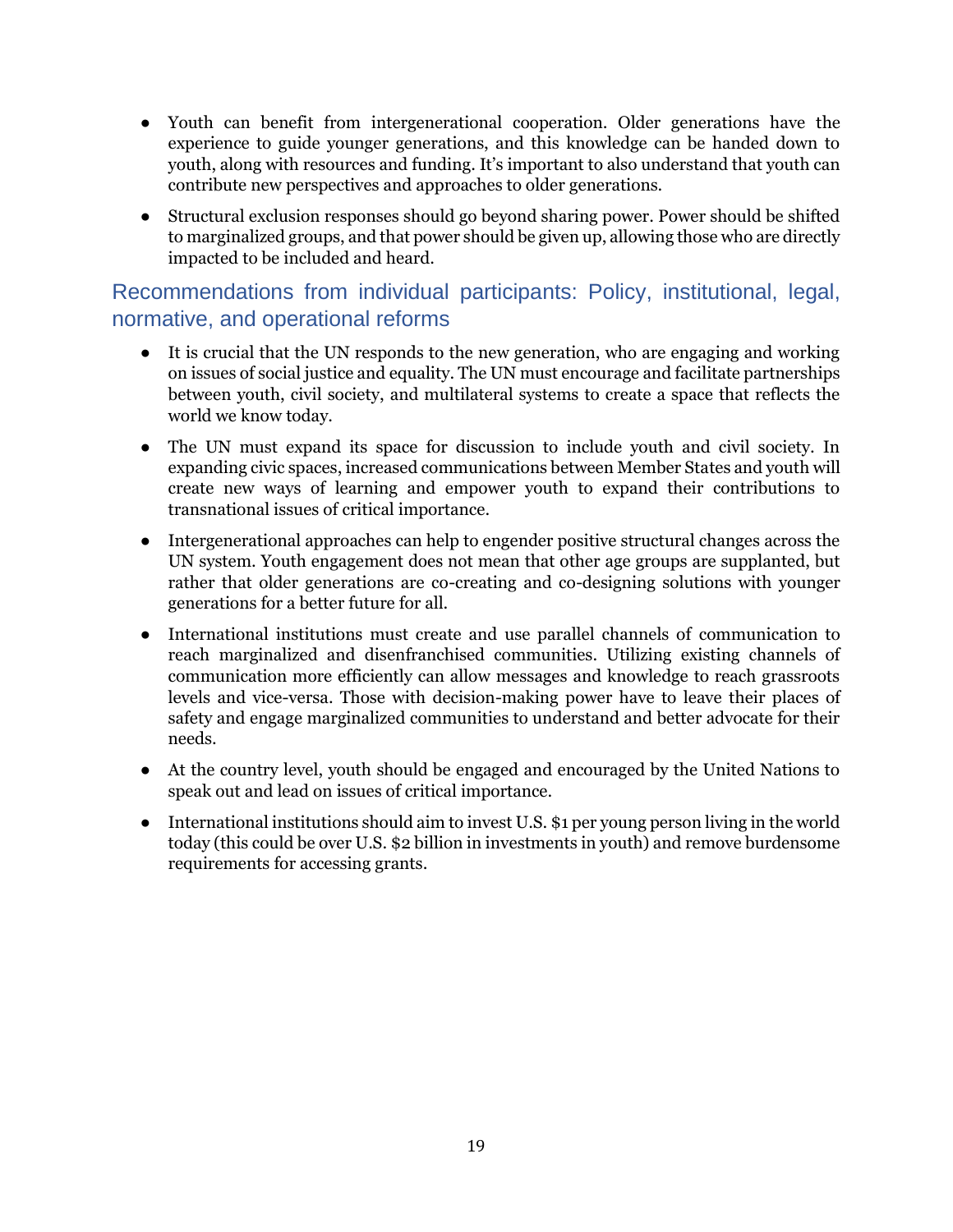<span id="page-20-0"></span>

# **Experts Roundtable 4**



### **UN75 Declaration commitments #3 We will promote peace and prevent conflict and #11 We will abide by international law and ensure justice**

Hosted on 15 April 2021

# **Synthesis of Major Insights & Recommendations**

On April 15, 2021, a consortium of independent civil society organizations took part in the fourth roundtable of the "Fulfilling the UN75 Declaration Expert Series," where thought leaders from global civil society engaged UN Missions and Secretariat officials in a candid dialogue on progress, challenges, and further measures needed to meet two of the twelve commitments presented in th[e](https://undocs.org/en/A/RES/75/1) [UN75 Declaration.](https://undocs.org/en/A/RES/75/1) This discussion, sponsored by the Coalition for the UN We Need, Club de Madrid, Together First, and the Stimson Center, addressed the UN75 Declaration commitments #3 on "We will promote peace and prevent conflict" and #4 on "We will abide by international law and ensure justice."

The roundtable's lead-off speakers included: **His Excellency Danilo Türk,** former president of Slovenia and president of Club de Madrid; **Vasu Gounden,** African Centre for the Constructive Resolution of Disputes (ACCORD); **Joris Larik,** Stimson Center; and (*moderator*) **Natalie Samarasinghe**, Together First.

# Key Lead-Off Speaker Quotes

"We believe – as far as peace and security is concerned – that the UN needs an updated and coherent conceptual framework for its future activities, as well as understanding what 'security' means in the 21st century [...] my Club de Madrid colleagues and I identified a number of key elements of such a framework, and that also includes conflict amplifiers and multipliers such as climate change, organized crime, and forced displacement. These are not necessarily priorities on the current UN peace and security agenda, but the UN General Assembly and Security Council have to think more carefully about them and to provide something that we would call a sufficiently robust conceptual framework for peace and security in the future. Additionally, holding a Second World Summit for Social Development would allow Member States to reaffirm social and economic commitments, in light of the COVID 19 Pandemic and to help the United Nations to define what the organization understands by social development." - **Danilo Türk**

"UN reform needs to be reinvigorated [through] multilateralism […] led by small states. We can't rely on the superpowers in the world because they are caught in some kind of zero-sum competition. What we need is for small states to step up to the plate and to play some kind of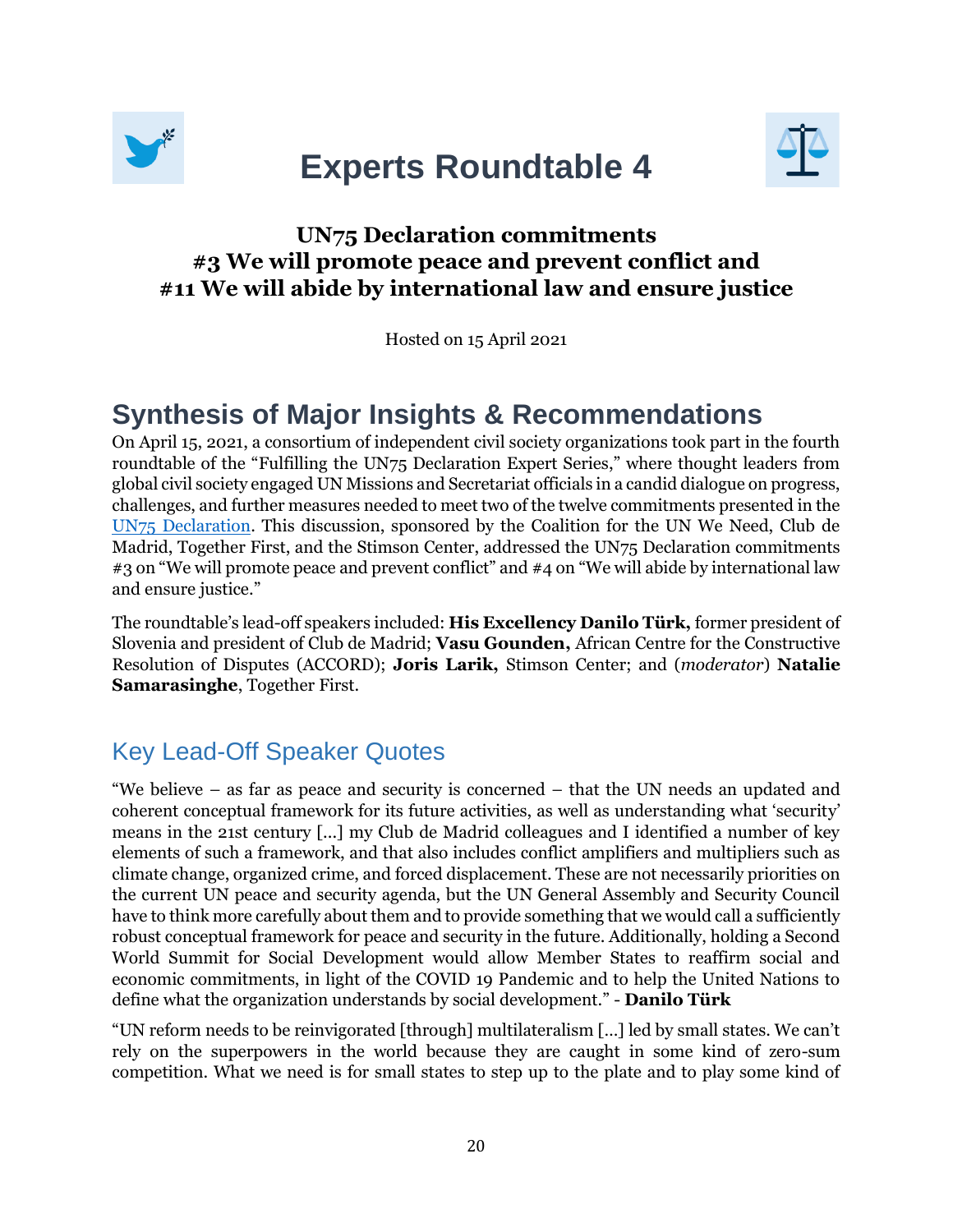mediating role. Otherwise, we will push the world into a very dangerous schism." - **Vasu Gounden**

"One thing that ties both [peace and rule of law] together is that we live in an era of backsliding both when it comes to issues of peace and stability, as well as to the rule of law and democracy if we look at the key indicators and indexes in these fields. This is quite a worrying trend in areas where we thought we were making progress." - **Joris Larik**

## <span id="page-21-0"></span>UN75 Declaration Commitment #3 - We will promote peace and prevent conflict

- We are operating in a context marked by a perceived emerging new Cold War between neo-liberal democracies and neo-conservative autocracies, each side arguing for why it is a better system or a better paradigm for dealing with social unrest, conflicts, instability, pandemics, etc. The implications of what peace and security means needs to be closely reexamined, and the nexus between climate change, inequality, and peace and security needs to be considered despite the rivalries of these competing ideological systems.
- It is difficult to confront double standards, especially in relation to the implementation of obligations and agreements by powerful states with respect to treaties, particularly regarding weapons of mass destruction.
- There are instances when non-state actors fill security and public service gaps that are not addressed by local governments. The UN is often unable to engage with these actors because it lacks formal frameworks for dealing with insurgents, multinational organizations, private military companies, and organized criminal organizations.
- Faith needs to be rebuilt in the UN system, not simply through building trust between people and governments, but directly with civil society actors too.
- Peacebuilding is still an art, rather than a science, and it is conducted through trial and error. Better engagement at the local level and a conceptual shift to sustaining peace, prevention, and democracy promotion are at the core of these efforts.
- The Peacebuilding Commission (PBC) has become progressively important in the UN security architecture. As the only peacebuilding body capable of making recommendations to the UN Security Council and the General Assembly, the PBC must become even more influential.
- Prevention should be viewed as an essential part of every commitment in the UN75 Declaration, which broadly cuts across all efforts towards strengthening multilateralism.
- The issues highlighted in the UN75 Declaration are merely a reflection of the areas that unite the UN membership. This means that major challenges, such as non-proliferation and disarmament regimes, are touched upon only very lightly in the Declaration.
- The Peacebuilding Commission is an important instrument for prevention, but it is not the only tool we have for preventive action. We tend to focus too much on country-level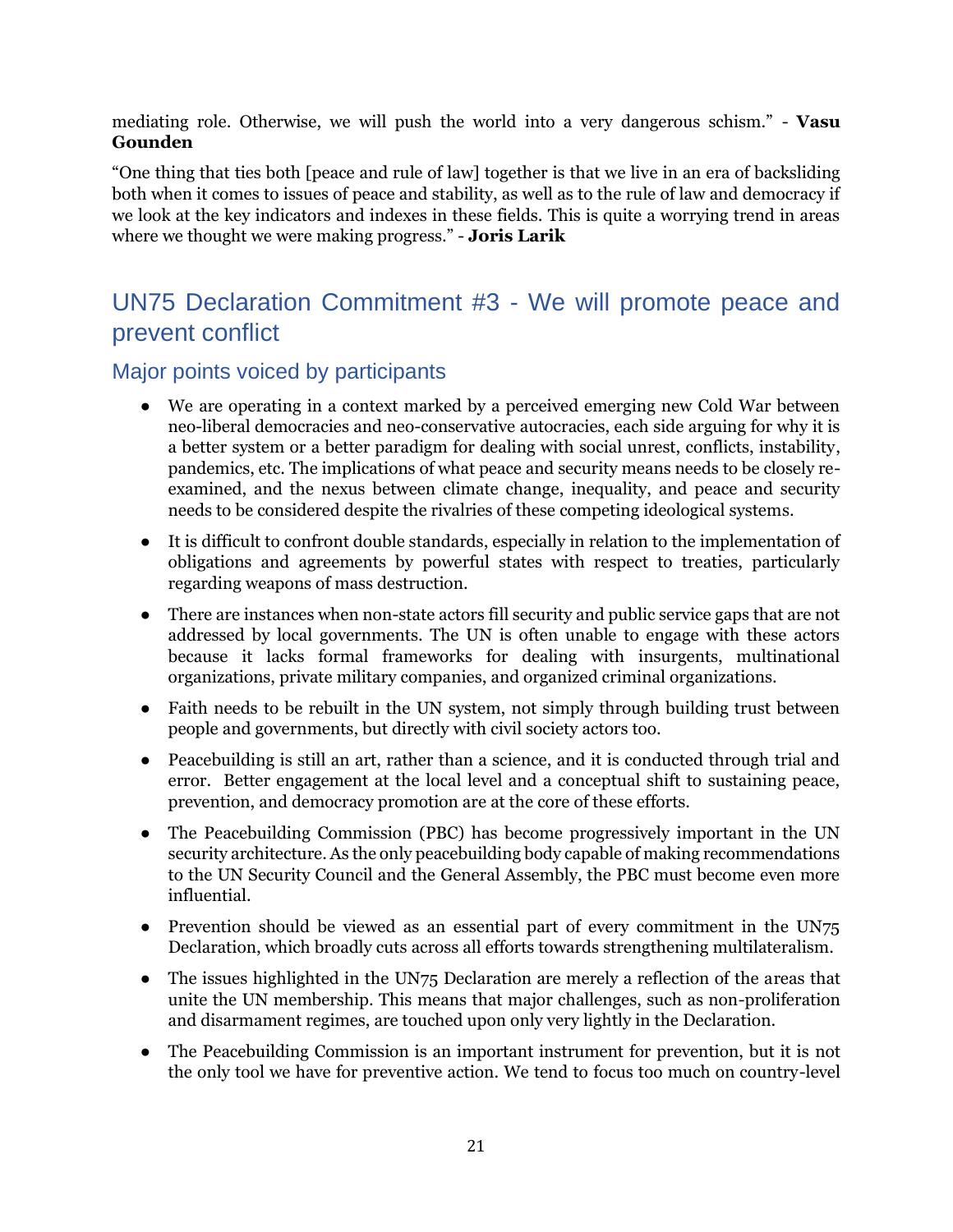prevention efforts; collaboration with regional and sub-regional organizations deserve more attention.

● The social inequalities evidenced and amplified by the COVID-19 pandemic provide fertile ground for social unrest and conflict. For this reason, the preventive dimension of the peace and security agenda must go hand-in-hand with a renewed focus on social development and inclusion.

- The Peacebuilding Commission should be upgraded into a Democratic Peacebuilding Council based upon the precedent set by the UN Human Rights Council. It should further monitor early warning indicators of UN member states through a periodic peacebuilding audit, based upon the Human Rights Council's Universal Periodic Review. One participant cautioned that a Democratic Peacebuilding Council might be too revolutionary, while suggesting that incremental approaches to reforming the PBC might be more effective.
- Following through on the 2020 Peacebuilding Architecture Review, the PBC's advisory role to the Security Council and General Assembly should be strengthened to promote greater coherence among development and peacebuilding actions at headquarters and in the field. The PBC should further hold discussions regarding initiatives, progress, challenges, and lessons learned to bring greater attention to cross-cutting issues that receive insufficient attention by the Security Council.
- The PBC must be more active at the regional level by sharing lessons learned, facilitating mutual learning and dialogues, and strengthening inter-regional partnerships while building resilient institutions.
- Mediation capacities need to be approached as a multi-track and multi-stage process in which local efforts are supported with equal importance. Furthermore, digital gaps in mediation need to be addressed, and lessons learned during the pandemic should be applied to mediation efforts.
- The UN's engagement with local actors should be formalized, based on the UN systemwide community engagement guidelines to aid member states, regional organizations, and other actors in strengthening their partnerships with civil society.
- Prevention is cost-effective, and therefore, we must sharpen our instruments on prevention. In this regard, we must promote local ownership. We must focus on people, participation, and partnerships.
- There should be a [Global Resilience Council,](https://www.foggs.org/wp-content/uploads/2020/08/FOGGS-UN75plus25_Proposal_II-Global-Resilience-Council_zero-draftfinal29-Aug-2020-1.pdf) a new, specialized international body to better address in a coordinated manner non-military threats pertaining to resilience, wellbeing, and human security at the community level.
- The developed world needs to contribute more peacekeepers to UN missions, and rapid standby peacekeeping forces should be established so that the UN can respond to security threats in weeks, rather than months.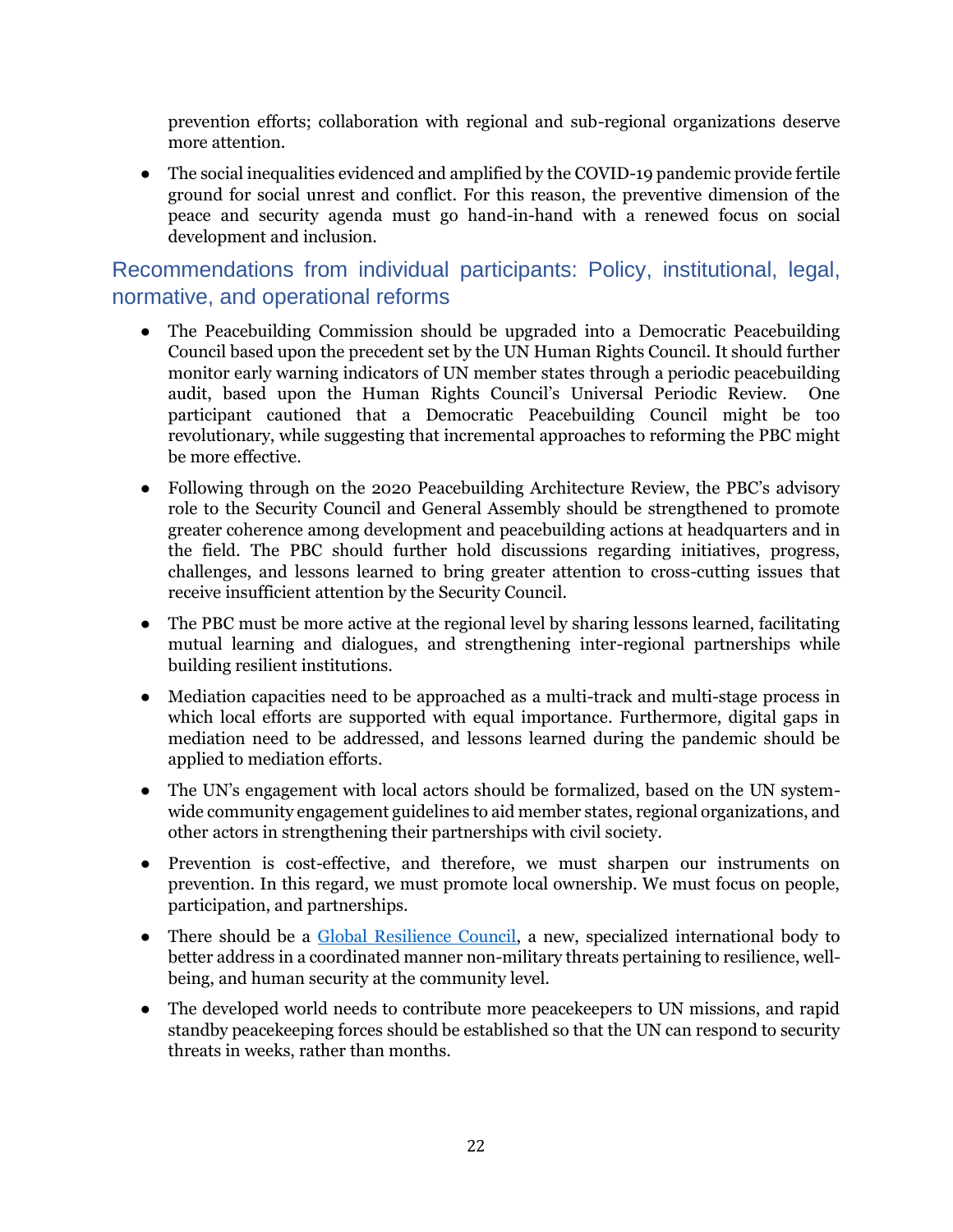- The UN should engage in cyber-peacekeeping in similar ways to which it engages in physical spaces. Additionally, digital simulations should be developed to educate the public on what it entails to be a UN peacekeeper.
- Inclusive social development is a necessary complement to conflict prevention, peacebuilding, and peacekeeping. The UN should convene a second World Summit for Social Development, to strengthen the UN framework on social development and boost the global community's commitment to the social dimension of the 2030 Agenda for Sustainable Development.
- An international minimum corporate tax could be established on international financial transactions to change the way that the world finances international organizations (including for peacekeeping and peacebuilding), thereby reducing dependency on major donor countries.

## <span id="page-23-0"></span>UN75 Declaration Commitment #4 - We will abide by international law and ensure justice

- While advances made over the past decades must be defended, there has been, unfortunately, significant backsliding regarding the rule of law and democracy.
- The International Criminal Court (ICC), International Court of Justice (ICJ), and other tribunals suffer from a significant jurisdiction gap (particularly among large states), an absence of binding treaties or regulatory instruments due to the voluntary nature of the courts, and a general attitude of benign neglect.
- International law cannot deliver justice by itself. We need to step up international cooperation and call on all states to adhere to treaties and become parties to international courts.
- There must be a greater focus on better implementing existing initiatives and instruments, rather than simply creating new tools. We should primarily/systematically take a close look at frameworks that have failed or are failing and ensure that they are made effective.
- Trust needs to be reaffirmed and increased in the international courts and tribunals by implementing international laws and protecting imperiled international norms, agreements, and ensuring universal participation in these institutions. The fundamental role of international (legal) institutions must be recognized and respected in ending disputes between states peacefully.
- International law is not viewed by some states on the same terms as national law. It can open a lot of choices to states, and they have the right to decide whether or not to join courts. Furthermore, while withdrawal from treaties is regrettable, it can also be a form of changing laws and fomenting reform.
- There is a disconnect between modern international law expertise and practice in The Hague, versus the diplomatic and political processes at the UN. Existing, and particularly older, international legal structures should be strengthened learning from today's more modern international courts and supra-national courts at the regional level.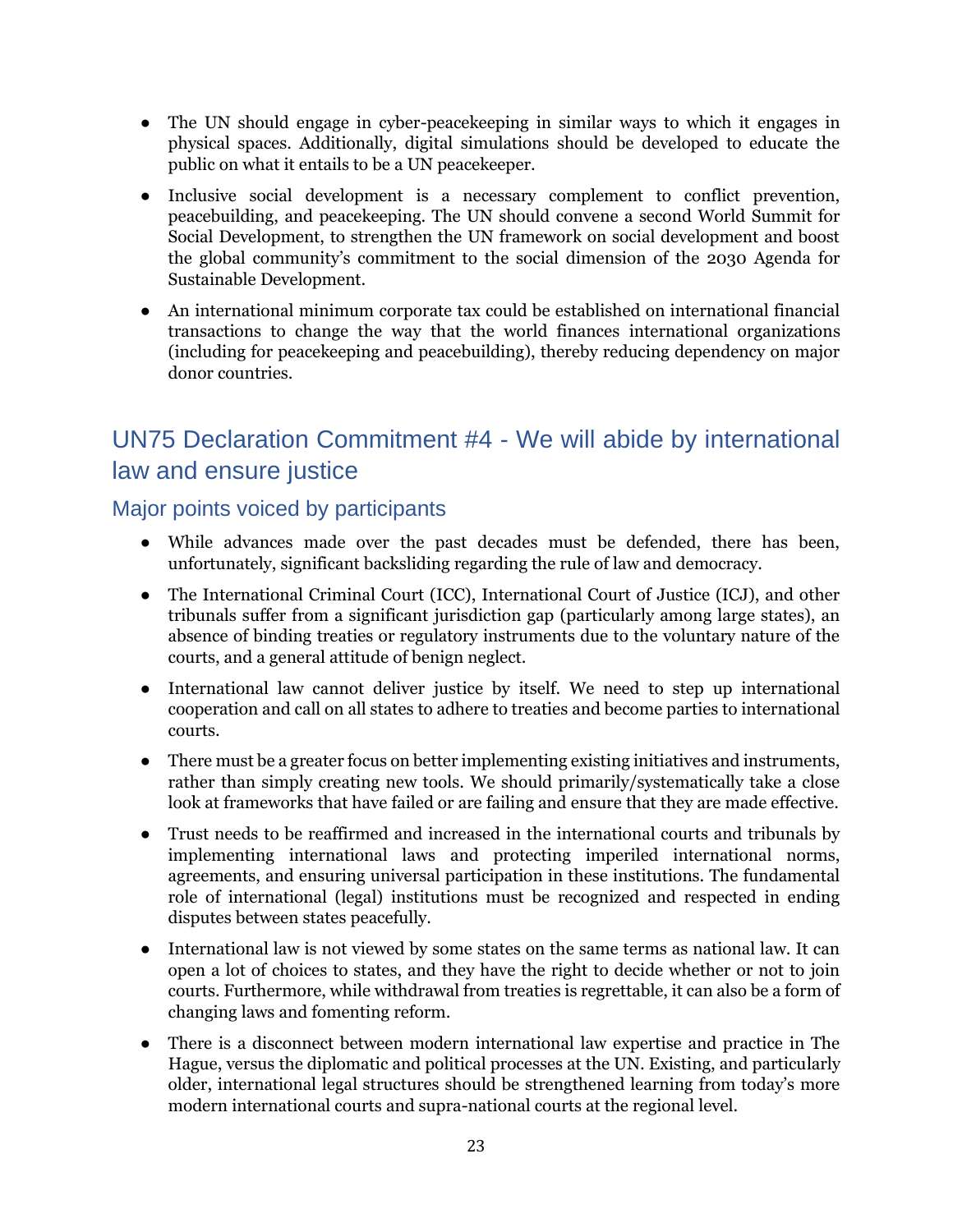• Contemporary international law is often about coordinating national policies and rules, thus making it much more sovereignty-intrusive. We do not have yet a mainstream political theory which addresses this, and we also need to explain and address the common time gap between international legal developments and what is happening on the ground in a country.

- An International Anti-Corruption Court (IACC) should be formed as a mechanism to hold kleptocratic leaders accountable in countries where domestic authorities are unwilling or politically unable to step in. This court would not only prosecute corrupt officials but would also have the jurisdiction to freeze ill-gotten assets being laundered in the financial systems of IACC member states to be eventually repatriated to the nation from which they were stolen.
- Non-political methods of strengthening the courts should be introduced, such as upgrading or strengthening the ICJ and the UN human rights architecture to be stronger rule-based and impartial expert/technical bodies, while simultaneously, for example, establishing an International Judicial Training Institute.
- There should be a global campaign to better understand and address the hesitations of the one-hundred or so countries which do not accept the compulsory jurisdiction of the ICJ and have not joined the ICC, with a goal of getting at least 50 percent of the world's nations onboard. Courts will gain legitimacy through greater inclusion, resilience against political pressure, and greater ability to enforce the rule of law, creating normative pressure on great powers to participate and support the upgraded international legal system.
- International courts should enhance options beyond simply judicial settlement. Methods of peaceful settlement of disputes include arbitration, reconciliation, and more. Also, a compulsory dispute settlement could serve as an effective way of ending disagreements between nations when diplomacy fails (e.g., through a strengthening of Chapter VI of the Charter or its implementation).
- There is a need to energize the progressive development of the rule of law in every domain, such as at sea and in space, but particularly in areas of rapid technological development, such as artificial intelligence and internet governance.
- The recommendations proposed in this roundtable should be addressed at the UN General Assembly, but also in the UN's High-Level Political Forum on Sustainable Development, since SDG16 (on peace, justice, and inclusive governance) clearly mentions the importance of strong and independent judicial institutions.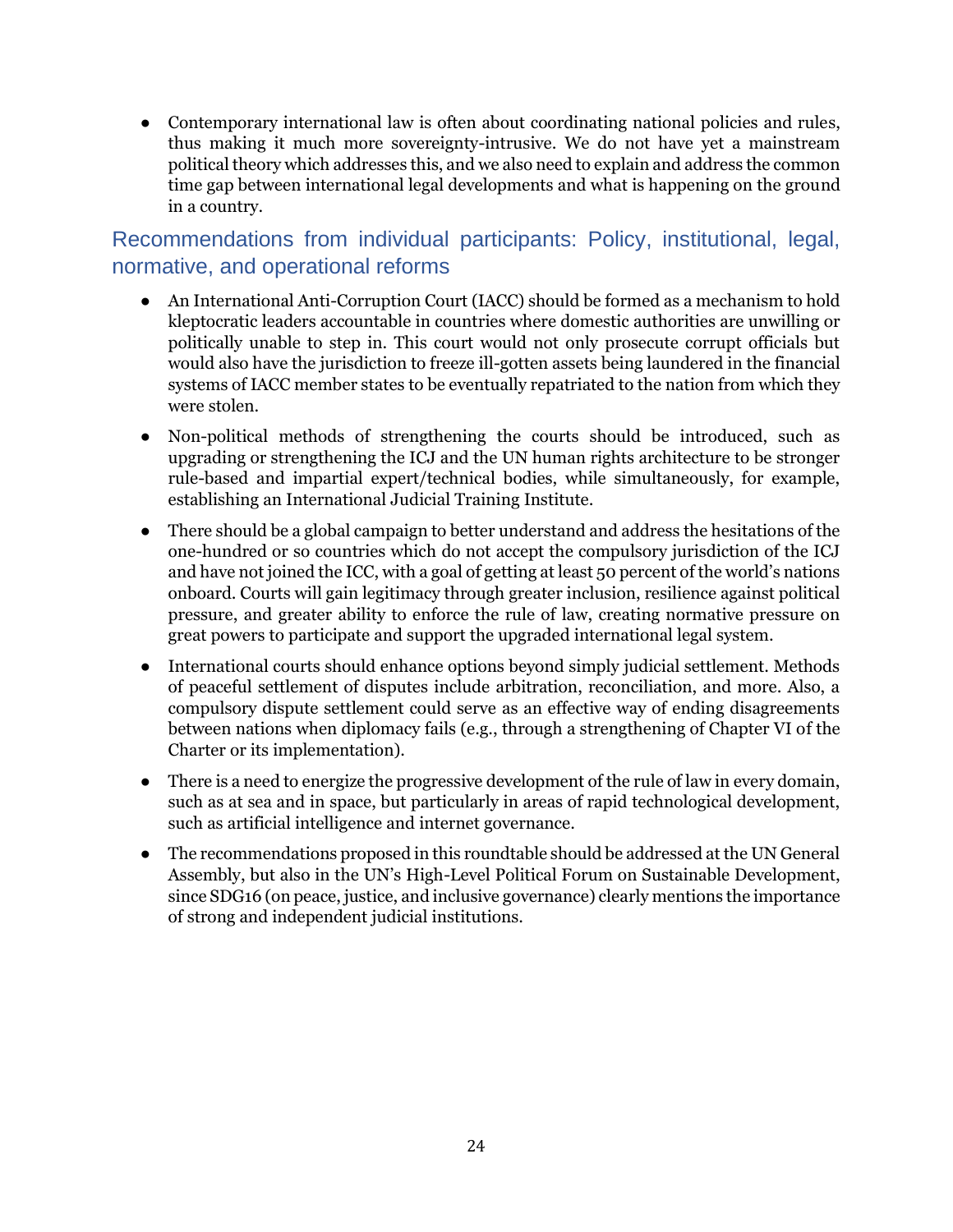<span id="page-25-0"></span>

# **Experts Roundtable 5**



### **UN75 Declaration commitments #6 We will build trust and #7 We will improve digital cooperation**

Hosted on 29 April 2021

# **Synthesis of Major Insights & Recommendations**

On April 29, 2021, the fifth roundtable of the "Fulfilling the UN75 Declaration's Promise Expert Series" took place, and thought leaders from global civil society engaged UN Missions and Secretariat officials in a candid dialogue on progress, challenges, and further measures needed to meet two of the twelve commitments presented in the [UN75 Declaration.](https://undocs.org/en/A/RES/75/1) This discussion, sponsored by the Bahá'í International Community, Club de Madrid, Coalition for the UN We Need, and the Stimson Center, addressed the UN75 Declaration commitments #6 on "We will build trust" and #7 on "We will improve digital cooperation."

The roundtable's lead-off speakers included: **His Excellency Jan Peter Balkenende,** former Prime Minister of the Netherlands and member of the Club de Madrid; **Ambassador Juan Somavía,** President, Foro Permanente de Política Exterior de Chile (Permanent Forum on Chile's Foreign Policy), former Ambassador of Chile to the United Nations, and former Director-General of the International Labour Organization; and **Ms. ElsaMarie D'Silva,** Founder and CEO of Red Dot Foundation.

## Key Lead-Off Speaker Quotes

"Disinformation and the spread of fake news constitute a growing threat to democracies worldwide. Other threats arise from intrinsic aspects of the online world: algorithms seem to reinforce ideological and polarizing ideas, whereas anonymity further spreads hate speech … Furthermore, we have been witnesses of how disinformation [and] fake news can shape political processes and determine its outcomes. An age of disinformation requires new views and strategies of the UN." – **Jan Peter Balkenende**

"The UN75 Declaration stated that 'we will build trust.' The World Summit for Social Development more than 25 years ago gave us a clear political answer: 'We can continue to hold the trust of the people of the world only if we make their needs our priority.' We must act immediately to reverse the enormous social development backslide of the pandemic in every country. Otherwise, the whole 2030 Agenda will be in peril." *-* **Juan Somavía**

"...creating technology that is feminist and inclusive is critical, as it can democratize access to information, make visible a highly taboo topic like sexual and gender-based violence, allow one to begin a dialogue without confrontation, and encourage building trust with institutional stakeholders, because an individual or a community can demand accountability, and discuss possibilities and options using evidence-based data." – **ElsaMarie D'Silva**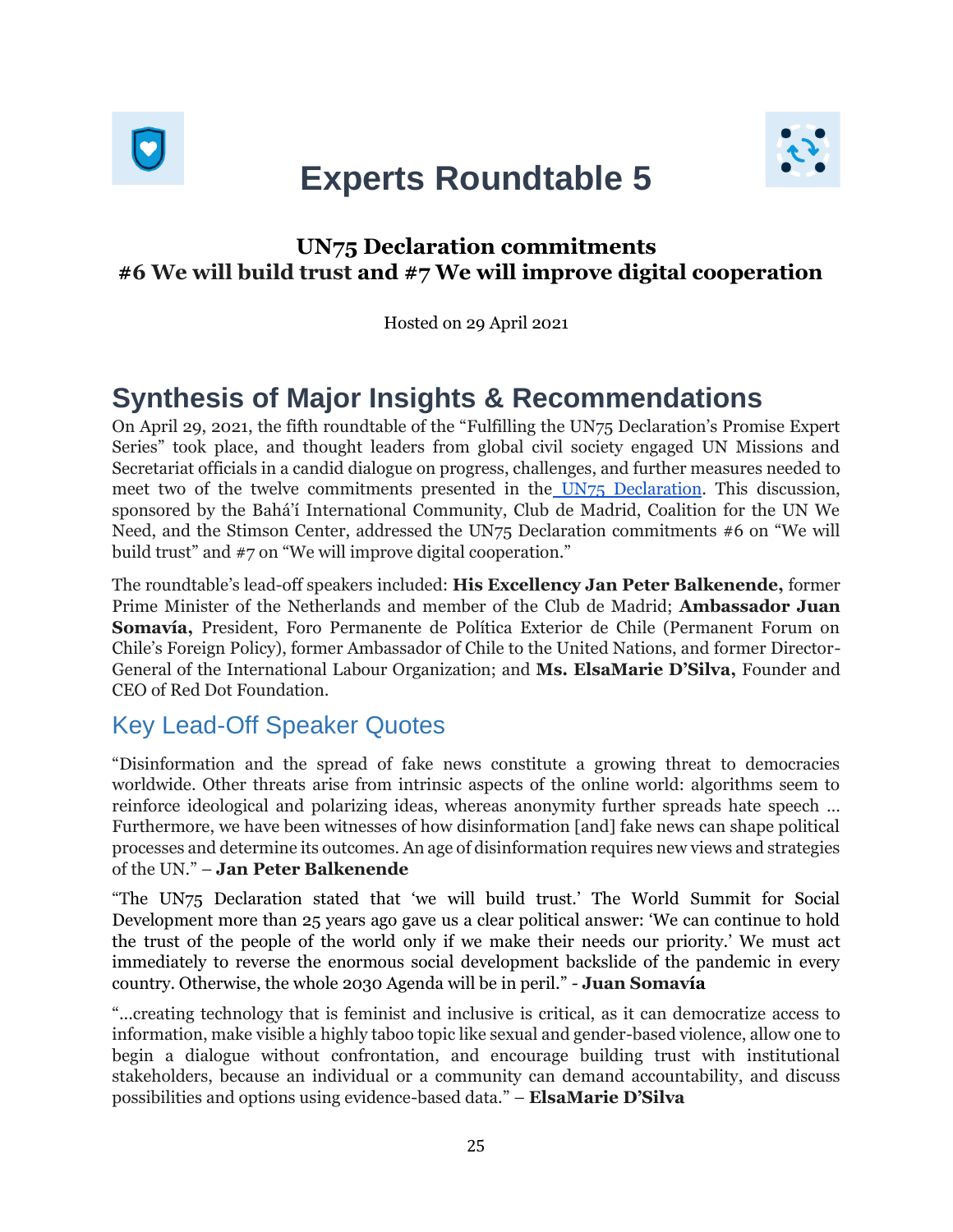## <span id="page-26-0"></span>UN75 Declaration Commitment #6 - We will build trust

### Major points voiced by participants

- Disinformation and the spread of "fake news" is generally facilitated by digital platforms where obtaining objective information and data is difficult. This can lead to increased polarization and partisanship, and further jeopardize trust in institutions. Populist movements, for instance, intentionally use mistrust as a political strategy, further deepening existing divisions within societies.
- Similar to governments, trust towards the UN has also been negatively affected, and currently sits around 50 percent. The UN must work with the whole of society to rebuild the trust which has been eroded.
- Building trust requires addressing the root of systemic inequalities, which often link back to the process of globalization and historical cycles of inequality.
- Building trust is a difficult task but recovering from a loss of trust is even more challenging. We should avoid finding ourselves in the latter position.
- Achieving this crucial commitment requires multi-stakeholder efforts. All actors, including the UN, states, businesses, education centers, and civil society must collaborate to successfully tackle the multifaceted and deeply rooted issue that is mistrust. Indigenous communities and vulnerable groups should be deeply involved in this endeavor.
- There is a growing sense of non-representation among people, which causes them to distance themselves from governance systems. This includes governments, political parties, and even religious and spiritual traditions. It is essential that the international community recognizes this issue and promotes more spaces for engagement and participation.
- Growing mistrust and its origins, as well as the accumulated socio-economic impacts of the pandemic, call for the establishment of a global platform at the UN that cultivates conversations around the best ways to deal with the social crisis issues the world faces.
- Civil society's input must be meaningfully included in the Secretary General's *Common Agenda*. The path to a multilateral system that is trusted, effective, and inclusive must consider civil society voices.

### Major Recommendations: Policy, institutional, legal, normative, and operational reforms

- The UN should further foster international cooperation and regulations to support nationstates in increasing transparency and accountability of their public institutions, by capitalizing on the existing knowledge-base and expertise.
- The Secretary-General should launch a Global Trust Initiative, to further identify and understand the roots of mistrust, particularly those at the local level. Traditionally, the UN is associated solely with governments, but it must also strengthen its bonds with civil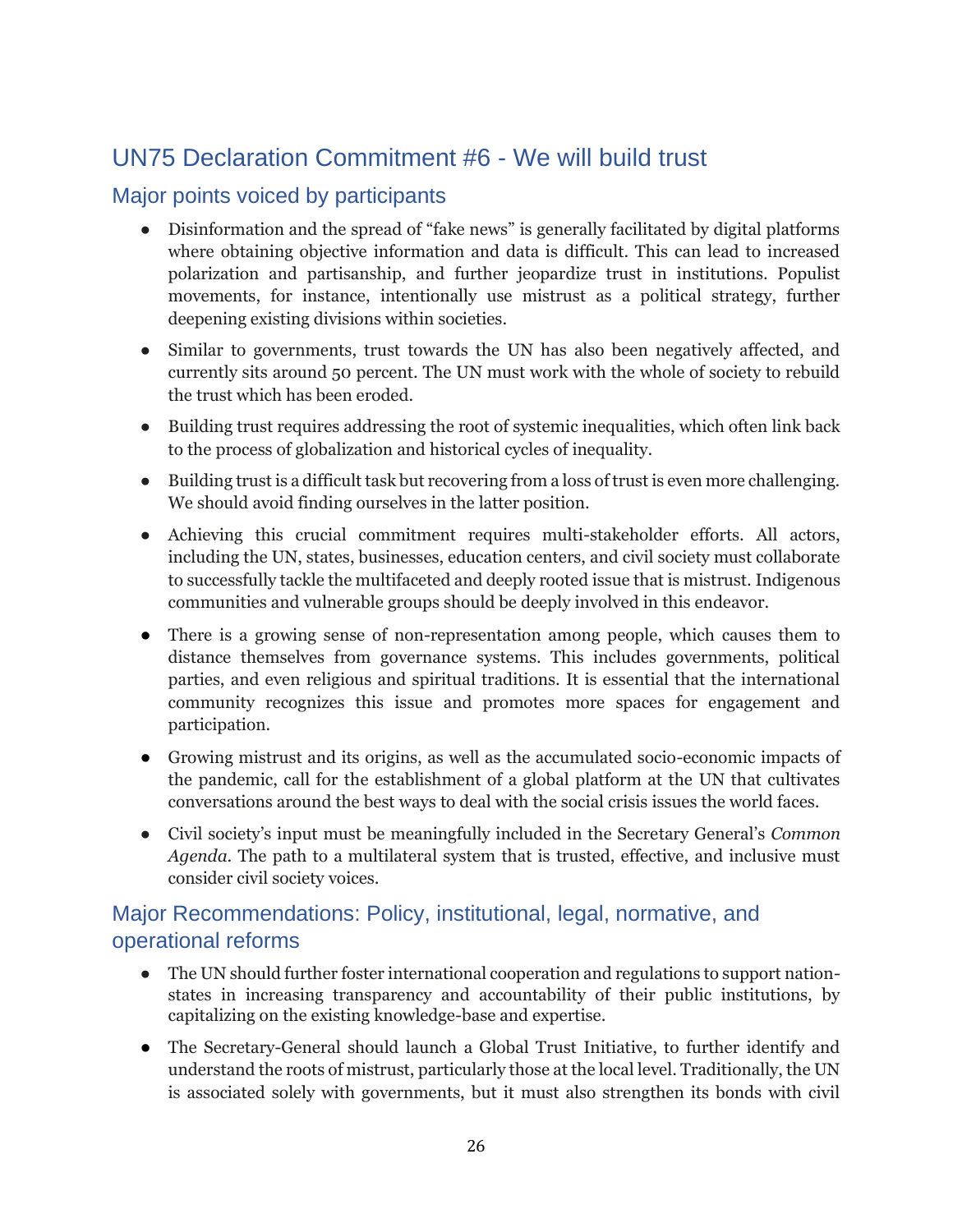society to broaden its understanding of local challenges in ways which governments do not.

- Participatory democracy must be expanded to address the crisis of representation at the UN. It is essential that the UN improves its linkages to civil society organizations and their activities, and creates opportunities for them to engage in meaningful dialogues.
- A World Summit for Social Development should be held soon as a follow-up to the one which took place in 1995, to develop a global agreement to confront the widespread social backsliding resulting from the pandemic and reinforce the importance and significance of social development in reaching the 2030 Agenda. Otherwise, an unchecked social crisis can seriously undermine the Sustainable Development Goals achievement.
- A parallel People's Summit should be organized (possibly under the auspices of the UN) as an autonomous process of conversation and global consensus-building among civil society actors and governments from all regions on the above-mentioned issues.
- Lack of accountability jeopardizes trust in institutions, but existing global mechanisms and procedures of accountability are insufficient. Adequate accountability measures, such as an International Anti-Corruption Court, should be established to combat corruption, as well as promote transparency and trust.
- The establishment of a UN Parliamentary Assembly would strengthen trust in the UN and global governance as a whole and improve accountability. This proposed body would engage global citizens with their elected representatives, therefore amplifying local voices in global decision-making.
- In the same vein, a World Citizens' Initiative at the UN, similar to the European Citizens' Initiative, would promote trust and accountability at the UN by providing citizens with a direct platform to feed their ideas into global policymaking.

# <span id="page-27-0"></span>UN75 Declaration Commitment #7 - We will improve digital cooperation

- Society is in the midst of a digital revolution. The complex challenges associated with it require not only national governments to be at the negotiating table, but also the private sector and civil society to ensure that holistic solutions are achieved.
- The digital divide limiting connectivity for developing countries must be reduced, as access to information, basic public services, economic development, and civic participation are increasingly tied to internet access.
- Digital cooperation and trust should not be thought of separately from one another, nor from the challenges that the Sustainable Development Goals aim to overcome. A clear connection must be made between trust, sustainability, digitalization, inequality, human rights, and inclusiveness to meet the 2030 Agenda for Sustainable Development.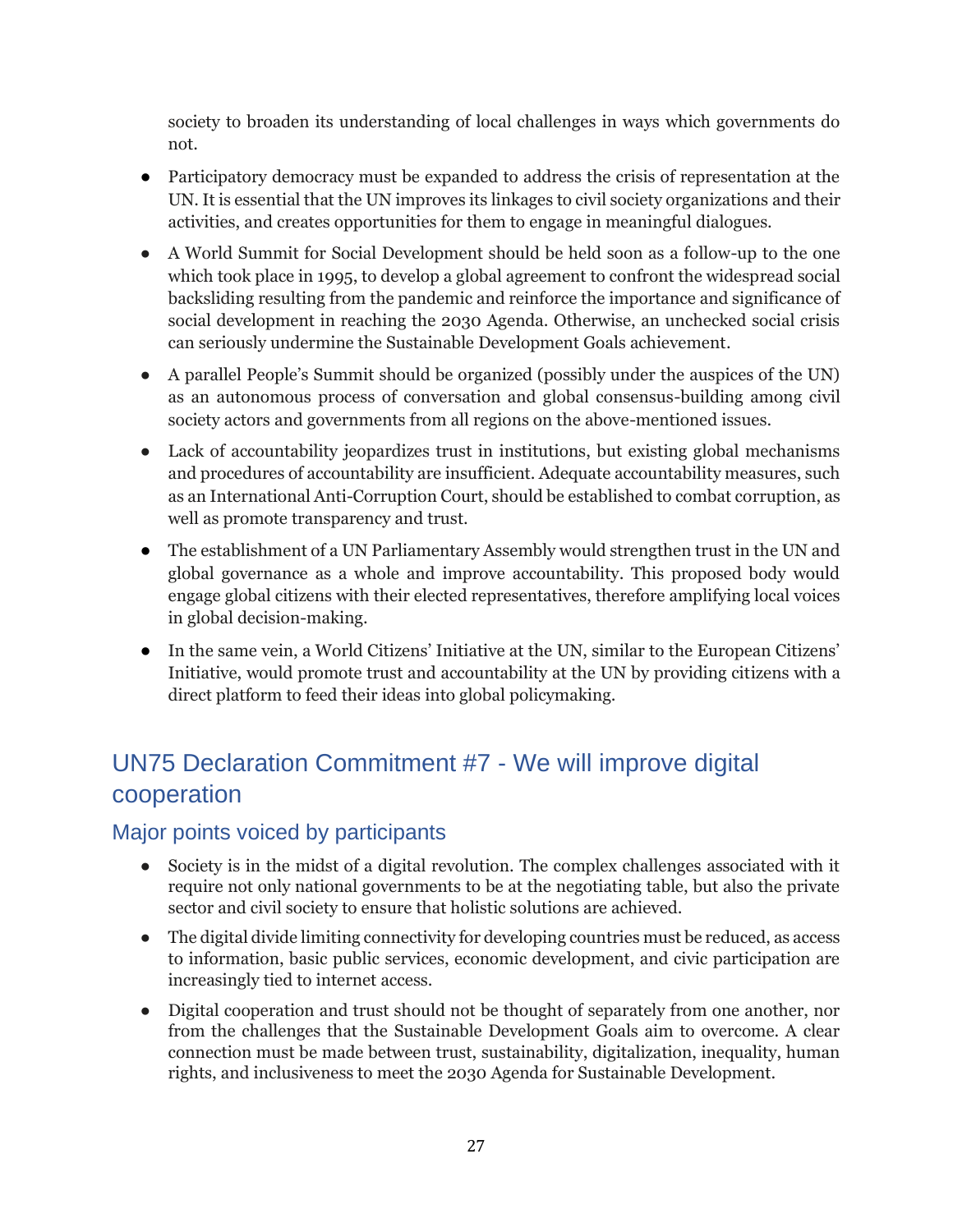- Universal internet access is an imperative, but it also needs to be equally affordable, highquality, secure, open, suited to the needs of local communities, and democratically managed.
- There is a moral choice being made by a handful of publishers and governments regarding whether or not software, information, data, and content—all valuable digital goods—are open source and available to the public. High-income nations should better empower lowincome countries to take advantage of the digital knowledge humanity has created.
- Human rights issues induced by technology, such as AI-powered discrimination, targeted internet shutdowns and surveillance, and the use of technology for the suppression of freedom of assembly and association, must be eliminated.
- Efforts should be made to engage closely with Big Tech around the issues brought about by digitalization, but the risk of technology companies holding monopolistic power must also be acknowledged and reduced.

### Major Recommendations: Policy, institutional, legal, normative, and operational reforms

- A new social contract for the age of artificial intelligence, big data, and the internet should be established to assure that their use does not undermine the rules-based order and respect for human rights. These technologies must support sustainable development, inclusion, fairness, protection of privacy, and accountability for all stakeholders.
- A Bretton Woods for Digitalization could support the development of these recommended standards, and a Democratic Alliance for Digital Governance formed by governments could ensure that these technologies, particularly AI, avoid bias, are human-centered, inclusive, ethical, and responsible. Additionally, the ethical use of AI could be applied towards the Sustainable Development Goals (SDGs) and contribute to reducing gender gaps (SDG 5), combating climate change (SDG 13), and enhancing anti-corruption efforts (SDG 16), for example.
- Universal standards should be defined, and similar legislation between nations could be established, for accountability standards surrounding emerging technologies to diminish the risks posed by automated decision-making systems.
- Access to the internet and digital services should be a human right, and the internet should be considered a public good. The COVID-19 pandemic has powerfully underscored how essential connectivity is in the modern age, and the gender, locational, and disabilitybased digital divide must be bridged.
- There should be a greater focus on investing in an affordable range of technology solutions to provide broadband internet access, ensuring that all people have access to affordable internet-enabled devices, and education towards critical digital literacy skills.
- There should be a call for more software, data, and information to be made open source, rather than proprietary, following the positive example of the International Criminal Court's legal tools database and its partnerships with external actors to create a common digital public goods. There should be more success stories about how the playing field can be leveled by digital means.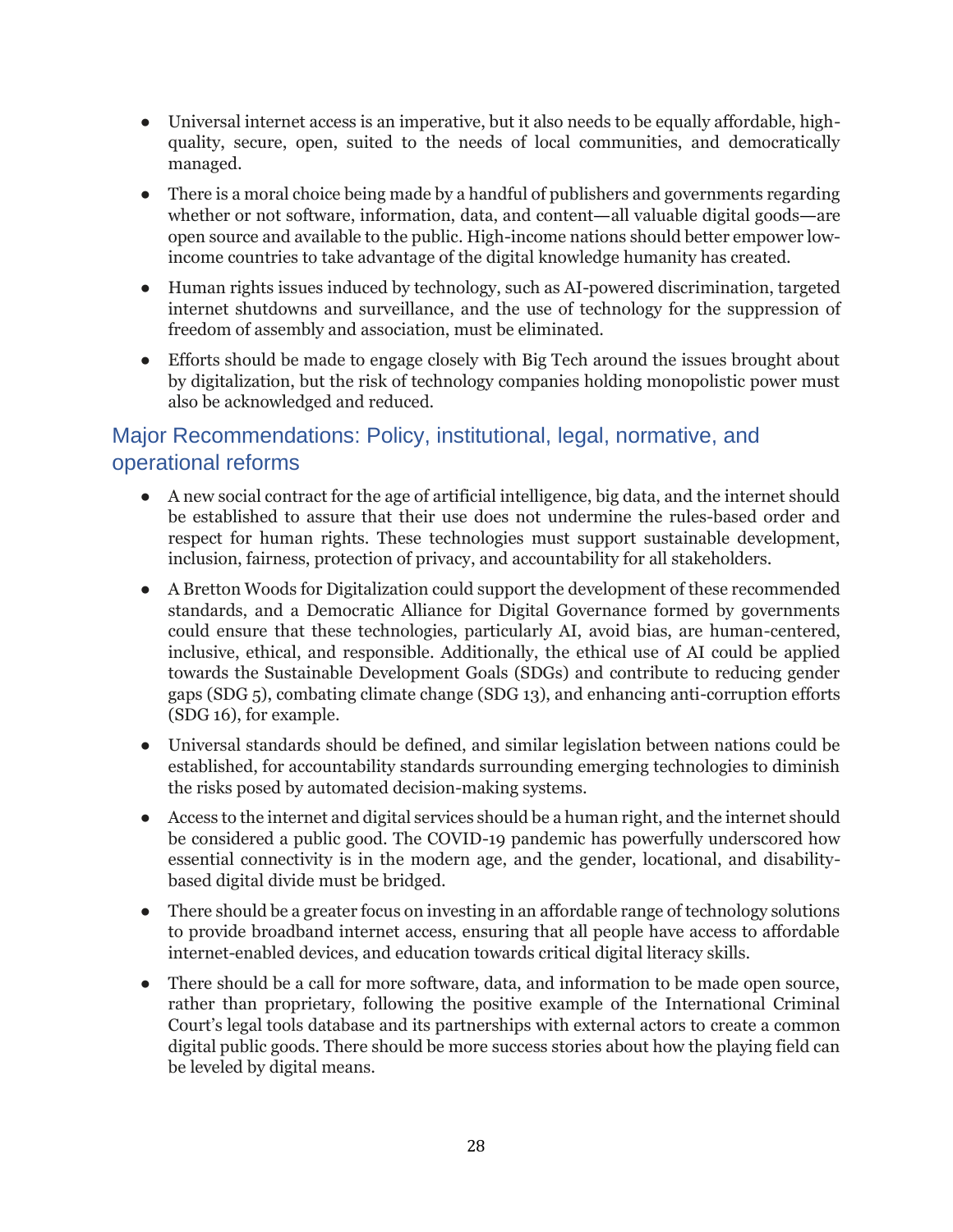<span id="page-29-0"></span>



# **Experts Roundtable 6**

### **UN75 Declaration commitments #8 We will upgrade the United Nations and #9 We will ensure sustainable financing**

Hosted on 12 May 2021

# **Synthesis of Major Insights & Recommendations**

On May 12, 2021, a consortium of independent civil society organizations took part in the sixth roundtable of the "Fulfilling the UN75 Declaration Expert Series," where thought leaders from global civil society engaged UN Missions and Secretariat officials in a candid dialogue on progress, challenges, and further measures needed to meet two of the twelve commitments presented in th[e](https://undocs.org/en/A/RES/75/1) [UN75 Declaration.](https://undocs.org/en/A/RES/75/1) This discussion, sponsored by the Coalition for the UN We Need, CIVICUS and the Stimson Center, in association with the Elders, addressed the UN75 Declaration commitments #8 on "We will upgrade the UN" and #9 on "We will ensure sustainable financing."

The roundtable's lead-off speakers included: **His Excellency Lakhdar Brahimi,** former Algerian Foreign Minister and UN Special Envoy to Syria; **Lysa John,** Secretary General, CIVICUS; Tetet **Nera-Lauron**, Advisor for Rosa Luxemburg Stiftung; **Richard Ponzio**, Senior Fellow and Director, Global Governance, Justice and Security Program, Stimson Center; and (*moderator*) **Jeffery Huffines,** Senior Advisor, Coalition for the UN We Need.

## Key Lead-Off Speaker Quotes

"From Syria to Yemen, and from Myanmar to Palestine, the tragic human consequences can be measured in the millions of people who have been uprooted from their homes and have lost their lives as a result of violence and instability. […] As long as individual [Security] Council members continue to prioritize unilateralism and narrow national interests over peace, security, and protection of civilian populations, this is, sadly, unlikely to significantly change." – **H.E. Lakhdar Brahimi**

"Civil Society must continue to be a part of and engaged with all of the follow-up actions from the UN75 Declaration. The momentum that was built last year should not be dropped this year, and we should continue to be part of building forward on these commitments. We support the new international civil society statement on inclusive global governance and the recommendations it includes for a more democratic UN." – **Lysa John**

"We can say that the inequality virus is mutating. How on Earth ... is it possible that the superrich elite continue to amass wealth, while billions suffer and struggle to make ends meet? The wealth surge of the world's richest people shows the brokenness of the world's economic and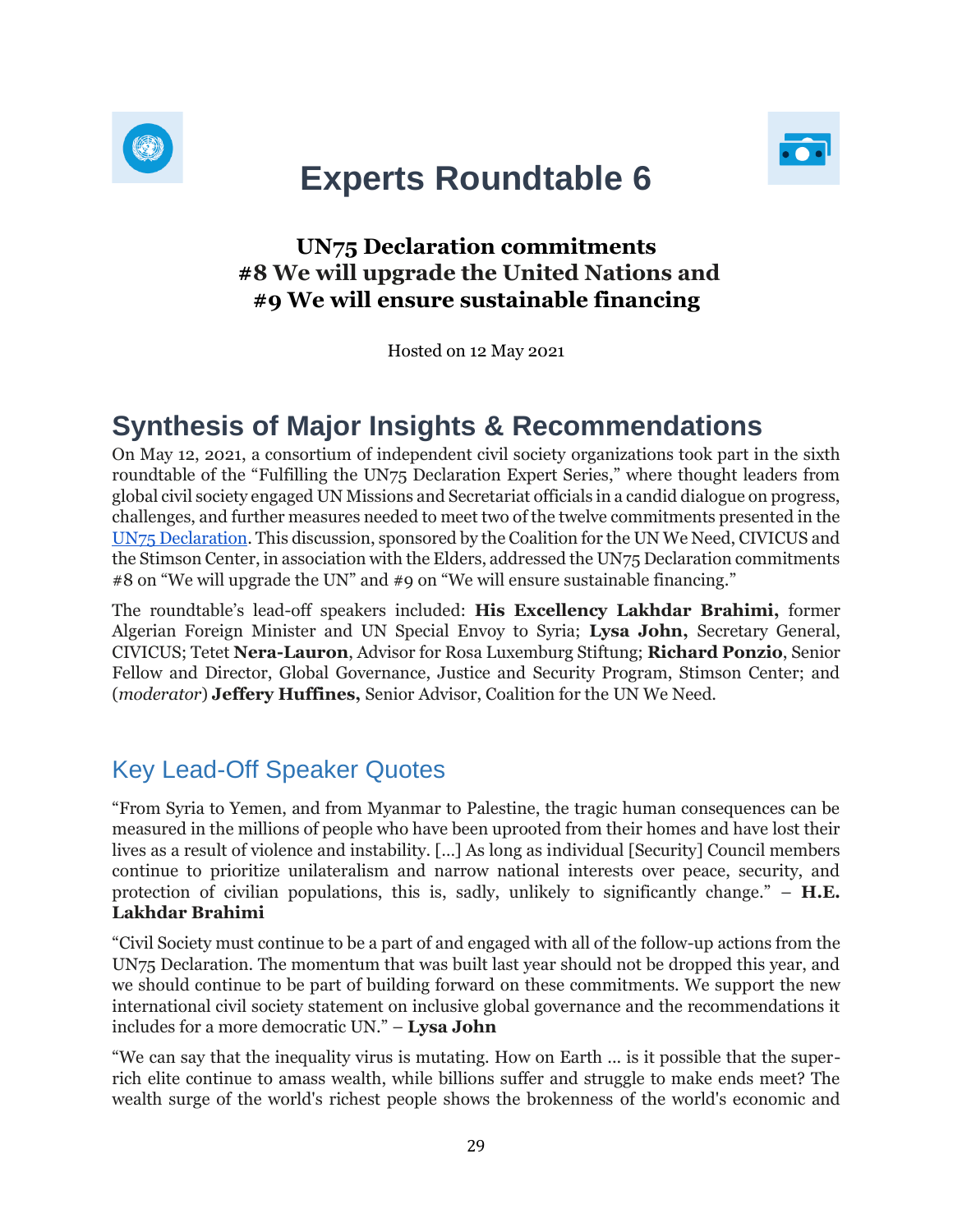financial systems. If there is ... political will to achieve sustainable financing, the key here is to democratize global economic governance." – **Tetet Nera-Lauron**

### <span id="page-30-0"></span>UN75 Declaration Commitment #8 - We will upgrade the UN

### Major points voiced by participants

- The agendas and ambitions pushed forward by powerful countries (which exert high levels of influence on the sitting Secretaries-General) can overshadow efforts to tackle inequality, gender equality, and encourage greater representation of civil society and youth (particularly from the Global South) at the UN.
- Geopolitical divisions, unilateral action, and narrow national interests have been magnified in the Security Council, which, in recent years, has failed more than succeeded to take effective action on many of the most pressing peace and security issues on its agenda. Practical constraints must be applied to the disproportionate power and influence of the five Permanent Members (P5) of the UN Security Council (UNSC) within the system.
- Delegations deter ambitious change, shying away from controversial topics, and ultimately hindering major structural reforms. At the practical level, bureaucratic processes and the intergovernmental nature of negotiations can have a detrimental effect on the quality and speed of change. For example, changing the date or name of a formal meeting can take months of consultations and diminish possibilities for major transformation or reform.
- There is a perpetual disconnect between the silo approaches and the need for a just and transformative recovery. Apart from smaller-scale programmatic, operational, and institutional fixes, business continues as usual and conditions for change are lacking at the UN. Change to current structures will only start through increased trust among Member States and strengthening the UN as a source of hope for the present, but even more, for the younger generations.
- We need new types of moments, such as the signing of the UN Charter in San Francisco and the Bandung Conference, to instill hope and revitalize the spirit of multilateralism.
- Achieving a consensus of all Member States in as many decisions as possible is harmful and hinders progress.

- Limiting future UN Secretaries-General to a single six- to seven-year term in office would decrease the level of political influence to which they are often subject to and would allow them to focus more on the institution's performance and accomplishments.
- $\bullet$  Serious political will must be initiated by the P<sub>5</sub> to establish a more collaborative approach to the Security Council's decision-making processes.
- The Council needs to be reformed to be more accountable for its actions and in line with modern standards of governance legitimacy. There should be fundamental changes to its membership and governance structure. Increasing the number of Member States in the non-permanent category would allow for better representation of the world in the Council; it would represent a first step forward in enhancing the Council's legitimacy.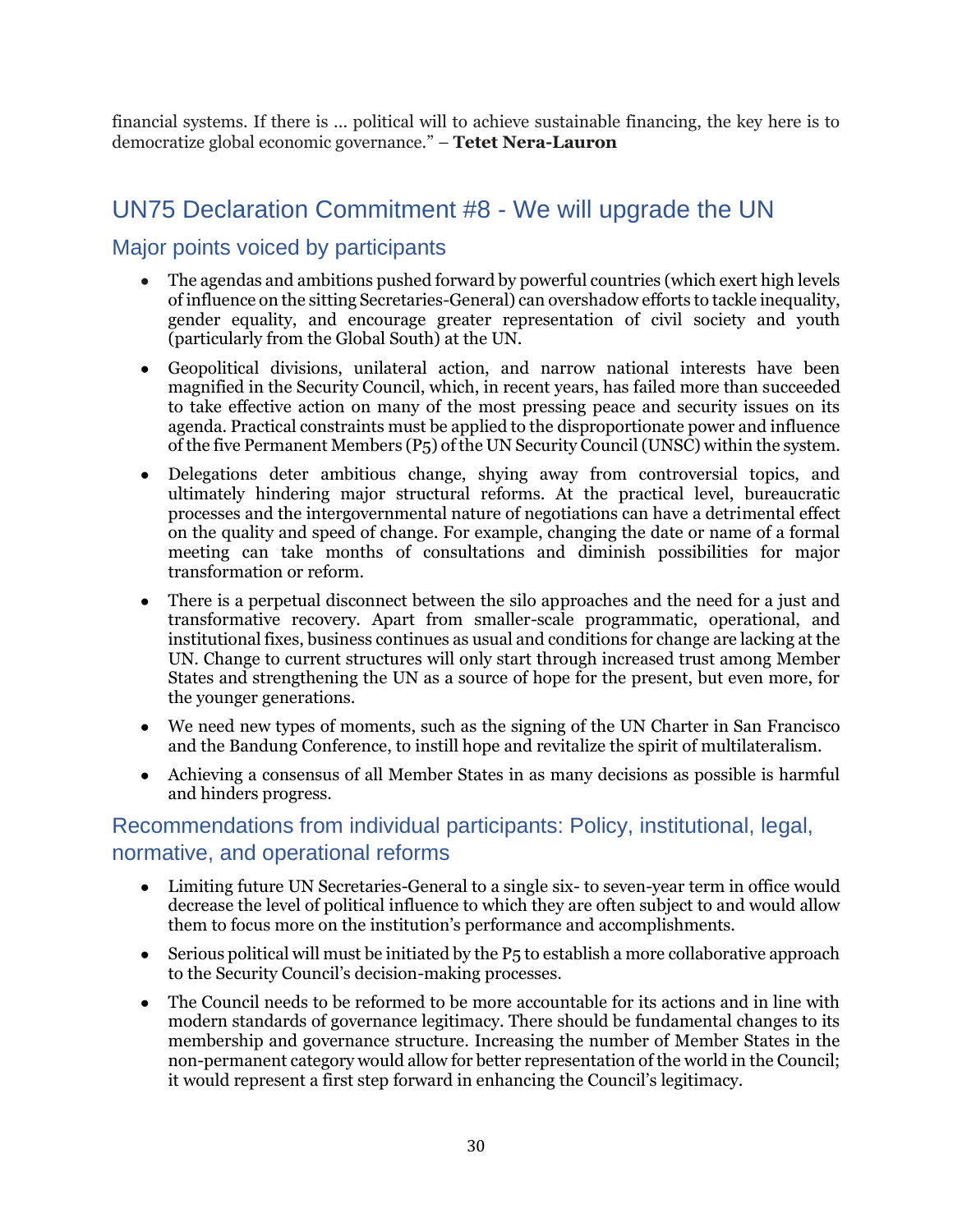- The UNSC could be organized in a similar way to existing governance structures, such as the World Bank or International Monetary Fund (IMF), to always ensure more broadbased country representation. Given that one of the main challenges to UNSC reform is the veto power, voting structures within the Council could reflect political and economic realities, allowing for different voting power levels but fundamentally removing the veto power. This would promote equitable power distribution and facilitate structural changes within the UN system.
- Revamping the UN General Assembly agenda-setting process would allow for key issues and resolutions to be addressed without repetition. An *Interest of Preposition* can serve as a system for trying out potential agenda items that can be better prioritized over the long-term (two-to-three years) rather than annually.
- Through the six UNGA Committees, Member States should have more opportunities for real debates and interactive dialogues on key aspects of the Committees' work, instead of reading prepared statements.
- For a networked and inclusive multilateralism, the coordination function of the UN Economic and Social Council and the political leadership generated through the annual UN High-level Political Forum on Sustainable Development should be enhanced. Both UN entities have great potential to serve as network nodes, fostering policy coherence, and engaging non-governmental partners in the UN's work.
- Mechanisms and bodies such as a World Citizens' Initiative, a UN Parliamentary Assembly, and a high-level office of a UN Civil Society Envoy, as outlined in the international civil society statement on inclusive global governance, should be implemented to allow for better participation and representation of citizens and civil society, which, in turn, would promote accountability through greater oversight of UN Member States' engagement at the UN and the work of the Secretariat, and assist in driving overall UN revitalization efforts.

# <span id="page-31-0"></span>UN75 Declaration Commitment #9 - We will ensure sustainable financing

- The makeup of the UN's revenue system presents several challenges that undermine the UN's ability to ensure sustainable financing for its operations, making it prone to liquidity crises. Powerful Member States have an outsized influence over the UN's operating budget, and the increased use of earmarked contributions contributes to fragmentation and accountability issues across the system.
- Recent events have also shown weaknesses in the WHO's ability to act due to its heavy reliance on private financing. There should be a move away from such heavy and insufficiently qualified reliance on private and voluntary financing towards greater assessed government financing for vital UN organs, without prejudice to the possibility of fully transparent, no-strings-attached private funding in certain contexts.
- Leading Member State contributors to the UN budget may not be as invested in the organization as the founding generation was in the mid-1940s. There must be an effort to revitalize interest in the UN's success among current national leaders.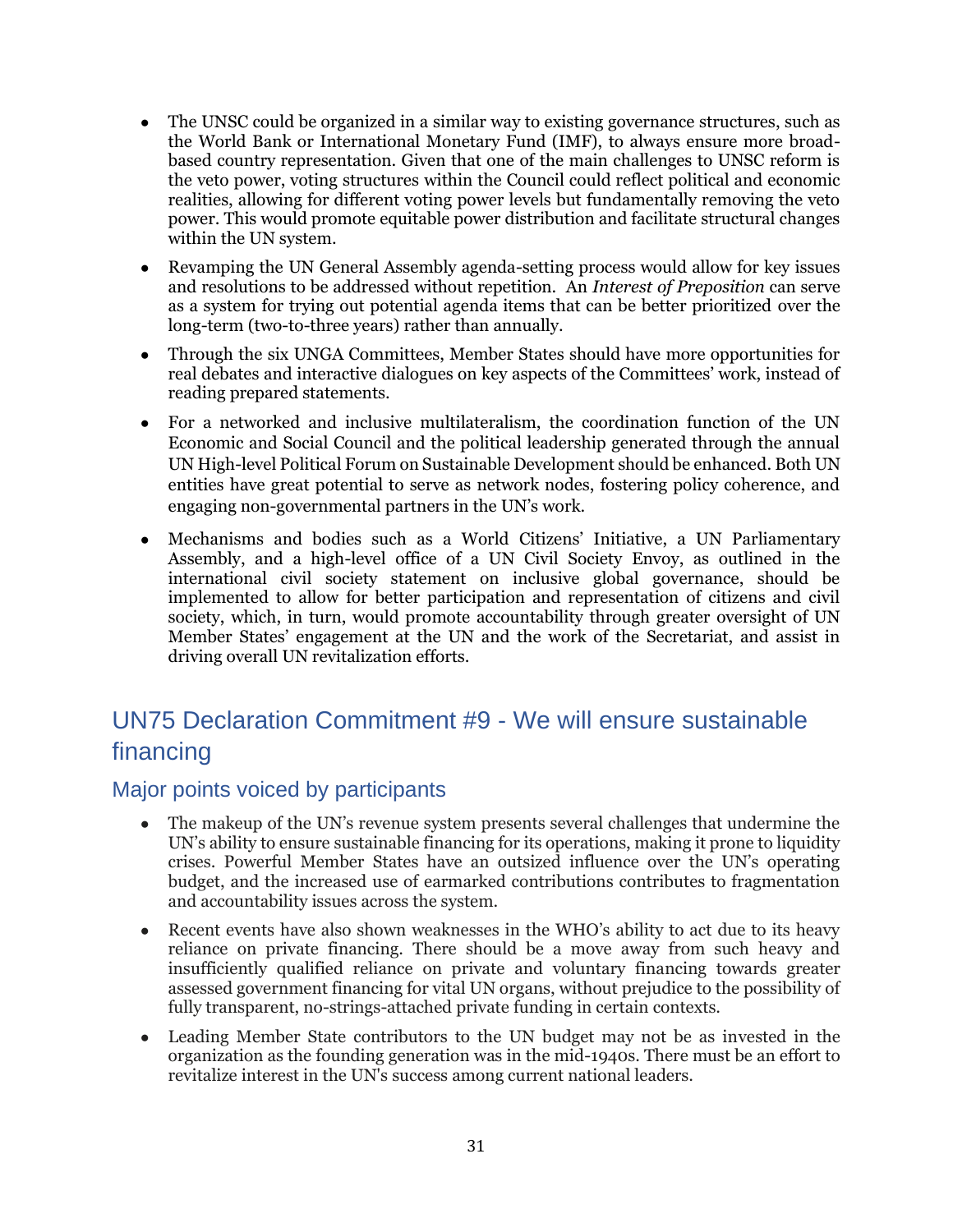- Sustainable financing is also integral to accelerating the implementation of the Sustainable Development Goals, supporting equitable access to vaccines, providing integrated responses through the Peacebuilding Fund, and ensuring the critical resources needed to fund the UN budget and peacekeeping. Shortfalls, payments in arrears, and financing gaps directly impede all of these efforts and the overall effectiveness of the UN.
- The nature of the UN is one of constant repositioning and reform. However, successful reforms must be financed, and in order to do so, we should shift the paradigm and look at multilateralism and the UN as an investment in vital global public goods.

- Greater government financing, and stronger and more transparent mechanisms to redirect and repurpose excessive and privately held wealth (in line with economic and redistributive justice principles) could provide sound alternatives for addressing the current financing gaps in global governance.
- Debt relief efforts towards the poorest nations should be maintained to advance the Sustainable Development Goals and to provide much-needed humanitarian support. This could take the form of debt suspension, debt cancellation, or debt swaps, including climate swaps involving the Green Climate Fund.
- The IMF estimates that "brown" subsidies account for about U.S. \$5.3 trillion per year, and it has expressed that a carbon tax may be the most efficient way to mitigate against climate change. A gradual rise in such a tax between now and 2030 could produce around U.S. \$1.5 trillion of potential resources, in addition to the money now spent on fossil fuel subsidies. These resources could not only be directed towards programs that help the environment but toward improving the health systems which COVID-19 has shown to be in disrepair.
- The Secretary-General could create a new "founder's moment," to renew the vows of the current generation of national political leaders to utilize the UN to address our modern problems, while increasing their countries' investments in the world body.
- Despite increasing global debt levels in 2020, we should think of imaginative proposals to leverage private sector funding through the lending activities of the World Bank and other multilateral development banks.
- Global economic governance should be democratized across multilateral institutions through clear policy directives by the United Nations to reorient economies away from excessively extractive, speculative, and predatory activities.
- The IMF is a potential source of unconditional liquidity for the global economy. Currently, there stands a proposal for the largest Special Drawing Rights (SDRs) in the history of the IMF at U.S. \$650 billion. Of this, around U.S. \$450 billion would go to high-income countries, which could be asked to allocate their shares to low- and middle-income states to be used, for example, for climate change mitigation or debt services repayment.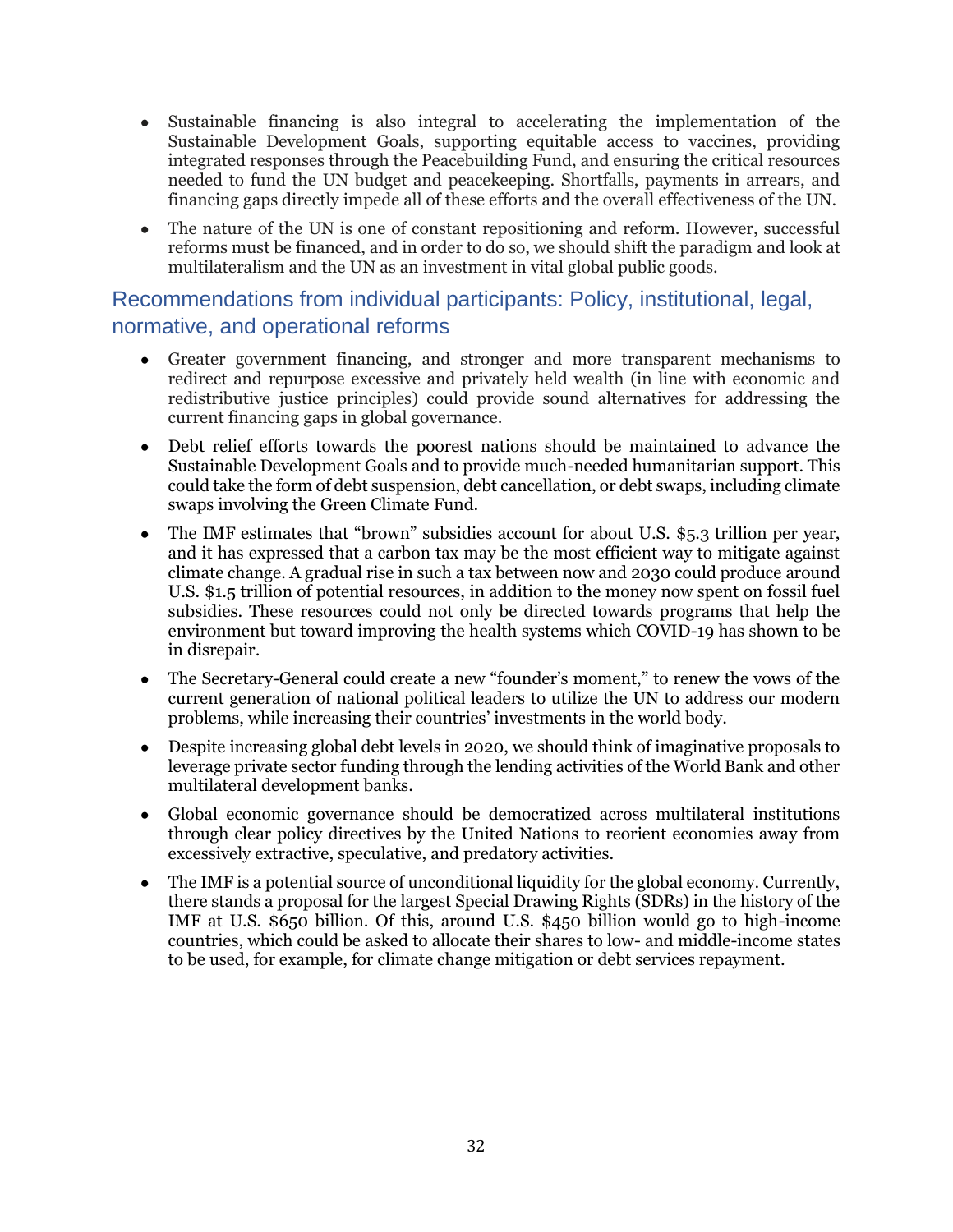# <span id="page-33-0"></span>**Annex 1: Participants List**

#### **Roundtable #1 (18 February 2021):**

*Her Excellency Ellen Johnson Sirleaf, Former* President of Liberia and Co-Chair, The Elders *Tom Brookes*, Policy Advisor, The Elders *Sara Burke*, Senior Policy Analyst, Friedrich-Ebert-Stiftung New York *Erich Cripton*, Principal Advisor to the Representative, Permanent Mission of Canada to the United Nations *Ambassador María Bassols Delgado,* Deputy Permanent Representative of Spain, Permanent Mission of Spain to the United Nations *Felix Dodds*, Adjunct Professor, University of North Carolina *Sakiko Fukuda-Parr*, Professor of International Affairs, The New School *Ambassador Silvio Gonzato,* Deputy Head, Delegation of the European Union to the United Nations *Nick Hartmann*, Director of the Partnerships Group, United Nations Development Program *Aditi Haté*, Project Manager for Our Common Agenda, Executive Office of the Secretary-General of the United Nations *Oli Henman*, Global Coordinator, Action for Sustainable Development *Ambassador Samson Itegboje,* Former Deputy Permanent Representative, Permanent Mission of Nigeria to the United Nations *Vincent Jechoux*, Head of Climate and Development Unit, Permanent Mission of France to the United Nations *Ambassador Inga Rhonda King*, Ambassador and Permanent Representative, Permanent Mission of Saint Vincent and the Grenadines to the United Nations *Keisuke Kodama*, Counsellor at the Economic Section, Permanent Mission of Japan to the United Nations *Augusto Lopez-Claros*, Chair, Global Governance Forum *Nuno Mathias*, Deputy Permanent Representative, Permanent Mission of Portugal to the United Nations *Ambassador Michal Mlynár*, Permanent Representative, Permanent Mission of Slovakia to the United Nations *Daisy Owomugasho*, Regional Director for East Africa, The Hunger Project *Cristina Petcu*, Research Analyst,Global Governance, Justice & Security Program, The Stimson Center *Marcel Pieper*, Senior Advisor, Delegation of the European Union to the United Nations *Richard Ponzio*, Director and Senior Fellow, Stimson Center *Ambassador Adela Raz*, Permanent Representative, Permanent Mission of the Islamic Republic of Afghanistan to the United Nations *Megan Roberts*, Director of Policy Planning, United Nations Foundation *Edna Ramirez Robles*, Professor of International Law, Unversidad de Guadalajara *Marlene D. Ramirez,* Secretary General, Asian Partnership for the Development of Human Resources in Rural Areas *Amélie Rioux*, Technical Officer, Secretariat of the Global Preparedness Monitoring Board at the World Health Organization *Julia Sanchez*, Secretary General, Action Aid International *María Antonieta Socorro Jáquez Huacuja*, Political Coordinator, Permanent Mission of Mexico to the United Nations *Alexandre Stutzmann*, Special Adviser on UN75 Strategy and Implementation, General Assembly of the United Nations *Mandeep Tiwana*, Chief Programmes Officer, CIVICUS *Marilou Uy*, Director of the Secretariat, Intergovernmental Group of Twenty-Four on International Monetary Affairs and Development *Jukka Välimaa*, First Secretary of the Fifth Committee, Permanent Mission of Finland to the United Nations *Zach Vertin*, Senior Advisor, Permanent Mission of the United States to the United Nations *Fergus Watt*, Executive Director, World Federalists Movement—Canada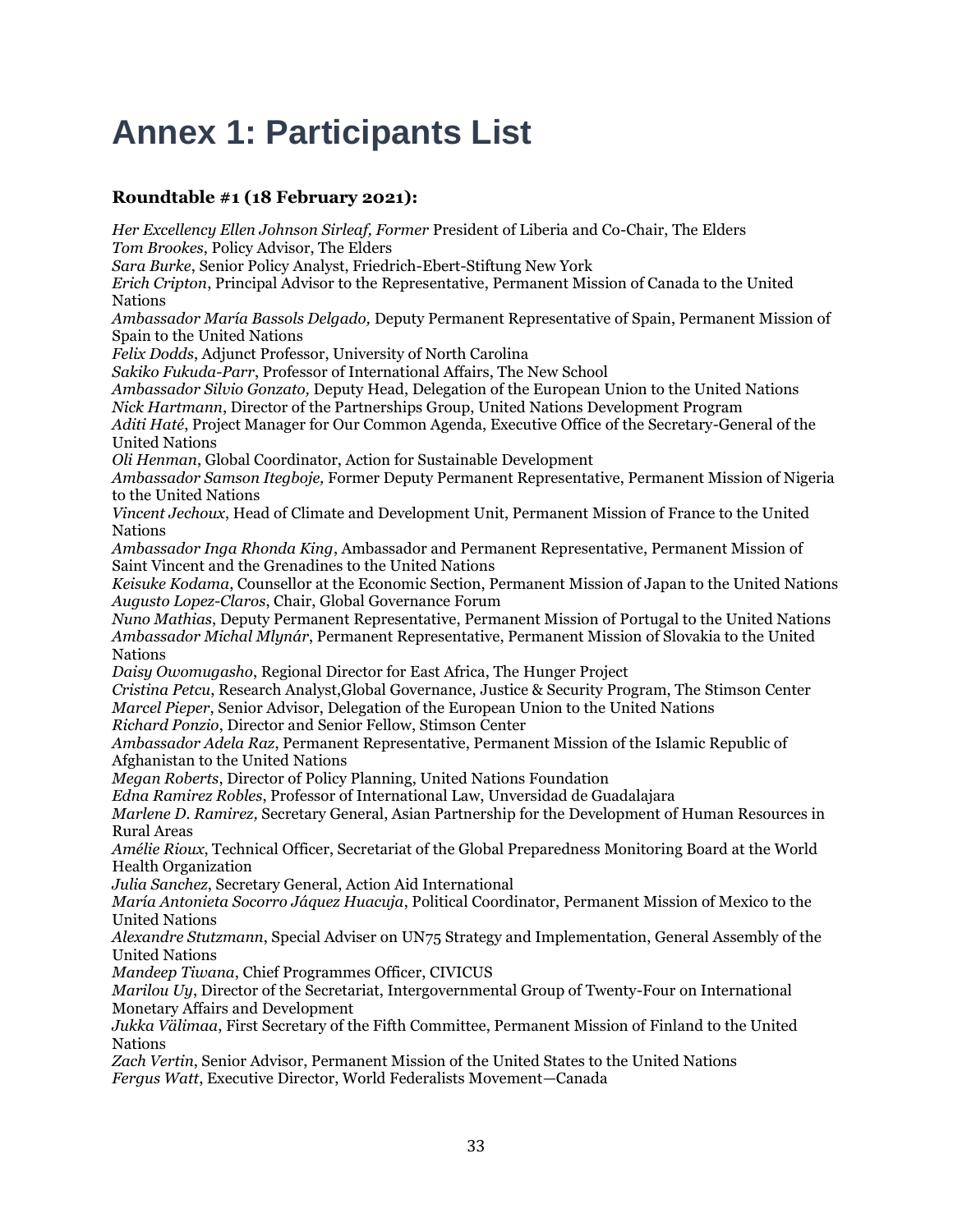#### **Roundtable #2 (18 March 2021):**

*Mohammed Abdelraouf*, Chair, Major Groups Facilitating Committee (MGFC) at UNEP representing Science and Tech. Major Group & Gulf Research Center *Adriana Erthal Abdenur*, Executive Director, Plataforma CIPÓ *Marianne Beisheim*, Senior Associate, Stiftung Wissenschaft und Politik (SWP Berlin) *Cassie Bernyk*, Permanent Mission of the Republic of the Maldives to the UN *Caio Borges*, Programme Coordinator, Climate and Society Institute *Linda Burenius*, Head of Development, Global Challenges Foundation *Amanda Ellis*, Director, Global Partnerships, Wrigley Global Futures Laboratory at Arizona State University *Pelle Enarsson*, Senior Advisor, UN Foundation *Maria Fernanda Espinosa*, 73rd President of the General Assembly *Bojan Francuz*, Program Associate, NYU-CIC *Arunabha Ghosh*, CEO, Council on Energy, Environment and Water *Harris Gleckman*, Member of the Board, Foundation for Global Governance and Sustainability *Maja Groff*, Convenor, Climate Governance Commission (Global Challenges Foundation); Principal Legal Officer (fmr.), Hague Conference on Private International Law *Sigrid Gruener,* Programme Director, Dag Hammarskjold Foundation *Rebecca Hallin*, First Secretary, Permanent Mission of Sweden to the UN *Agnes Ali Harm*, Deputy Permanent Representative of Fiji to the United Nations *Nick Rene Hartmann*, Senior Partnerships Advisor, UNDP *Magnus Jiborn*, Head of Research, Global Challenges Foundation *Takeshi Komoto*, Second Secretary, Permanent Mission of Japan to the UN *Georgios Kostakos*, Executive Director, Foundation for Global Governance and Sustainability *Giovanna Kuele*, Project Coordinator, Igarape Institute *Marina Kumskova*, UN Liaison, Global Partnership for the Prevention of Armed Conflict *Jimena Leiva Roesch*, Head of the Peace and Sustainable Development Program, International Peace Institute *Robert Lorentz*, Counselor, Permanent Mission of Germany to the UN *Felipe Morgado*, Programme Officer, UN DESA *Beatrice Mosello*, Senior Advisor, Adelphi, Senior Fellow, UN University Centre for Policy Research *Junya Nakano*, Minister, Permanent Mission of Japan to the UN *Vitorino Mello Oliveira*, First Secretary, Permanent Mission of Portugal to the UN *Oyebisi Oluseyi*, Executive Director, Nigeria Network of NGOs *Marcel Pieper*, Senior Adviser and Post-UN75 Focal Point, Delegation of the European Union to the UN *Alana Poole*, Political Affairs Officer, Executive Office of the Secretary-General *Richard Ponzio*, Director, Global Security, Justice & Governance Program, The Stimson Center *Amb. Adela Raz*, Permanent Representative of Afghanistan to the United Nations *Nirere Sadrach*, Fridays for Future Uganda *Déborah Silva do Monte*, Professor, Federal University of Grande Dourados *Carlos Frederico Silva da Costa Filho*, Professor, Federal University of Tocantins *Helge-Elisabeth Zeitler*, Climate/Environment Lead, Delegation of the European Union to the UN **Roundtable #3 (1 April 2021):** 

*Mio Akita,* Permanent Mission of Japan to the UN *Dana Khalid Al-Anzy*, Y17 Society & Qatari youth activist *Josue Arguelles*, A Call to Men *Kehkashan Basu,* Green Hope Foundation & NGO Major Group *Mabel Bianco*, Foundation for Studies and Research on Women (FEIM) *Robert Chatrnuch*, Permanent Mission of Slovakia to the UN *Isabela Cunha*, UNICEF *Krishanti Dharmaraj,* Center for Women's Global Leadership *Amanda Ellis*, Global Partnerships, Wrigley Global Futures Laboratory at Arizona State University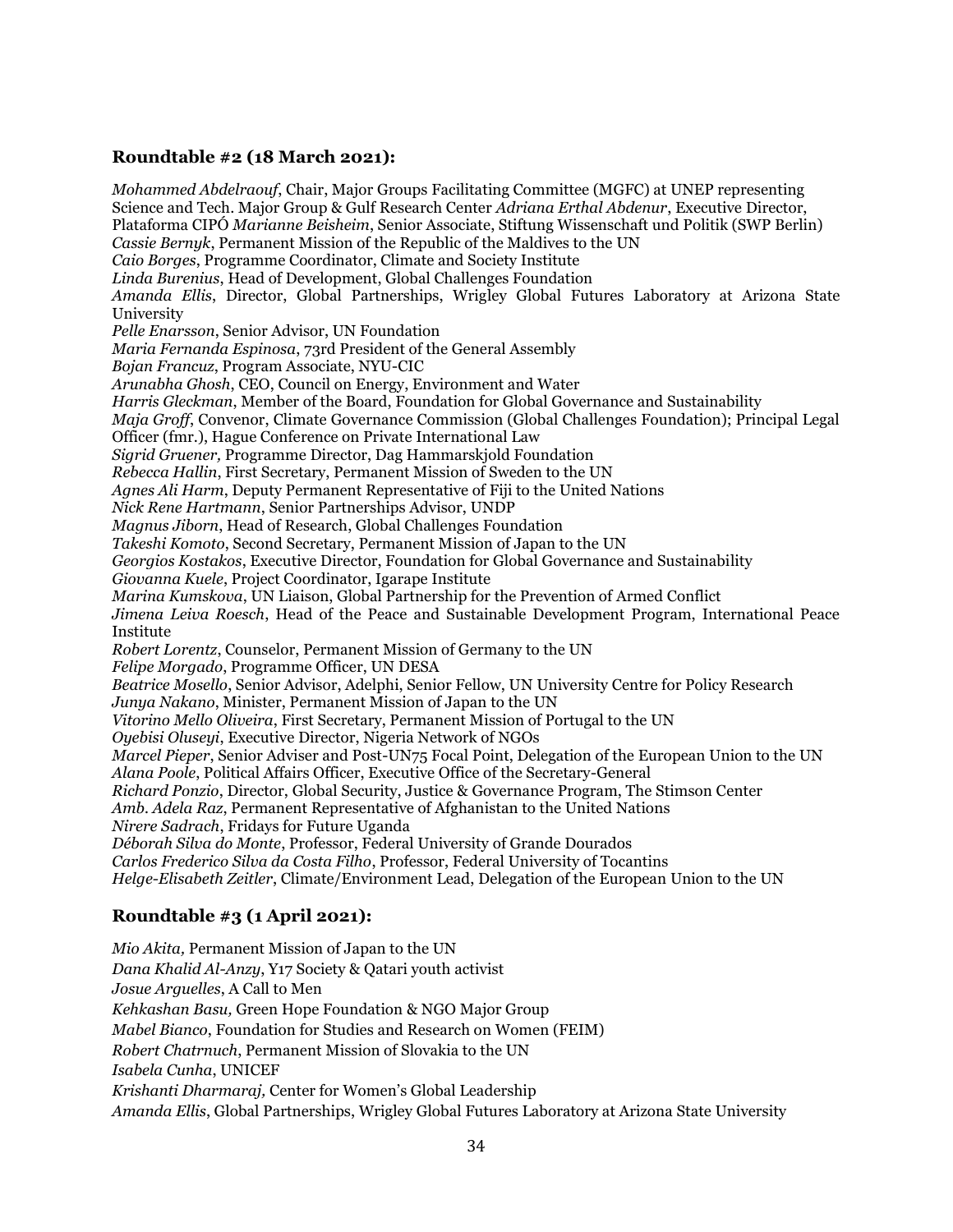*Safae El-Yaaqoubi*, Embassy of Qatar to the United States *Maria Fernanda Espinosa*, President of the UN 73rd Session of the General Assembly *Sharon Fisher*, Soroptimist International *Susana Fried*, CREA *Rebecca Hallin*, Permanent Mission of Sweden to the UN *Carlos Infante*, Generation Change International *Xenia Kellner*, Young Feminist Europe *Giovanna Kuele*, Igarape Institute *Dragica Mikavica,* Save the Children *Sahar Moazami*, Outright International *Vitorino Mello Oliveira*, Permanent Mission of Portugal to the UN *Richard Ponzio*, Stimson Center *Alana Poole*, Executive Office of the Secretary-General *Vivek Rai*, UN Women *Saphira Rameshfar*, Baha'i International Community *Alma E. Santa Ana*, Permanent Mission of Mexico to the UN *Anjum Sultana*, Canada YWCA *Azzam Tomeh*, Search for Common Ground *Megan White,* Permanent Mission of the United Kingdom to the UN *Yoriko Yasukawa*, Foundation for Global Governance and Sustainability *Soon-Young Yoon*, International Alliance of Women *Nudhara Yusuf*, WFUNA, Former Youth Dialogue Coordinator for UN75 *Daniel Zavala*, Permanent Mission of Costa Rica to the UN

### **Roundtable #4 (15 April 2021):**

*Mavic Cabrera Balleza*, Founder and CEO, Global Network of Women Peacebuilders *Agustina Briano*, Outreach and Development Coordinator, Club de Madrid *Henk-Jan Brinkman*, Chief, Peacebuilding Strategy and Partnerships, UN Peacebuilding Support Office *Hillel Joseph Cohen*, Political Advisor, Permanent Delegation of Liechtenstein to the United Nations *Sapna Considine*, Director, Strategy for Humanity *Luis Consuegra*, Strategic Partnerships and Outreach Advisor, International IDEA *Amb. María Bassols Delgado*, Ambassador, Deputy Permanent Representative, Permanent Mission of Spain to the United Nations *Walter Dorn*, President, World Federalist Movement Canada *Justice Richard Goldstone*, Member of the Board, Integrity Initiatives International Vasu Gounden, Founder and Executive Director, ACCORD *Maja Groff*, Convenor, Climate Governance Commission (Global Challenges Foundation); Principal Legal Officer (fmr.), Hague Conference on Private International Law *Sigrid Gruener*, Program Director, Dag Hammarskjöld Foundation *Henrik Hammargren*, Executive Director, Dag Hammarskjöld Foundation *Idayat Hassan*, Director, Centre for Democracy and Development *Faisal M. Al-Hababi*, Assistant Professor of Public Law, Qatar University College of Law *María Antonieta Socorro Jáquez Huacuja*, Minister Counsellor, Mission of Mexico to the United Nations *Hawanatu Kebbe*, Legal Expert, Permanent Mission of Sierra Leone to the United Nations *Georgios Kostakos*, Executive Director, Foundation for Global Governance and Sustainability *Marina Kumskova*, Senior UN Advocacy and Policy Advisor, Global Partnership for the Prevention of Armed Conflict *Joris Larik*, Senior Advisor and Nonresident Fellow, Stimson Center and Assistant Professor, Leiden University *Guillemot Le Bourhis,* Executive Office of the Secretary-General, United Nations *Michael Liu*, Executive-Director, Chinese International Law Initiative *Nuno Mathias*, Deputy Permanent Representative, Permanent Mission of Portugal to the United Nations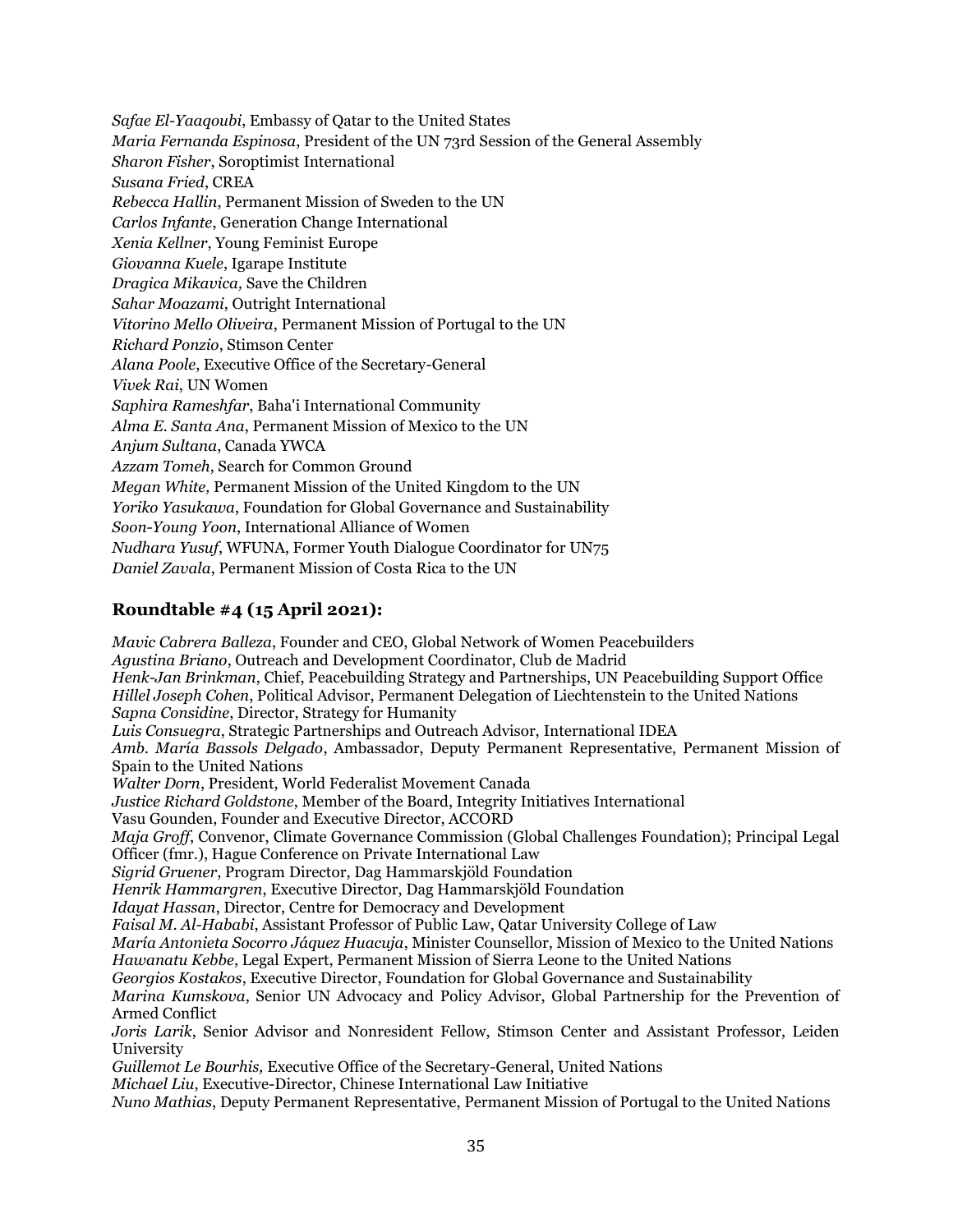*Anja Mihr*, Program Director, Center on Governance through Human Rights; Humboldt-Viadrina Governance Platform

*Amb. Michal Mlynar*, Permanent Representative, Permanent Mission of Slovakia to the United Nations *Peter Nagy*, Legal Adviser, Permanent Mission of the Slovak Republic to the United Nations *Sumie Nakaya*, Organizational Resilience Program Manager/Focal Point for Security, Department of Peace Operations, United Nations

*Vitorino Mello Oliveira*, First Secretary, Permanent Mission of Portugal to the United Nations *Savita Pawnday*, Deputy Executive Director, Global Centre for the Responsibility to Protect *Cristina Petcu*, Research Analyst, Global Governance, Justice & Security Program, The Stimson Center *Richard Ponzio*, Senior Fellow and Director, Global Governance, Justice & Security Program, The Stimson **Center** 

*Simona Popan*, Head of Legal Section, Delegation of the European Union to the United Nations *Arnold Pronto*, Principal Legal Officer, Codification Division, Office of Legal Affairs, United Nations *Lukas Prvy*, Legal Adviser, Permanent Mission of the Slovak Republic to the United Nations *Marisha Ramdeen*, Senior Programme Officer, ACCORD

*Megan Roberts*, Director of Policy Planning, United Nations Foundation

*Natalie Samarasinghe*, Executive Director, United Nations Association – UK (UNA-UK)

*Danilo Türk*, Former President of Slovenia and President of Club de Madrid

*Zach Vertin*, Senior Advisor, Permanent Mission of the United States of America to the UN *Hoyumi Yashiro*, Advisor, Political Section, Permanent Mission of Japan to the United Nations

### **Roundtable #5 (29 April 2021):**

*Jamil Ahmad,* Director, Intergovernmental Affairs, United Nations Environment Programme *Saeed Al Dhaheri,* Ministry of Presidential Affairs, United Arab Emirates *Morten Bergsmo,* Author, Centre for International Law Research and Policy, Integrity in International **Justice** *Jan Peter Balkenende,* Former Prime Minister of the Netherlands, Member of Club de Madrid *Andreas Bummel,* Executive Director, Democracy Without Borders *Yu Ping Chan,* Senior Programme Officer, Office of the Envoy on Technology at the United Nations *ElsaMarie D'Silva,* Founder and CEO of the Red Dot Foundation *Gillian D'Souza Nazareth,* Vice-Chair, Red Dot Foundation *Chantal Davis,* United Nations Environment Programme *Debra Decker,* Senior Advisor, The Stimson Center *Winifred Doherty,* Representative to the United Nations, Good Shepherd *Laura Flores,* Institutional Relations and Internal Governance Assistant, Club de Madrid *Maja Groff,* Convenor, Climate Governance Commission (Global Challenges Foundation); Principal Legal Officer (fmr.), Hague Conference on Private International Law *Jeffery Huffines,* Senior Advisor, Coalition for the UN We Need *Erik Litver,* First Secretary, Permanent Mission of the Netherlands to the United Nations *Nuno Mathias,* Deputy Permanent Representative of the Permanent Mission of Portugal to the United Nations *Colette Mazzucelli,* Professor, New York University *Mr. Vitorino Mello Oliveira,* First Secretary, Permanent Mission of Portugal to the United Nations *Peter Nagy,* Third Secretary, Permanent Mission of Slovakia to the United Nations *Laura O'Brien,* UN Advocacy Officer**,** Access Now *Eleanor Openshaw,* New York Director, International Service for Human Rights *Dan Perell,* Representative to the United Nations, Baha'i International Community *Richard Ponzio,* Senior Fellow and Director, Global Governance, Justice & Security Program, The Stimson Center *Amb. Milenko Skoknic,* Permanent Representative, Permanent Mission of Chile to the United Nations *Amb. Juan Somavia,* Former Director-General of the International Labour Organization *Leyla Vásquez,* Second Secretary**,** Permanent Mission of Chile to the United Nations

*Shinobu Yamaguchi,* Counsellor, Permanent Mission of Japan to the United Nations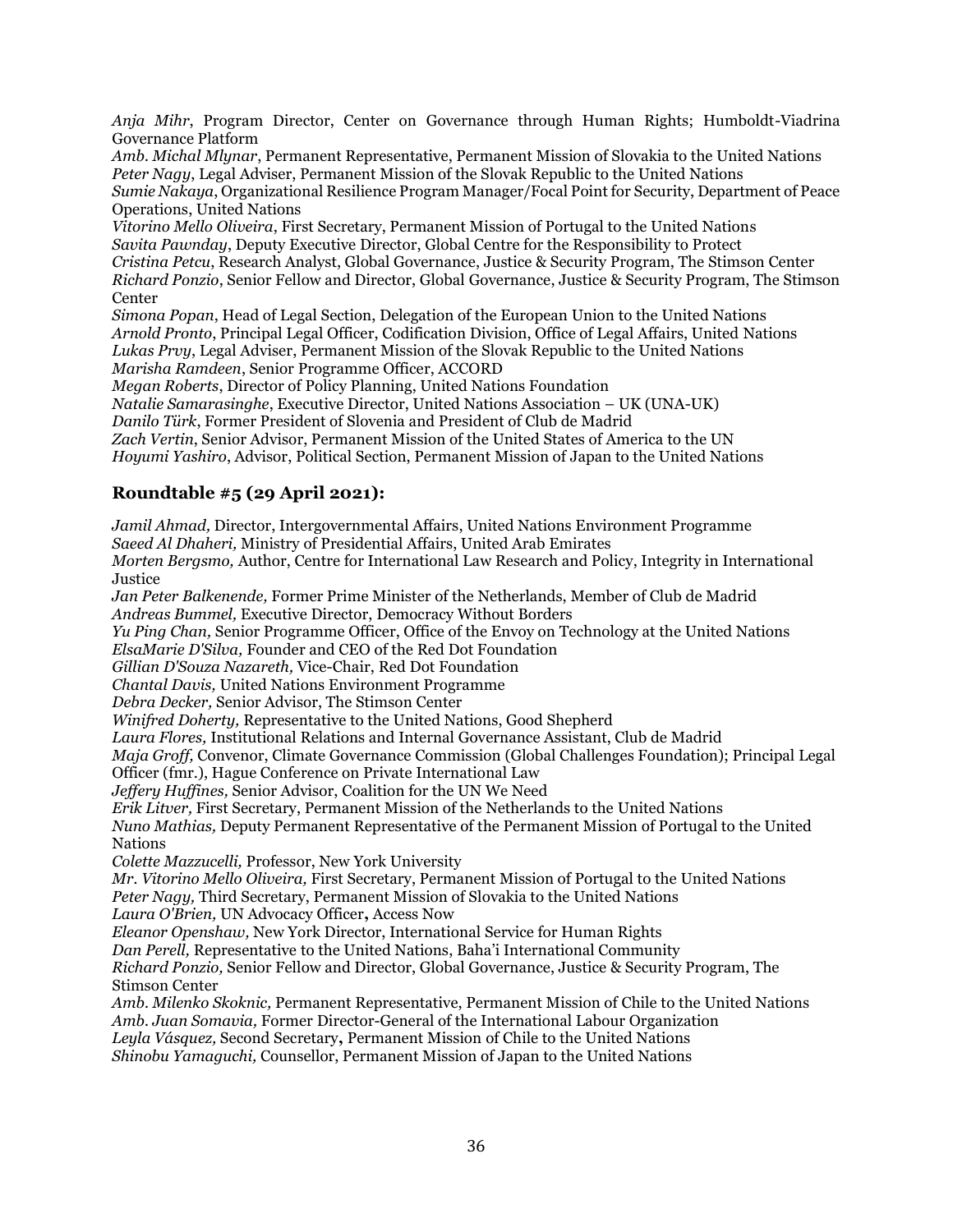#### **Roundtable #6 (12 May 2021):**

*Barbara Adams*, Chair, Board of Global Policy Forum *Marianne Beisheim*, Senior Associate, Stiftung Wissenschaft und Politik *Lakhdar Brahimi*, Member of The Elders and Former Algerian Foreign Minister and UN Special Envoy *Agustina Briano*, Outreach and Development Coordinator, Club de Madrid *Andreas Bummel*, Co-founder and Executive Director, Democracy Without Borders *Robert Chatrnuch*, Deputy Permanent Representative, Permanent Diplomatic Mission of Slovakia to the United Nations *Dorothea Christiana*, Elected-Trustee, United Nations Association of the U.K. and Director of Strategic Development, UN House Scotland *Tad Daley*, Director of Policy Analysis, Citizens for Global Solutions *Maria Danielcakova*, First Secretary, Permanent Diplomatic Mission of Slovakia to the United Nations *Winifred Doherty*, Main NGO Representative to the United Nations, The Congregation of Our Lady of Charity of the Good Shepherd *Ben Donaldson*, Head of Campaigns, United Nations Association of the U.K. and Together First *William Durch,* Distinguished Fellow, Stimson Center *Maria Fernanda Espinosa*, President of the 73rd Session of the United Nations General Assembly *Brice Fodda,* Deputy Legal Advisor, Head of Unit Reforms, Elections, Human Resources and Francophonie, Permanent Mission of France to the United Nations *Niccolo Fontana*, First Counselor, Permanent Mission of Italy to the United Nations *Maja Groff*, Fmr. Principal Legal Officer, Hague Conference on Private International Law *Rebecca Hallin*, First Secretary, Permanent Mission of Sweden to the United Nations *Henrik Hammargren*, Executive Director, Dag Hammarskjold Foundation *Paul Hanna*, Adviser, UN Management and Reform, U.S. Mission to the United Nations *Aditi Hate*, Project Manager, Executive-Office of the Secretary-General, UN Secretariat *María Antonieta Socorro Jáquez Huacuja*, Political Coordinator, Permanent Mission of Mexico to the United Nations *Jeffery Huffines*, Senior Advisor, Coalition for the UN We Need *Laura Holbach*, Adviser, Permanent Mission of Norway to the United Nations *Lise Howard*, President, Academic Council on the UN System and Professor, Government and Foreign Service, Georgetown University *Hannah Janetschek,* Coordinator for European and International Affairs, German Sustainable Development Council *Karolina Janiak*, Second Secretary, Permanent Mission of Poland to the United Nations *Lysa John*, Secretary General, CIVICUS *John Kane*, Assistant Professor, Center for Global Affairs, New York University *Kodama Keisuke*, Counsellor, Economic Section of the Permanent Mission of Japan to the United Nations *Giovanna Kuele,* Advisor, Igarapé Institute *Volker Lehmann*, Senior Policy Analyst, Friedrich-Ebert-Stiftung New York *Faye Leone*, Senior Policy Advisor, International Institute for Sustainable Development *Augusto Lopez-Claros,* Director of Global Indicators Group, World Bank Group *Nuno Mathias*, Deputy Permanent Representative of the Permanent Mission of Portugal to the United Nations *Sarah Meschenmoser*, Senior Project Manager, Robert Bosch Stiftung *Michal Mlynár*, Permanent Representative of the Permanent Mission of the Slovak Republic to the United Nations *Felipe Morgado*, Program Officer, UN Department of Economic and Social Affairs *Guido Montani*, Professor, International Political Economy, University of Pavia *Tetet Nera-Lauron*, Advisor, United Nations Program, Rosa Luxemburg Stiftung *Kazuo Noguchi*, Senior Manager, Hitachi America, and Senior Researcher at Keio University *Vitorino Mello Oliveira*, First Secretary, Permanent Mission of Portugal to the United Nations *Dan Perell*, Representative to the United Nations, Baha'i International Community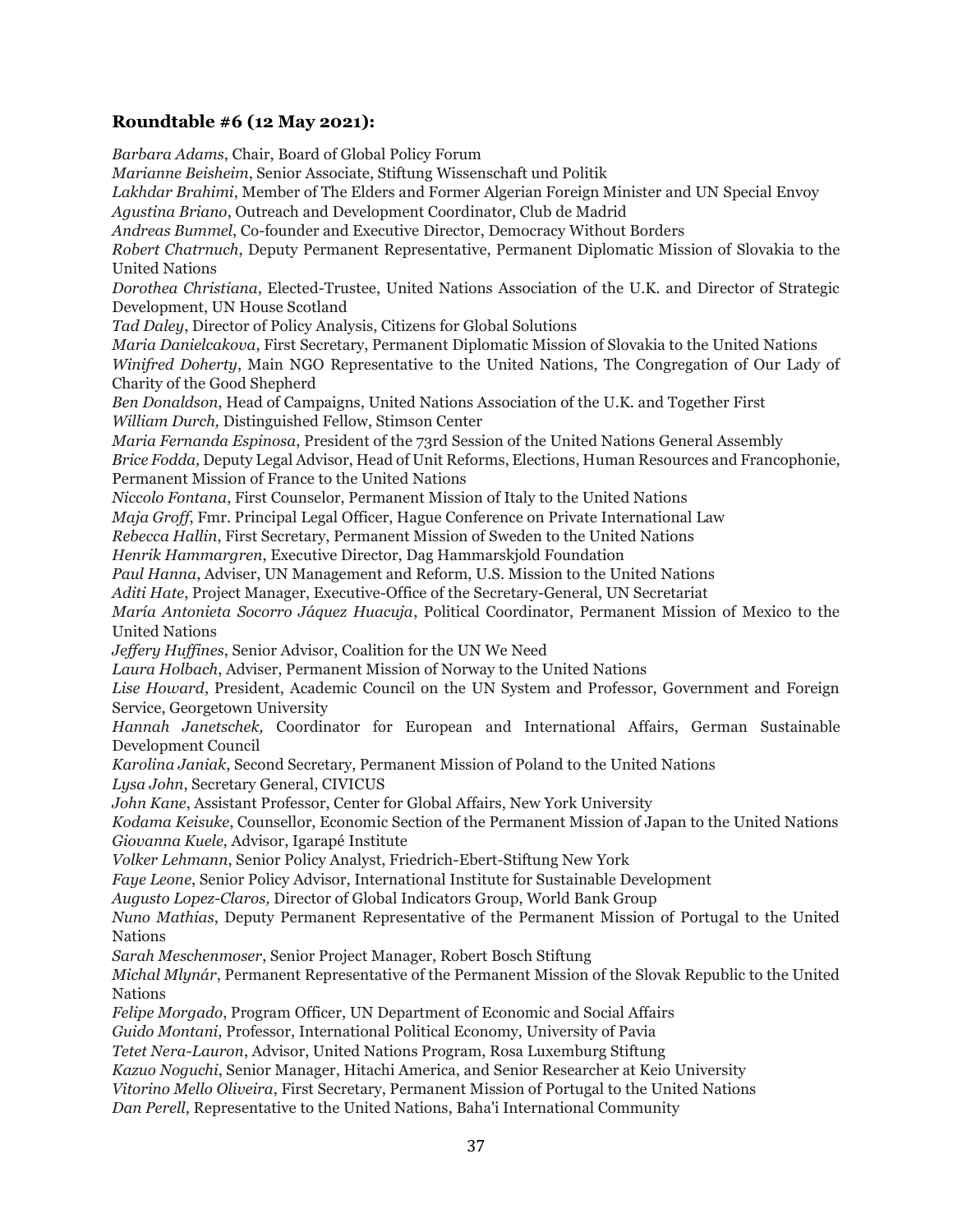*Marcel Pieper*, Senior Coordination & Outreach Officer, EU Delegation to the United Nations *Richard Ponzio,* Senior Fellow and Director, Global Governance, Justice & Security Program, Stimson Center

*Vesselin Popovski*, Professor of International Peace Studies, Soka University

*Valentina Rainer*, Adviser, Permanent Mission of Austria to the United Nations

*Laurel Rapp*, Bureau of International Organization Affairs, U.S. State Department

*Alexandre Stutzmann*, Special Adviser, UN75 Strategy and Implementation

*Jukka Välimaa,* First Secretary of the Fifth Committee, Permanent Mission of Finland to the United Nations

*Zach Vertin*, Senior Advisor, U.S. Ambassador to the United Nations, Linda Thomas-Greenfield *Fergus Watt*, Coordinator, Coalition for the UN We Need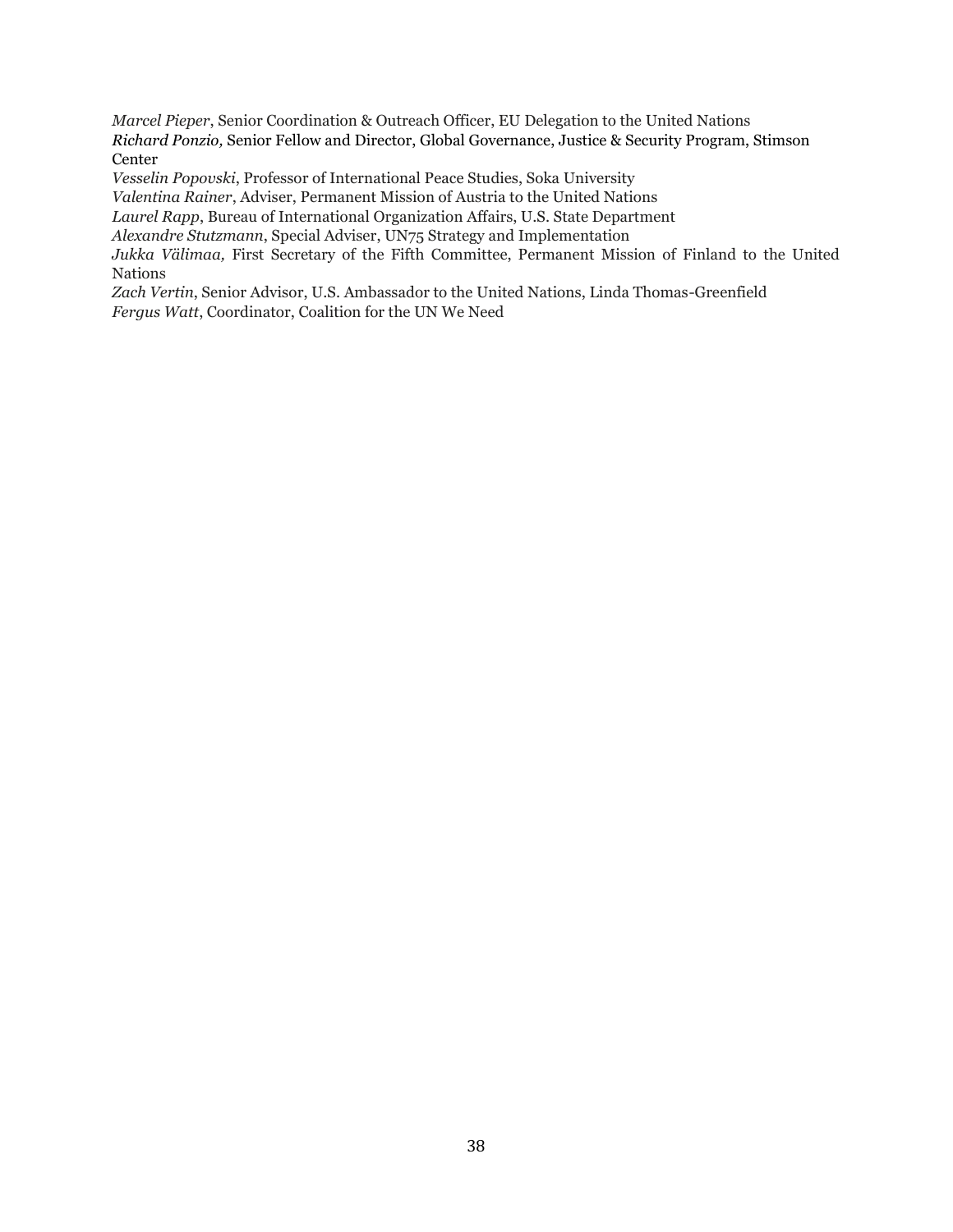# <span id="page-39-0"></span>**Annex 2: Select Global Governance Innovation Examples from the Roundtables Series**

| #1 We will<br>leave no one<br><b>behind</b> | We propose holding a Second World Summit for Social<br>Development (II WSSD) to advance social development-related<br>reforms and reaffirm social and economic commitments in light of<br>the COVID-19 pandemic.                                                                                                                                      |
|---------------------------------------------|-------------------------------------------------------------------------------------------------------------------------------------------------------------------------------------------------------------------------------------------------------------------------------------------------------------------------------------------------------|
| #2 We will<br>protect our<br>planet         | In connection with the proposed Global Pact for the<br>legally-binding<br>establish<br>Environment,<br>international<br>environmental mechanisms, including, for example, a Global<br><b>Forest Convention</b> to protect forests, involving not only countries<br>with large forest areas but also those importing and financing forest<br>products. |
| #3 We will                                  | A Global Resilience Council should be established as a new,                                                                                                                                                                                                                                                                                           |
| promote peace                               | specialized international body to better address non-military threats                                                                                                                                                                                                                                                                                 |
| and prevent                                 | and to build greater resilience, well-being, and comprehensive                                                                                                                                                                                                                                                                                        |
| conflict                                    | human security.                                                                                                                                                                                                                                                                                                                                       |
| #4 We will                                  | Accelerate the progressive development of the global rule of                                                                                                                                                                                                                                                                                          |
| abide by                                    | law in every domain, such as the maritime order, space, and                                                                                                                                                                                                                                                                                           |
| international                               | rapidly developing technologies (e.g., artificial intelligence and                                                                                                                                                                                                                                                                                    |
| law and ensure                              | internet governance), in parallel to strengthening and modernizing                                                                                                                                                                                                                                                                                    |
| justice                                     | key international legal institutions.                                                                                                                                                                                                                                                                                                                 |
| #5 We will                                  | Bring the Generation Equality Forum to cities, similar to how                                                                                                                                                                                                                                                                                         |
| place women                                 | the Convention on the Elimination of all Forms of Discrimination                                                                                                                                                                                                                                                                                      |
| and girls at the                            | Against Women is being adopted as a city-level ordinance or                                                                                                                                                                                                                                                                                           |
| center                                      | resolution.                                                                                                                                                                                                                                                                                                                                           |
| #6 We will<br><b>build trust</b>            | A World Citizens' Initiative at the UN, similar to the European<br>Citizens' Initiative, would improve trust and accountability of the<br>United Nations by providing citizens with a unique way to make their<br>voices heard at the international level.                                                                                            |
| #7 We improve                               | Pursue initiatives, in partnership with the United Nations, to                                                                                                                                                                                                                                                                                        |
| digital                                     | accelerate access to broadband connectivity, especially in                                                                                                                                                                                                                                                                                            |
| cooperation                                 | rural areas, in support of post-COVID-19 socioeconomic recovery.                                                                                                                                                                                                                                                                                      |